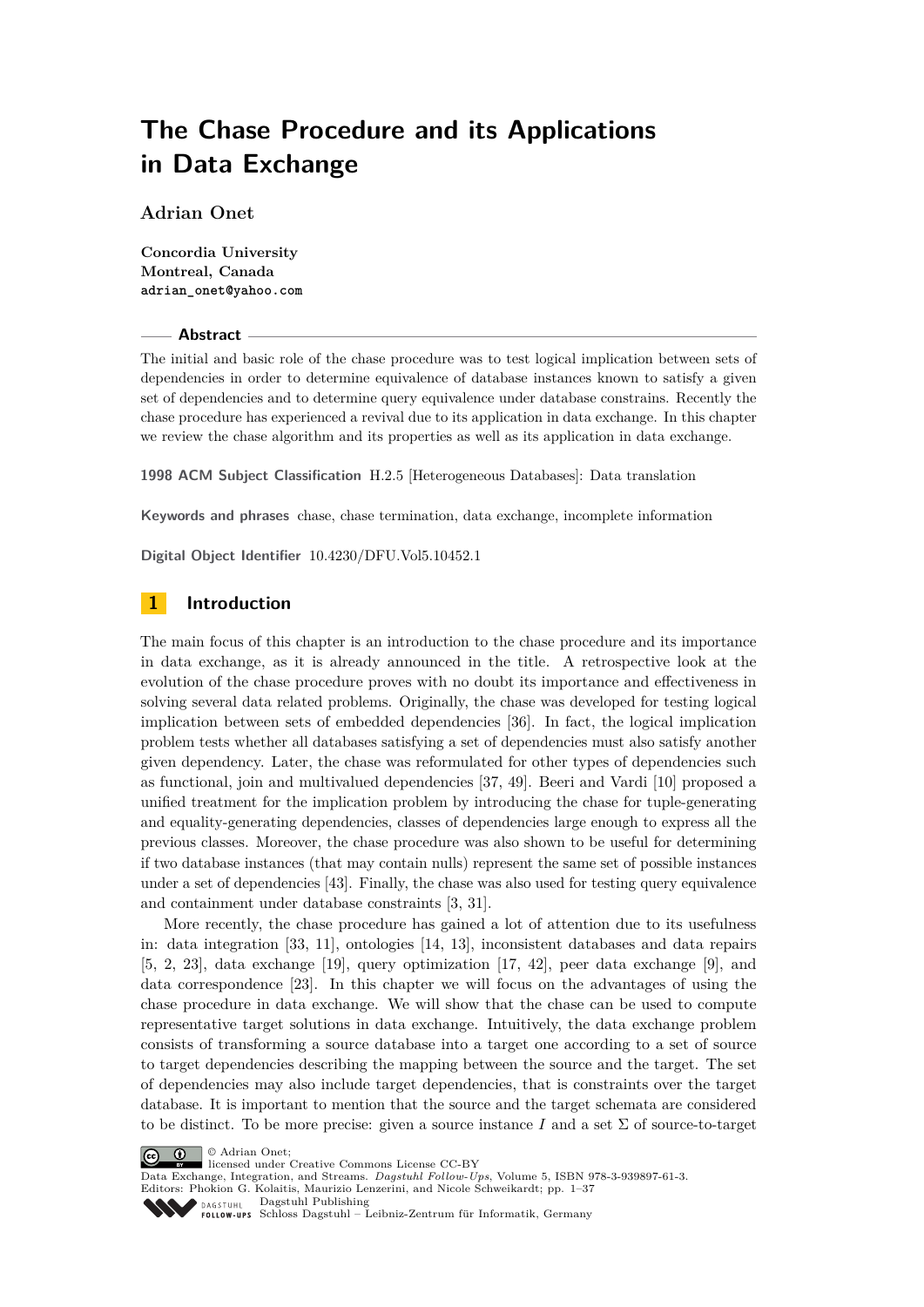and target dependencies, an instance *J* over the target schema is said to be a data-exchange solution (or simply solution) for *I* and  $\Sigma$ , if  $I \cup J$  satisfies all dependencies in  $\Sigma$ . One of the most important representation for this (usually infinite) set of solutions was introduced by Fagin et al. [\[19\]](#page-35-6). They considered the finite instance obtained by chasing the initial source instance with the set of dependencies. Such an instance, if it exists, was called a *universal solution*. In their paper, Fagin et al. showed that the universal solution is a good candidate to be materialized on the target. In particular, the universal solution can be used to compute certain answers to (unions of) conjunctive queries over the target instance.

Even though not exhaustive, this chapter investigates the chase procedure when applied against a set of tuple-generating and equality generating dependencies. We also investigate different chase variations proposed for data exchange and review their properties. Section [3](#page-2-0) is devoted to the chase procedure and to some of its variations when the constraints are specified by sets of tuple-generating and equality generating dependencies. This section it is not only focused on mapping constraints (i.e. source-to-target and target dependencies) but also general constraints giving us a full picture for the chase termination problem. In the same Section [3,](#page-2-0) we will also see that each of the chase variation presented computes instances that are homomorphically equivalent and thus any of this chase variations can be used in computing universal solutions. Even more, to the best of our knowledge, there exists only one chase variation which is complete in finding universal solutions. It is known that the chase procedure might not terminate for some input instances; even more, it was shown that it is undecidable to test if a chase procedure terminates for a given set of dependencies and a given input instance. Given this, there was tremendous work in finding classes of dependencies that ensure the chase termination for all input instances. Section [4](#page-13-0) presents some of the main such classes and reviews the subset relationship and complexity of testing the membership problem for these classes. In Section [5](#page-26-0) we review the role played by the chase procedure in data exchange. Finally, Section [6](#page-31-0) presents an extension of the chase process that deals with larger classes of dependencies including inequalities, disjunctions and negations. All the proofs presented in this chapter are only sketches, the complete proofs can be found in the mentioned literature.

## **2 Preliminaries**

For basic definitions and concepts we refer to [\[1\]](#page-34-8). We will consider the complexity classes PTIME, NP, coNP, DP, RE, coRE, and first few levels of the polynomial hierarchy. For definitions of these classes we refer to [\[45\]](#page-36-2).

Let us start with some preliminary notions. A *schema* **R** is a finite set  $\{R_1, \ldots, R_n\}$  of relation names, each  $R_i$  having a fixed arity,  $arity(R_i)$ . Let Const be a countably infinite set of constants, Null be a countably infinite set of labeled nulls and Var be a countable infinite set of variables, such that the sets are pairwise disjoint. From the domain Dom = Const ∪ Null and the finite set **R** we build up a Herbrand structure consisting of all expressions of the form  $R(a_1, a_2, \ldots, a_k)$ , where R is a *k*-ary relation name from **R** and  $a_i$ 's are values in Dom. Such an expression is called a tuple. A database instance *I* is then simply a finite set of tuples. We denote the set of values occurring in an instance  $I$  by  $dom(I)$ . An instance  $I$ , such that  $dom(I) \subseteq$  Const, is called a *ground instance*.

Let then *I* and *J* be instances over a schema **R**. A *homomorphism h* from *I* to *J* is a function on Const ∪ Null, that is identity on Const, extended to tuples, relations and instances in the natural way, such that  $h(I) \subseteq J$ . We write  $I \to J$  in case there exists a homomorphism from *I* to *J*. By  $I \leftrightarrow J$  we denote the fact that  $I \rightarrow J$  and  $J \rightarrow I$ . A homomorphism from *I*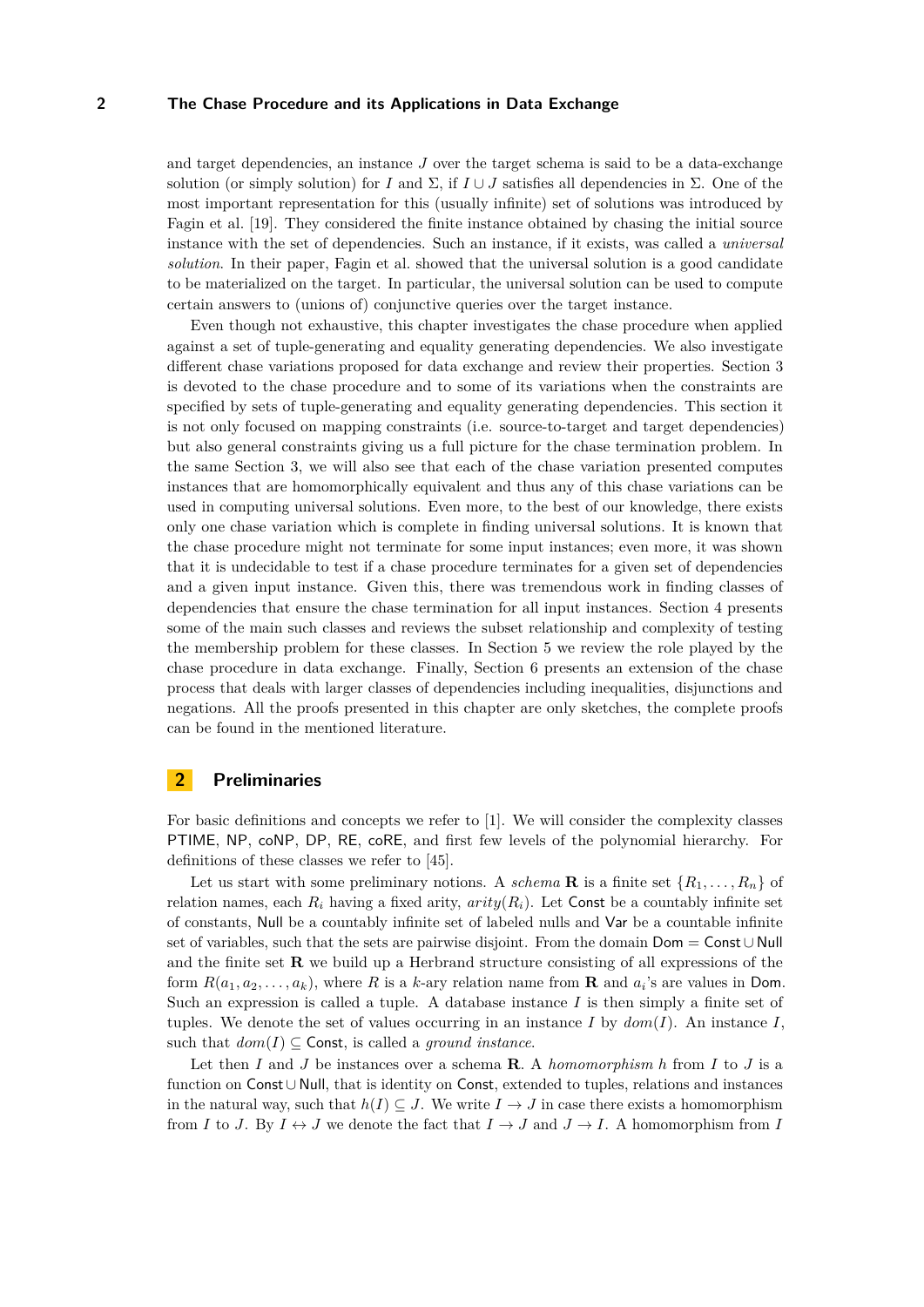to *J* is said to be *full* if *h*(*I*) = *J*. A full injective homomorphism is called *embedding*. A homomorphism *h* from *I* to *J* is said to be a *retraction* if *h* is identity on  $dom(J)$ . In this case *J* is called a *retract* of *I*. An instance *J* is said to be a proper *retract* of instance *I*, if *J* is a retract of *I* and  $J \subset I$ . An instance *I* is said to be a core if it does not have any proper retract. An instance *J* is said to be a core of *I* if *J* is a retract of *I* and it is also a core. The cores of an instance *I* are unique up to isomorphism and therefore we can talk about *the core* of an instance *I* and denote it  $core(I)$ .

A relational atom is an expression of the form  $R(\bar{x})$ , where R is a relational symbol from a schema **R** and  $\bar{x} \in (\text{Const} \cup \text{Var})^{arity(R)}$ . For an easier representation, by  $\bar{x}$  we also represent the sets of elements in  $\bar{x}$  and we denote by  $|\bar{x}|$  the cardinality of such set. A conjunctive query  $\varphi(\bar{x})$  over a schema **R** is a conjunction of relational atoms from **R**, where  $\bar{x}$  denotes the variables of the atoms in  $\varphi$ . CQ identifies the class of conjunctive queries and UCQ the class of unions of conjunctive queries. The class  $CQ^{\neq}$  denotes all conjunctive queries that also allow the inequality atom (similarly is defined the class  $UCQ^{\neq}$ ). The extension of previous classes by allowing negation gives  $CQ^{\dagger}$ ,  $UCQ^{\dagger}$ ,  $CQ^{\dagger}$ ,  $\neq$  and  $UCQ^{\dagger}$ ,  $\neq$ . Given a formula  $\alpha$  :  $R_1(\bar{x}_1) \wedge R_2(\bar{x}_2) \wedge \ldots \wedge R_n(\bar{x}_n)$  and a mapping  $h$  : (Const ∪ Var)  $\rightarrow$  (Const ∪ Null), identity on Const, by  $h(\alpha)$  we denote the instance  $\{R_1(h(\bar{x}_1)), R_2(h(\bar{x}_2)), \ldots, R_n(h(\bar{x}_n))\}$ .

Finally, a *tuple generating dependency* (tgd) is a first order sentence *ξ* of the form:  $\forall \bar{x}, \bar{y} \ (\alpha(\bar{x}, \bar{y}) \to \exists \bar{z} \ \beta(\bar{x}, \bar{z})$ , where  $\alpha$  (the body) and  $\beta$  (the head) are conjunctive queries,  $\bar{x}$  and  $\bar{y}$  denote the universally quantified variables, and  $\bar{z}$  the existentially quantified ones. We denote by  $body(\xi)$  the set of all atoms in the body and by  $head(\xi)$  the set of all atoms in the head. An *equality generating dependency* (egd) is a first order sentence  $\xi$  of the form  $\forall \bar{x} \ (\alpha(\bar{x}) \to x_1 = x_2)$ . An egd is like a tgd, except that the consequent is an equality between the variables  $x_1$  and  $x_2$  that also are part of  $\bar{x}$ . For simplicity for these types of formulae, we will omit the universal quantifiers; also the conjunction between atoms will be denoted by comma. Thus, the tgd  $\forall x, y \ (R(x, y) \land R(y, x) \rightarrow \exists z \ T(x, z) \land S(z))$  will be simply denoted as  $R(x, y), R(y, x) \to \exists z T(x, z), S(z)$ . A *full tgd* is a tgd that has no existentially quantified variables. A LAV tgd is a tgd with only one atom in the body. Let *ξ* be a tgd of the form  $\alpha(\bar{x}, \bar{y}) \to \exists \bar{z} \ \beta(\bar{x}, \bar{z})$ , and  $\bar{a} \in (\text{Const})^{|\bar{x}|+|\bar{y}|}$ . We denote by  $\xi(\bar{a})$  the first order sentence obtained from *ξ* by replacing the universal quantified variables with the corresponding constants in  $\bar{a}$ . An instance *I* is said to *satisfy* a set of dependencies, denoted  $I \models \Sigma$ , if *I* satisfies  $\Sigma$  in the theoretic standard model sense.

# <span id="page-2-0"></span>**3 The chase procedure**

The importance of the chase procedure in data exchange was first brought to the forefront by Fagin, Kolaitis, Miller and Popa in their seminal paper [\[19\]](#page-35-6), where the chase was used as a tool for constructing a "general" solution to the data-exchange problem. In their approach the chase procedure applies at each iteration a chase step, that either adds a new tuple or changes the instance to model some equality generating dependency, or fails when the instance could not be changed to satisfy an equality generating dependency. Based on this chase procedure, several variations were proposed [\[12,](#page-34-9) [16,](#page-34-10) [38,](#page-35-9) [24\]](#page-35-10). To differentiate them, we will call the chase procedure presented by Fagin et al. [\[19\]](#page-35-6) *the standard chase*. Since most of the practical database constraints (such as key and inclusion dependencies) can be represented as sets of tuple generating (tgd) and equality generating (egd) dependencies, in this section we will present the chase procedure applied on such dependencies. Later on, more precisely in Section [6,](#page-31-0) we will introduce a variation of the chase procedure that also deals with dependencies containing inequalities and disjunctions. For an ease of notation,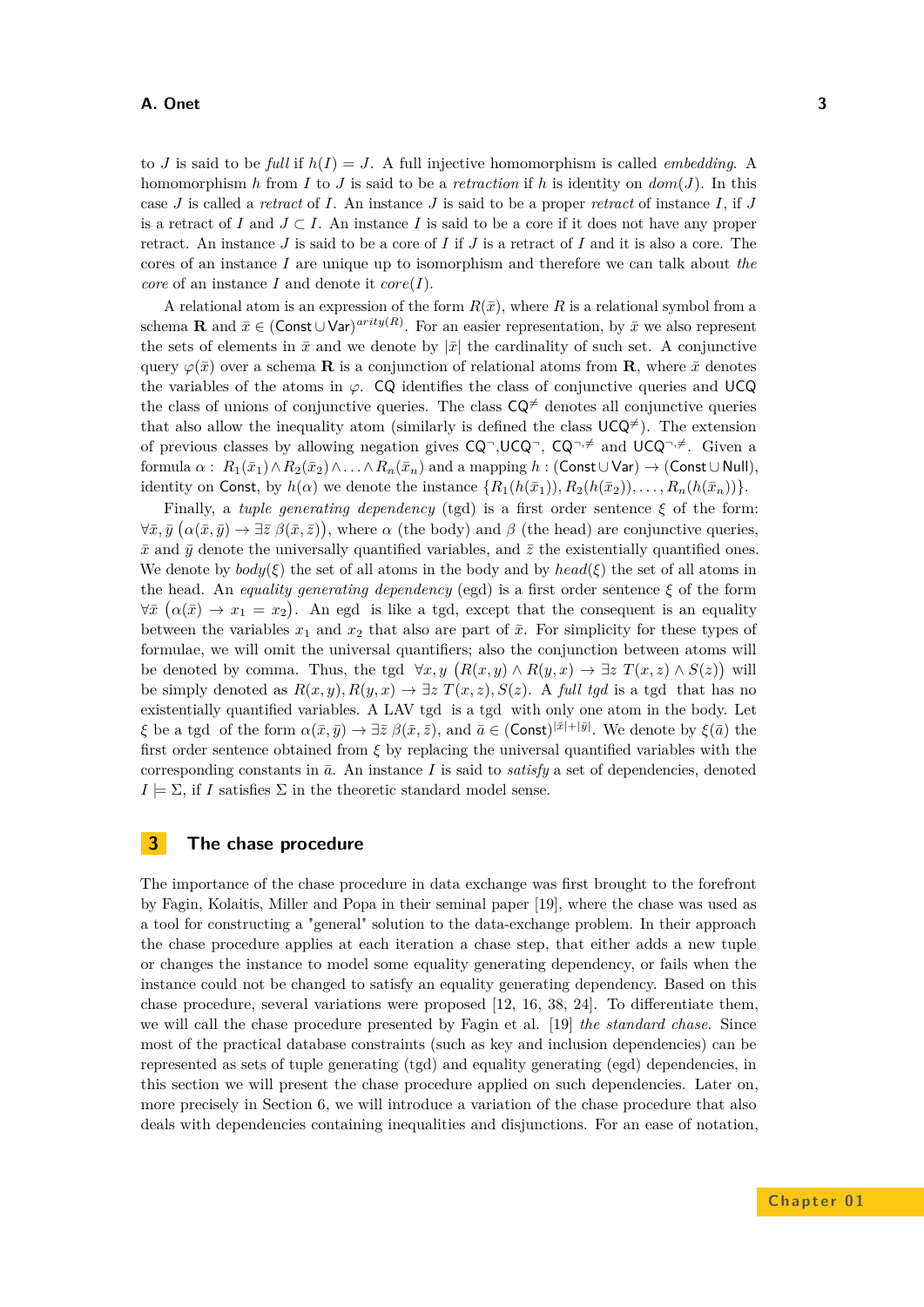through this section if not mentioned otherwise, we will use the notation *I* to represent an arbitrary instance over a given schema and  $\Sigma$  to refer to an arbitrary set of tgds and egds over a schema explicitly mentioned if it does not follow directly from the context.

## **3.1 The chase step**

The chase procedure is a repetitive application of a chase step. Each chase step "applies" a tgd or egd, on a subset of the instance.

**The tgd chase step.** Let *I* be an instance and *ξ* be the tgd  $\alpha(\bar{x}, \bar{y}) \to \exists \bar{z} \; \beta(\bar{x}, \bar{z})$  both over a schema **R**. A pair  $(\xi, h)$  is said to be a *trigger* for *I*, if *h* is a homomorphism such that  $h(\alpha(\bar{x}, \bar{y})) \subseteq I$ . In case we also have that there is no extension  $\tilde{h}$  of *h* such that  $\tilde{h}(\beta(\bar{x}, \bar{z})) \subseteq I$ , then  $(\xi, h)$  is said to be an *active trigger* for *I*. The tgd  $\xi$  is said to be *applicable* to *I* with homomorphism *h* if  $(\xi, h)$  is a trigger (active or not) for *I*.

To *fire* the trigger  $(\xi, h)$  means to transform *I* into the instance  $J = I \cup \hat{h}(\beta(\bar{x}, \bar{z}))$ , where  $\tilde{h}$  is a *distinct extension* of  $h$ , i.e. an extension of  $h$  that assigns new fresh nulls to the existential variables in *β*. By "new fresh" we mean the next unused element in some fixed enumeration of the nulls. We call this transformation as an *oblivious-chase step* and denote it  $I \xrightarrow{*,(\xi,h)} J$ . In case  $(\xi, h)$  is an active trigger for *I*, the transformation is called *standard-chase step* and is denoted  $I \xrightarrow{(\xi,h)} J$ . Clearly any standard-chase step is also an oblivious-chase step but the converse does not always hold.

<span id="page-3-1"></span>**► Example 1.** Let us consider instance  $I = \{R(a, b), R(b, a), S(b, c)\}\$ and tgd  $ξ$ :

$$
R(x, y), R(y, x) \to \exists z \ S(x, z).
$$

Homomorphism  $h = \{x/a, y/b\}$  maps the body of  $\xi$  to *I* and there is no extension of *h* that maps the head of  $\xi$  into *I*. That is, the trigger  $(\xi, h)$  is active for *I* and *I*  $\xrightarrow{(\xi, h)} J$ , where  $J = I \cup \{S(a, X)\}\$ and  $\tilde{h}(z) = X$ . On the other hand, for the homomorphism  $h' = \{x/b, y/a\}$ the pair  $(\xi, h')$  is a trigger for *I*, but it is not an active trigger. In this case  $I \xrightarrow{*, (\xi, h')} J'$ , where  $J' = I \cup \{S(b, X)\}.$ 

The complexity of testing if there exists a trigger (active trigger) for a given instance *I* and a fixed (or given) tgd  $\xi$  is given by the following theorem:

- <span id="page-3-0"></span> $\triangleright$  **Theorem 2.** [\[26\]](#page-35-11) *Let*  $\xi$  *be a tgd and I an instance. Then*
- **1.** *for a fixed ξ, testing whether there exists a trigger or an active trigger on a given I is polynomial;*
- **2.** *testing whether there exists a trigger for a given ξ on a given I is* NP*-complete;*
- **3.** *testing whether there exists an active trigger for a given*  $\xi$  *and a given*  $I$  *is*  $\Sigma_2^p$ -complete.

**Proof.** Let us consider  $\xi$  to be a tgd of the form  $\alpha(\bar{x}, \bar{y}) \to \exists \bar{z} \beta(\bar{z})$ . The polynomial cases can be verified by checking all homomorphisms from the body of the dependency into the instance. We also need to consider for the active trigger problem if it has for each such homomorphism an extension that maps the head of the dependency into the instance. These tasks can be carried out in  $O(n^{|\alpha|})$  and  $O(n^{|\alpha|+|\beta|})$  time, respectively.

It is easy to see that the trigger existence problem is NP-complete in combined complexity, as the problem is equivalent to testing whether there exists a homomorphism between two instances (in our case  $\alpha$  and *I*); a problem known to be NP-complete.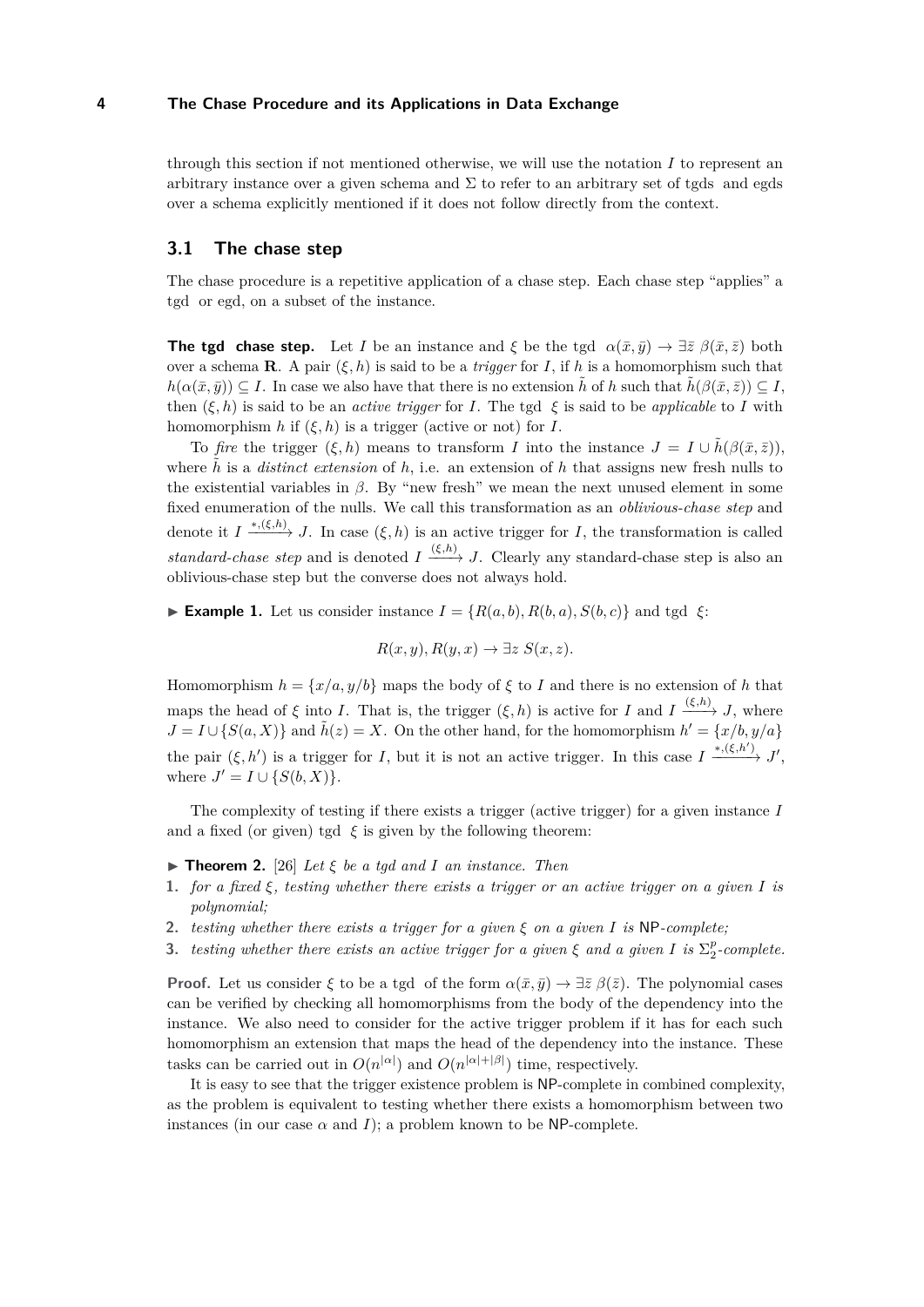Regarding the combined complexity of the active trigger existence problem, we observe that it is in  $\Sigma_2^P$ , since one may guess a homomorphism *h* from  $\alpha$  into *I*, and then use an NP oracle to verify that there is no extension *h*<sup> $\prime$ </sup> of *h*, such that  $h'(\beta) \subseteq I$ . In the case of the lower bound, we will reduce the following problem to the active trigger existence problem. Let  $\phi(\bar{x}, \bar{y})$  be a Boolean formula in 3CNF over the variables in  $\bar{x}$  and  $\bar{y}$ . *Is the formula*  $\exists \bar{x} \neg (\exists \bar{y} \phi(\bar{x}, \bar{y}))$  true? The problem is a variation of the standard  $\exists \forall$ -QBF problem [\[48\]](#page-36-3) and known to be  $\Sigma_2^P$ -complete [\[46\]](#page-36-4).

For the reduction, let  $\phi$  be given. We construct an instance  $I_{\phi}$  and a tgd  $\xi_{\phi}$ . The instance  $I_\phi$  is:

|   | F                   |                |              | N |
|---|---------------------|----------------|--------------|---|
|   | $1 \quad 0 \quad 0$ |                | $0 \quad 1$  |   |
|   | $0 \quad 1 \quad 0$ |                | $\mathbf{1}$ |   |
|   | $0 \quad 0 \quad 1$ |                |              |   |
|   | $1 \quad 1 \quad 0$ |                |              |   |
|   | $1 \quad 0 \quad 1$ |                |              |   |
|   | $0 \quad 1 \quad 1$ |                |              |   |
| 1 | $\overline{1}$      | $\overline{1}$ |              |   |

The tgd  $\xi_{\phi} = \alpha \rightarrow \beta$  is constructed as follows: for each variable  $x \in \bar{x}$  in  $\phi(\bar{x}, \bar{y})$ , the body *α* will contain the atom  $N(x, x')$  (*x'* is used to represent  $\neg x$ ). The head *β* is existentially quantified over that set  $\bigcup_{y \in \bar{y}} \{y, y'\}$  of variables. For each conjunct *C* of  $\phi$ , we place an atom  $F(x, y, z)$  in  $\beta$ , where  $x, y$  and  $z$  are the variables in *C*, with the convention that if the variable *x* is negated in *C*, then *x*<sup>'</sup> is used in the atom. Finally, for each  $y \in \bar{y}$ , we place in  $\beta$ the atom  $N(y, y')$ , denoting that *y* and *y'* should not have the same truth assignment. It is easy to note that  $\exists \bar{x} \ \neg(\exists \bar{y} \ \phi(\bar{x}, \bar{y}))$  is true, if and only if there exists an active trigger  $(\xi_{\phi}, h)$ for  $I_{\phi}$ .

**The egd chase step.** Let *I* be an instance and  $\xi$  the egd  $\alpha(\bar{x}) \to x_i = x_j$ , where  $x_i, x_j \in \bar{x}$ . We say that  $\xi$  is *applicable* to *I* with the homomorphism  $h$ , if the following holds: **1.** *h* maps the atoms of  $\alpha(\bar{x})$  to tuples of *I*,

**2.**  $h(x_i) \neq h(x_i)$ .

The pair  $(\xi, h)$  is called an egd active trigger for *I*, or simply a trigger. Let  $(\xi, h)$  be an egd trigger for *I*. In case *h* maps both variables  $x_i$  and  $x_j$  to constants, then we say that the egd chase step *fails*, and represent this by  $I \xrightarrow{(\xi,h)} \bot$ . Otherwise, we say that the egd chase step *does not fail* and denote this by  $I \xrightarrow{(\xi,h)} J$ , where instance *J* is computed as follows:

- **1.** if both  $h(x_i)$  and  $h(x_j)$  are labeled nulls, then *J* is obtained from *I* by replacing all occurrences of  $h(x_i)$  with  $h(x_j)$ , considering that there is an enumeration of the variables such that  $i < j$ .
- **2.** if either  $h(x_i)$  or  $h(x_j)$  is a constant and the other is a labeled null, then *J* is obtained from *I* by replacing all occurrences of the labeled null with the constant.

► **Example 3.** Consider instance  $I = \{R(a, b), R(c, X), R(X, Y)\}\$  and  $\xi$ :  $R(x, y) \rightarrow x = y$ . There are three distinct homomorphisms that map the body of  $\xi$  into *I*:  $h_1 = \{x/a, y/b\}$ ,  $h_2 = \{x/c, y/X\}$  and  $h_3 = \{x/X, y/Y\}$ . As  $h_1(x)$  and  $h_1(y)$  are distinct constants, it follows that  $I \xrightarrow{(\xi,h_1)} \bot$ . On the other hand,  $h_2(x)$  is a constant and  $h_2(y)$  is a null. Thus, we have  $I \xrightarrow{(\xi,h_2)} J$ , where  $J = \{R(a,b), R(c,c), R(c,Y)\}$  is obtained by replacing all occurrences of null X with constant  $c$  in  $I$ . Finally,  $h_3$  maps both variables  $x$  and  $y$  to distinct nulls,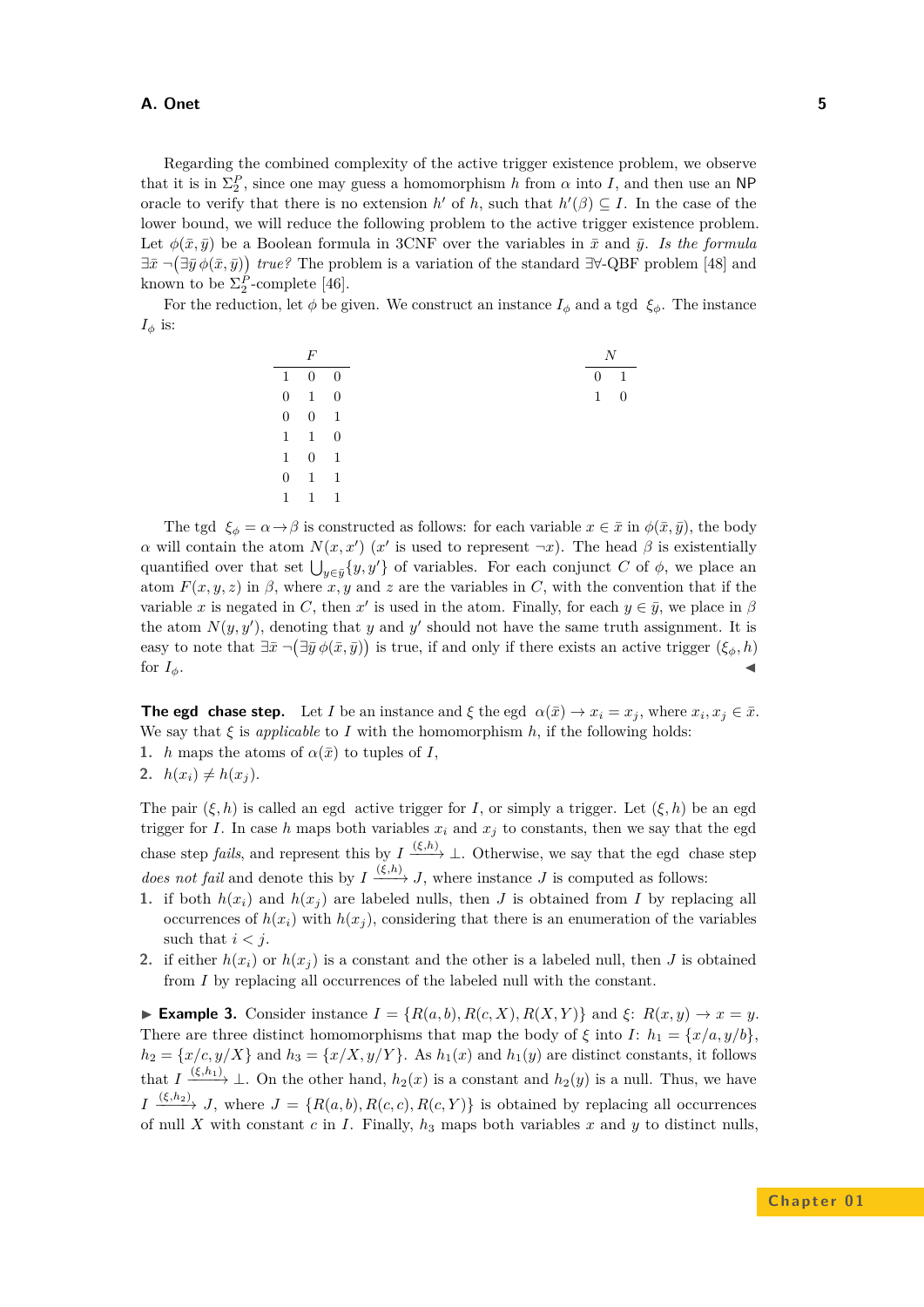making the egd  $\xi$  applicable on *I* with the homomorphism  $h_3$ . Hence  $I \xrightarrow{(\xi, h_3)} J'$ , where  $J' = \{R(a, b), R(c, Y), R(Y, Y)\}\$ is obtained from *I* by replacing *X* with *Y*, considering that *y* follows *x* in the variable enumeration.

Similarly to the tgd chase step, we have the following complexity results for the egd trigger-existence problem. Note that for egds the trigger and active trigger notions coincide.

- I **Theorem 4.** *Let ξ be an egd and I an instance. Then*
- **1.** *for a fixed ξ, testing whether there exists a trigger on a given I is polynomial, and*
- **2.** *testing whether there exists a trigger for a given ξ on a given I is* NP*-complete.*

**Proof.** Similar with the proof of Theorem [2.](#page-3-0)

## **3.2 The chase algorithm**

Using the previously introduced chase steps, we are now ready to present the standard-chase algorithm. This algorithm can be described as an iterative application of the standard-chase steps. In case one of the egd chase steps fails, then the algorithm will fail. If the algorithm does not fail, it nondeterministically chooses another active trigger, tgd or egd, and proceeds with the corresponding standard-chase step. The algorithm terminates when either one of the egd chase step fails or when there are no other active triggers. More formally, the standard-chase algorithm can be described as follows:

STANDARD-CHASE(I,Σ)

```
1 \quad I_0 := I; i := 0;2 if exists active trigger (\xi, h) for I_i3 then
4 if I_i \xrightarrow{(\xi,h)} \perp5 then return FAIL
6 else I_i \xrightarrow{(\xi,h)} I_{i+1}; i := i+17 else return Ii
8 goto 2
```
Note that the previous algorithm introduces a nondeterministic step at line 2, induced by the trigger choice. This makes the chase process to be viewed as a tree, where level *i* in the tree represents the *i*-th step in the chase algorithm, and where to each node a new edge is added for each of the applicable active trigger. Each path from the root of the tree to a leaf node represents an *execution branch*, or simply a branch, similarly to the nondeterministic finite automata. Thus the algorithm may return different instances depending on the considered branch. There are cases when, for some branches, the algorithm fails while it does not fail for other branches, as it is shown in Example [6.](#page-6-0) This happens by exhaustively choosing the same dependencies in the nondeterministic step.

Moreover, the standard-chase algorithm stops if it either fails, due to an egd trigger at step 4, or there are no other active triggers to be applied. As the tgds are adding new tuples to the instance, it may be that the chase algorithm never terminates as in Example [5.](#page-6-1)

Fagin et al. [\[19\]](#page-35-6) showed that in case the standard-chase algorithm fails on one execution branch, then it will fail on all finite branches.

For the branches for which the algorithm does not fail, a *standard-chase sequence* is a finite or infinite sequence  $(I_0, I_1, I_2, \ldots, I_n, \ldots)$  such that  $I_0 = I$  and  $I_i \xrightarrow{(\xi,h)} I_{i+1}$ , for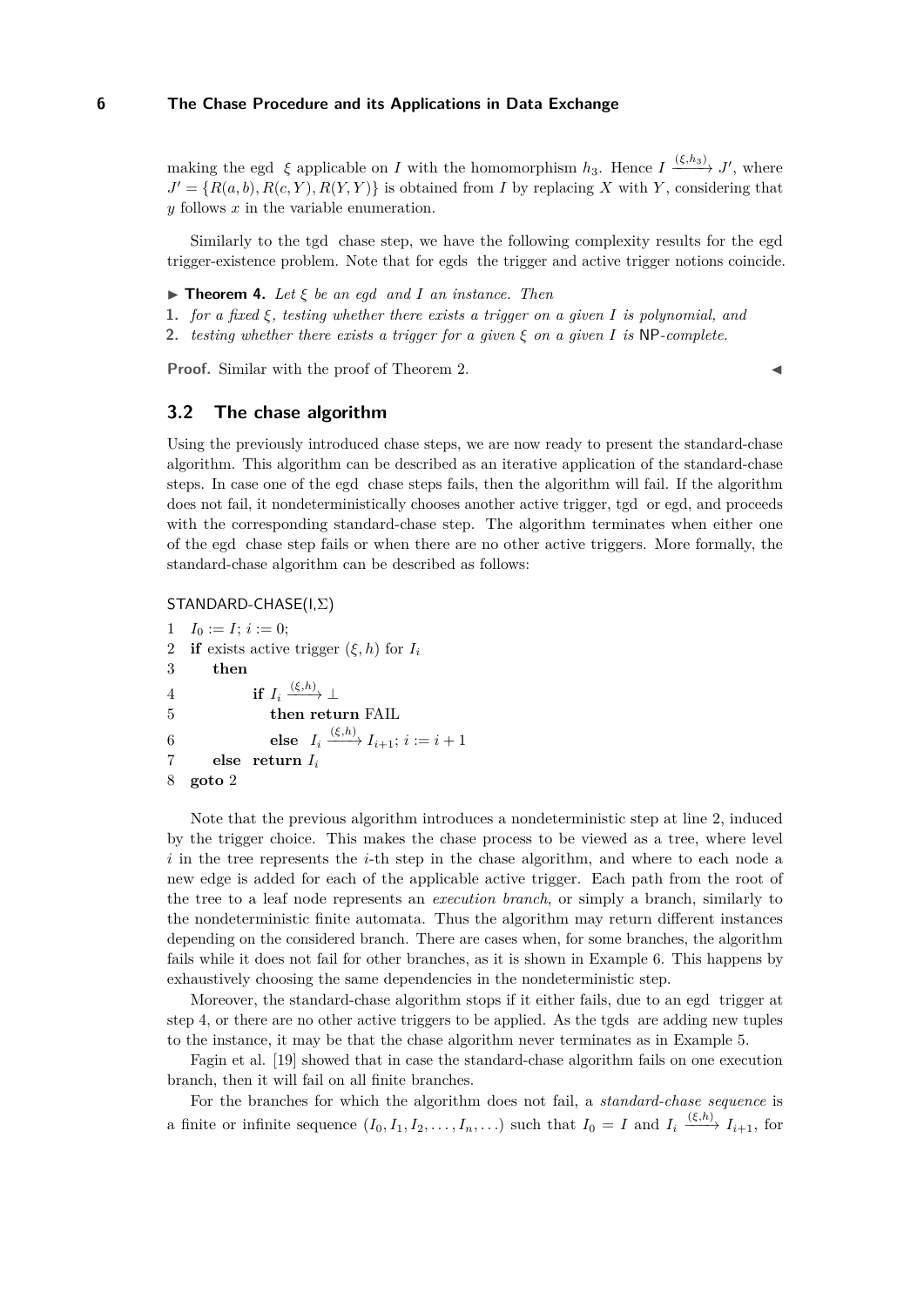some  $i \geq 0$  and some active trigger  $(\xi, h)$ . If for some branch the algorithm terminates in the finite, then there exists a positive integer *n* such that for the standard-chase sequence  $(I_0, I_1, I_2, \ldots, I_n)$  there is no active trigger for  $I_n$ .

As shown in the following example, a standard chase sequence may be finite or infinite, for the same set of tgds and the for same input instance.

<span id="page-6-1"></span>**Example 5.** Consider instance  $I = \{R(a, b)\}\$ and tgds:

$$
\xi_1 = R(x, y) \to R(y, x), \text{ and}
$$

 $\xi_2 = R(x, y) \rightarrow \exists z R(y, z).$ 

If first we chose the tgd trigger  $(\xi_1, \{x/a, y/b\})$ , the tuple  $R(b, a)$  is added to the instance *I* forming an instance  $I' = I \cup \{R(b, a)\}$ . It can be easily noticed that there is no other active trigger on *I'* involving either  $\xi_1$  or  $\xi_2$ . From this it follows that the sequence  $(I, I')$  is a finite standard-chase sequence. On the other hand, if in the standard-chase algorithm we chose first the active trigger  $(\xi_2, \{x/a, y/b\})$ , and from there on only chose active triggers over  $\xi_2$ , we get the following infinite chase sequence:

$$
I_0 = I \qquad \xrightarrow{( \xi_2, h_1 )} I_1 \xrightarrow{(\xi_2, h_2 )} \cdots \xrightarrow{(\xi_2, h_n )} I_n \xrightarrow{(\xi_2, h_{n+1})} \cdots
$$
  
\n
$$
\xrightarrow{R} \qquad \xrightarrow{R} \qquad \xrightarrow{R} \qquad \xrightarrow{R} \qquad \xrightarrow{R} \qquad \xrightarrow{R} \qquad \xrightarrow{R} \qquad \xrightarrow{R} \qquad \xrightarrow{R} \qquad \xrightarrow{R} \qquad \xrightarrow{R} \qquad \xrightarrow{R} \qquad \xrightarrow{R} \qquad \xrightarrow{R} \qquad \xrightarrow{R} \qquad \xrightarrow{R} \qquad \xrightarrow{R} \qquad \xrightarrow{R} \qquad \xrightarrow{R} \qquad \xrightarrow{R} \qquad \xrightarrow{R} \qquad \xrightarrow{R} \qquad \xrightarrow{R} \qquad \xrightarrow{R} \qquad \xrightarrow{R} \qquad \xrightarrow{R} \qquad \xrightarrow{R} \qquad \xrightarrow{R} \qquad \xrightarrow{R} \qquad \xrightarrow{R} \qquad \xrightarrow{R} \qquad \xrightarrow{R} \qquad \xrightarrow{R} \qquad \xrightarrow{R} \qquad \xrightarrow{R} \qquad \xrightarrow{R} \qquad \xrightarrow{R} \qquad \xrightarrow{R} \qquad \xrightarrow{R} \qquad \xrightarrow{R} \qquad \xrightarrow{R} \qquad \xrightarrow{R} \qquad \xrightarrow{R} \qquad \xrightarrow{R} \qquad \xrightarrow{R} \qquad \xrightarrow{R} \qquad \xrightarrow{R} \qquad \xrightarrow{R} \qquad \xrightarrow{R} \qquad \xrightarrow{R} \qquad \xrightarrow{R} \qquad \xrightarrow{R} \qquad \xrightarrow{R} \qquad \xrightarrow{R} \qquad \xrightarrow{R} \qquad \xrightarrow{R} \qquad \xrightarrow{R} \qquad \xrightarrow{R} \qquad \xrightarrow{R} \qquad \xrightarrow{R} \qquad \xrightarrow{R} \qquad \xrightarrow{R} \qquad \xrightarrow{R} \qquad \xrightarrow{R} \qquad \xrightarrow{R} \qquad \xrightarrow{R} \qquad \xrightarrow{R} \qquad \xrightarrow{R} \qquad \xrightarrow{R} \qquad \xrightarrow{R} \qquad \xrightarrow{R} \qquad \xrightarrow{R} \qquad \xrightarrow{R} \qquad \xrightarrow{R} \qquad \xrightarrow{R}
$$

The next example shows a case when the standard-chase algorithm fails on some branches and does not terminate (implicitly does not fail) on others.

<span id="page-6-0"></span>► **Example 6.** Let us now consider a slightly changed set of dependencies from the previous example:

- $\xi_1 = R(x, y) \rightarrow T(y, x);$  $\xi_2 = T(x, y) \rightarrow x = y$ ; and
- $\xi_3 = R(x, y) \rightarrow \exists z R(y, z).$

Consider the instance  $I = \{R(a, b)\}\$ . If applying an active trigger  $(\xi_1, \{x/a, y/b\})$ , it will add the tuple  $T(a, b)$  to *I*. Next, when applying the active trigger  $(\xi_2, \{x/a, y/b\})$  the standard-chase algorithm will fail. However, if the chosen branch uses only the triggers over *ξ*3, the standard-chase algorithm will not terminate, as previously shown.

In the previous example the standard-chase algorithm did not fail because we exhaustively applied active triggers over the same dependency. To avoid such cases, the chase algorithm is required to be *fair*, defined as follows:

**Definition 7.** Let  $I_0$  be an instance and  $\Sigma$  a set of tgds and egds. A standard-chase sequence  $(I_0, I_1, \ldots)$  is said to be *fair* if for all *i* and for all active triggers  $(\xi, h)$  for  $I_i$ , where  $\xi \in \Sigma$ , there exists *j* such that either  $I_j \xrightarrow{(\xi,h)} I_{j+1}$  or the trigger  $(\xi, h)$  is not active for  $I_j$ . A standard-chase algorithm is said to be *fair*, if it only produces fair chase sequences.

In the rest of this chapter we will consider, if not mentioned otherwise, all the chase algorithms to be fair.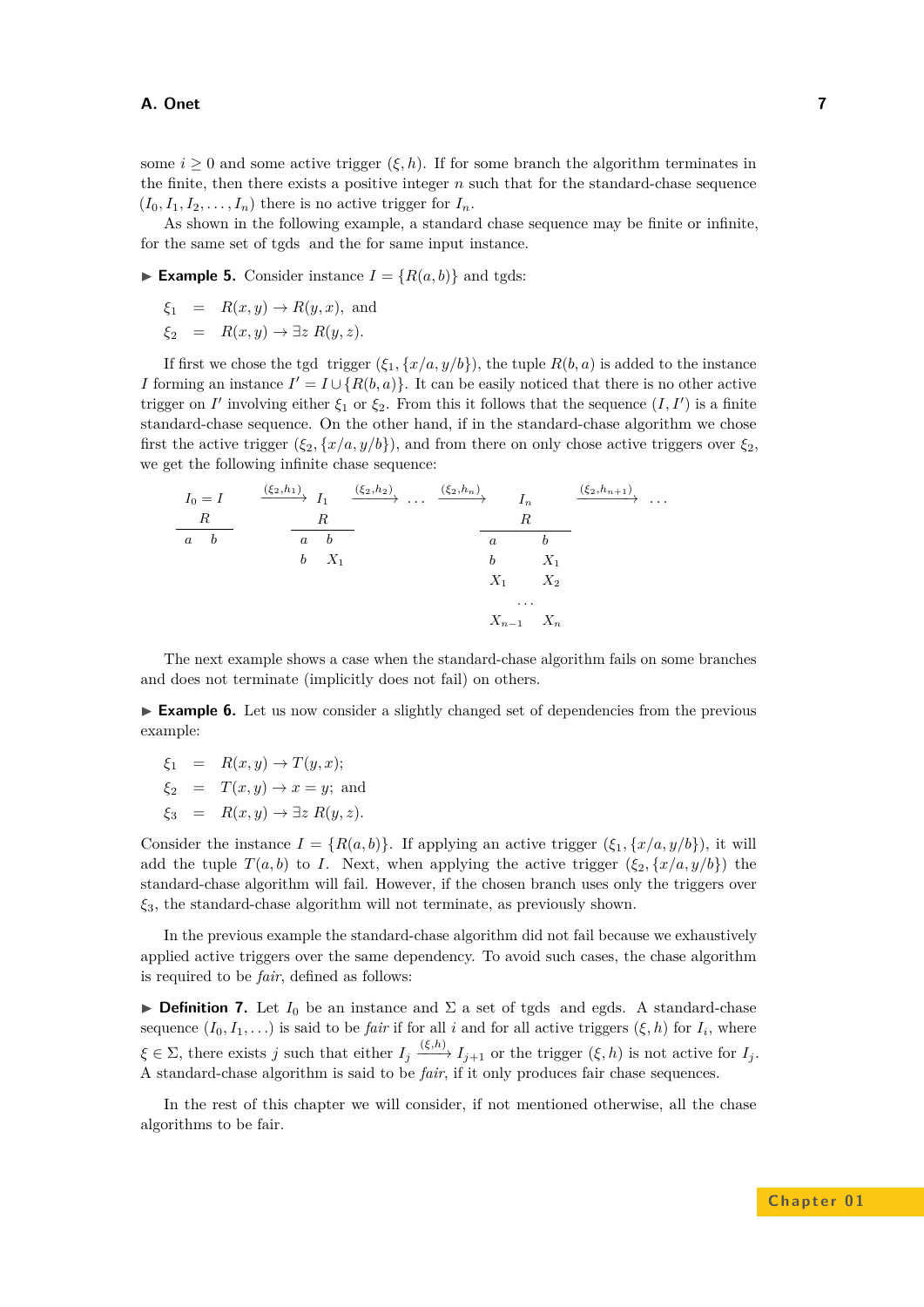Let us now turn our attention to standard-chase algorithms that terminate in a finite number of steps. The following proposition shows the relationship between the finite instances returned by the algorithm.

**Proposition 8.** [\[19\]](#page-35-6) If  $K$  and  $J$  are two finite instances returned by the standard-chase algorithm on two distinct execution branches, with input *I* and  $\Sigma$ , then *K* and *J* are homomorphically equivalent, that is  $K \leftrightarrow J$ .

Based on the homomorphic equivalence class, if there exists an execution branch for which the standard-chase algorithm with input *I* and  $\Sigma$  terminates in the finite and does not fail, then we denote by *chase***std** <sup>Σ</sup>(*I*) one representative of the equivalence class for the resulting finite instances. If the standard chase fails or if it does not terminate in the finite on all branches, then we set  $chase^{\text{std}}_{\Sigma}(I) = \bot$ . With the instance *I* and the dependencies  $\Sigma$ defined in Example [5,](#page-6-1) we have  $chase^{\text{std}}_{\Sigma}(I) = \{R(a, b), R(b, a)\}.$  On the other hand, with the input instance and the dependencies defined in Example [6](#page-6-0) we have  $chase^{\text{std}}_{\Sigma}(I) = \bot$ . The following theorem, developed by Fagin et. al, states one of the main properties of the standard-chase algorithm. As seen later in this section, this property also holds for the other chase variations.

<span id="page-7-0"></span>▶ Theorem 9. [\[19\]](#page-35-6) *If*  $chase^{std}_{\Sigma}(I) \neq \bot$ , then  $chase^{std}_{\Sigma}(I) \models \Sigma$  and  $I \rightarrow chase^{std}_{\Sigma}(I)$ .

Let us now turn our attention to the problem defined as the termination of standard-chase algorithm. It is easy to see that the cause of non-termination lies in the existentially quantified variables in the head of tgds. Thus, for simplicity, for the following classes we omitted egds.

**Definition 10.** Given an instance *I*, by  $CT_{I,\forall}^{\text{std}}$  we denote the class of tgd sets such that  $\Sigma$  ∈ CT<sup>std</sup><sub>*I,∀*</sub> iff all standard-chase sequences for *I* and  $\Sigma$  are finite. We denote by CT<sup>std</sup><sub>*I*,∃</sub> the class of tgd sets such that  $\Sigma \in \mathsf{CT}^{\mathsf{std}}_{I,\exists}$  iff there exist some standard-chase sequences for *I* and  $\Sigma$  that are finite.

The previous notations are extended to classes of tgd sets for which the standard chase terminates on all input instances as follows:

► **Definition 11.** We denote by  $CT^{std}_{\forall\forall}$  the class of tgd sets such that  $\Sigma \in CT^{std}_{\forall\forall}$  iff for all instances *I* all standard-chase sequences of *I* with  $\Sigma$  are finite. We denote by  $\mathsf{CT}^{\mathsf{std}}_{\forall \exists}$  the class of tgd sets such that  $\Sigma \in \mathsf{CT}^{\mathsf{std}}_{\forall\exists}$  iff for all instances *I* there exists at least one standard-chase sequence of  $I$  and  $\Sigma$  that is finite.

From the termination classes definition it is clear that  $CT_{\forall\forall}^{\mathsf{std}} \subseteq CT_{\forall\exists}^{\mathsf{std}}$ . Also from the set of dependencies presented in Example [5,](#page-6-1) it follows that the inclusion is strict.

Deutsch, Nash and Remmel in [\[16\]](#page-34-10) showed that, given *I* and  $\Sigma$ , the problems of testing whether  $\Sigma \in \mathsf{CT}_{I, \forall}^{\mathsf{std}}$  or  $\Sigma \in \mathsf{CT}_{I, \exists}^{\mathsf{std}}$  are undecidable in general. More recently, Grahne and O. [\[26\]](#page-35-11) extended this undecidability result to the  $CT^{std}_{\forall \exists}$  class too. That is for a given  $Σ$ , the problem of testing if  $Σ ∈ CT^{std}_{∀}$  is coRE-complete. In case we allow a single *denial constraint*, then the class  $CT^{std}_{VV}$  is coRE-complete as well. Where a denial constraint is a tgd of the form  $\alpha(\bar{x}) \to \bot$ , which is satisfied by an instance *I* only if there is no homomorphism *h* such that  $h(\alpha(\bar{a})) \subseteq I$ ,

Given the previous result, the next best hope is to find large decidable classes of dependencies included in  $CT^{std}_{\forall\forall}$ . One such class is the one of full tgds, that is tgds without existential quantifiers. In Section [4](#page-13-0) we review other decidable classes of dependency sets that are known to be in  $CT^{\text{std}}_{\forall\forall}$ .

Before ending this section we need to reiterate that the termination classes are defined over tgds. Even if the egds do not introduce new nulls, they still may play an important role in the standard-chase termination problem, as shown in the next example.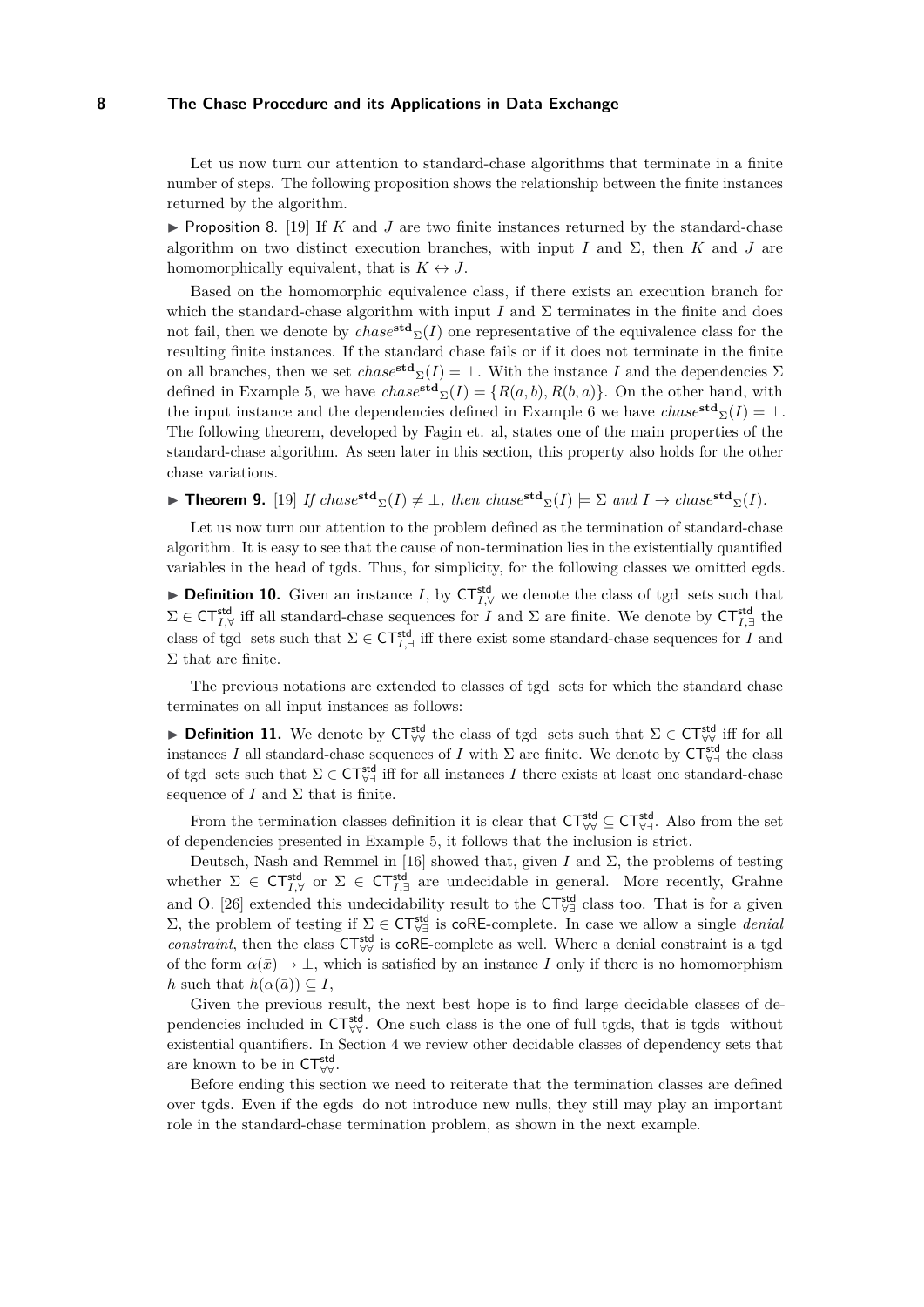- ► **Example 12.** Let  $\Sigma = \{\xi_1, \xi_2, \xi_3\}$ , where:
	- $\xi_1 = R(x, y) \rightarrow \exists z S(y, z);$
	- $\xi_2 = S(x, x) \rightarrow \exists z R(x, z);$  and
	- $\xi_3 = S(x, y) \rightarrow x = y.$

Let  $I = \{R(a, b)\}\.$  It is easy to see that the standard-chase algorithm converges to the infinite instance  $J = \{R(a, b), R(b, X_1), \ldots, R(X_{n-1}, X_n), \ldots, S(b, b), S(X_1, X_1), \ldots, S(X_n, X_n), \ldots\}$ On the other hand,  $\Sigma' = \{\xi_1, \xi_2\} \in CT_{\forall\forall}^{\mathsf{std}}$ , that is without the egd  $\xi_3$  the standard chase algorithm terminates on all execution branches with any input instance.

# **3.3 Chase variations**

After the standard chase was presented as a method of computing "general" solutions in data exchange [\[19\]](#page-35-6), many variations of the standard-chase algorithm were proposed in the literature [\[12,](#page-34-9) [16,](#page-34-10) [38,](#page-35-9) [24\]](#page-35-10) . In the remaining part of this section, dedicated to the chase algorithm, we try to differentiate between the main chase variations by highlighting their termination properties.

# **3.3.1 The oblivious chase**

This focuses on one of the simplest variations of the standard chase named the oblivious chase (also known as naïve chase). This procedure is based on the relaxation of the chase step. The oblivious chase presented here differs from the one described by Cali et al. [\[12\]](#page-34-9) by not relying on any order. As we will see, this does not affect the finite instance returned by the chase algorithm.

The oblivious-chase algorithm is an iterative application of the oblivious-chase step, that is at each iteration all triggers are considered, and not only the active ones as in the standardchase algorithm. Recall that for the trigger  $(\xi, h)$  and the instance *I* the oblivious-chase step is denoted as  $I \xrightarrow{*,(\xi,h)} J$ , where instance *J* is constructed the same way as in the standard-chase step. Note that if  $(\xi, h)$  is a trigger for *I*, then  $(\xi, h)$  will also be a trigger for *J*, where  $I \xrightarrow{*,(\xi,h)} J$ . To avoid such infinite loops, the oblivious-chase algorithm applies each trigger only once.

**► Example 13.** Consider the instance  $I = \{R(a, b), R(b, a), S(b, c)\}\$  and the tgd  $\xi$  defined as  $R(x, y), R(y, x) \to \exists z S(x, z)$  as in Example [1.](#page-3-1) The homomorphism  $h = \{x/a, y/b\}$  maps the body of  $\xi$  to *I*, and there is no extension of *h* that maps the head of  $\xi$  into *I*. This makes  $(\xi, h)$ both a standard and an oblivious-chase trigger. However, the homomorphism  $h_1 = \{x/b, y/a\}$ also maps the body of  $\xi$  to *I*, but there exists the extension  $\tilde{h}_1 = \{x/b, y/a, z/c\}$  of  $h_1$ , such that  $\tilde{h}_1$  maps the head of  $\xi$  into *I*. Hence  $(\xi, h_1)$  is a trigger but not an active trigger for *I*. The instance *J* is obtained by applying the oblivious-chase step  $I \xrightarrow{*,(\xi,h_1)} J$ , where  $J = I \cup \{S(b, Y)\}\$ and *Y* is a new labeled null.

Because of the nondeterministic way the oblivious-chase algorithm selects the triggers at each iteration, we may have different execution branches. Similarly to the termination classes defined for the standard chase, we introduce corresponding termination classes of tgd sets for the oblivious chase:  $CT_{I, \exists}^{\text{obl}}, CT_{I, \forall}^{\text{obl}}, CT_{\forall \forall}^{\text{obl}}$  and  $CT_{\forall \exists}^{\text{obl}}$ .

The following proposition shows that the termination classes are not affected by the nondeterministic nature of the algorithm.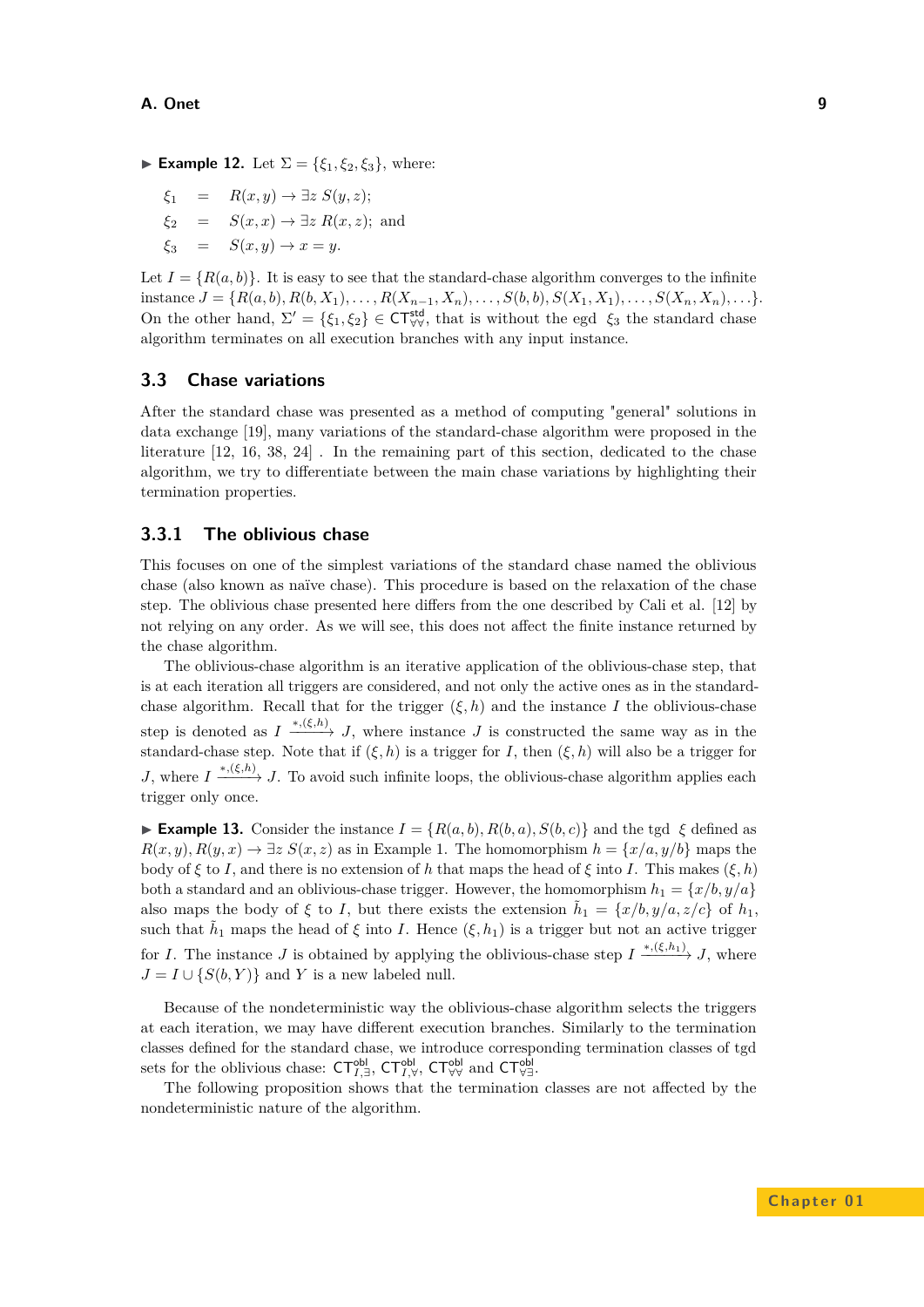► Proposition 14. Let *I* be an instance. Then  $CT_{I,\forall}^{\text{obl}} = CT_{I,\exists}^{\text{obl}}$  and  $CT_{\forall\forall}^{\text{obl}} = CT_{\forall\exists}^{\text{obl}}$ .

**Proof.** The proof follows from the observation that for the oblivious-chase algorithm, when the input set of dependencies are only tgds, the set of triggers applied on each branch is the same, up to isomorphism. Thus, if the oblivious chase terminates on one execution branch, then it will terminate on all branches.

From the previous proof it also follows that in case the oblivious chase terminates for instance *I* and set of tgds  $\Sigma$ , then the returned on all execution branches are isomorphically equivalent. As we will see in the following example, if we allow egds, the instances returned are not guaranteed to be isomorphically equivalent. Still, using the same proof techniques as the one used to prove Theorem [9,](#page-7-0) it can be shown that in this case, if the chase terminates and does not fail, the instances returned are homomorphically equivalent. Thus, if the oblivious chase terminates with input *I* and  $\Sigma$  (containing both tgds and egds), then we denote by  $chase^{\text{obl}}_{\Sigma}(I)$  one representative instance of the homomorphic equivalence class. If the oblivious chase fails or if it does not terminate, we set  $chase^{\text{obl}}_{\Sigma}(I) = \bot$ .

► **Example 15.** Let  $\Sigma = \{\xi_1, \xi_2, \xi_3\}$ , where:

$$
\xi_1 = S(x) \rightarrow \exists y \ R(x, y);
$$
  
\n
$$
\xi_2 = R(x, y) \rightarrow \exists z \ T(y, z);
$$
 and  
\n
$$
\xi_3 = R(x, y) \rightarrow x = y.
$$

Let us now consider the instance  $I = \{S(a)\}\$ . If we apply the dependencies in the order  $\xi_1$ , *ξ*<sub>2</sub>, *ξ*<sub>3</sub> and then *ξ*<sub>2</sub> again, we get the following instance  $J_0 = \{S(a), R(a, a), T(a, X_1), T(a, X_2)\}.$ But, if we apply the dependencies in the order  $\xi_1$ ,  $\xi_3$  and finally  $\xi_2$ , the instance returned by the oblivious-chase algorithm is  $J_1 = \{S(a), R(a, a), T(a, Y_1)\}$ . Clearly  $J_0$  and  $J_1$  are not isomorphically equivalent but they are homomorphically equivalent.

From the observation that all active triggers are also triggers, it follows that:

 $\blacktriangleright$  Proposition 16.  $_{\forall\forall}^{\mathsf{obl}} \subset \mathsf{CT}_{\forall\forall}^{\mathsf{std}}.$ 

**Proof.** The inclusion follows directly from the definition of the trigger and the active trigger. For the strict inclusion part consider dependency set from Example [17.](#page-9-0)

<span id="page-9-0"></span>**Example 17.** Consider  $\Sigma = \{R(x, y) \rightarrow \exists z \; R(x, z)\}.$  Clearly there is no active trigger on  $\Sigma$  for any instance *I*. On the other hand, for  $I = {R(a, b)}$  the oblivious-chase algorithm will create the following infinite chase sequence:

| $I_0 = I$        | $\xrightarrow{\ast,(\xi,h_1)} I_1$ | $\xrightarrow{\ast,(\xi,h_2)}\ldots$ | $*, (\xi, h_n)$  | $I_n$            | *, $(\xi, h_{n+1})$<br>$\cdot$ $\cdot$ |
|------------------|------------------------------------|--------------------------------------|------------------|------------------|----------------------------------------|
| $\boldsymbol{R}$ | R                                  |                                      |                  | R                |                                        |
| $\it a$          | $\boldsymbol{b}$<br>$\alpha$       |                                      | $\boldsymbol{a}$ | $\boldsymbol{b}$ |                                        |
|                  | $X_1$<br>$\boldsymbol{a}$          |                                      | $\it a$          | $X_1$            |                                        |
|                  |                                    |                                      | $\it a$          | $X_2$            |                                        |
|                  |                                    |                                      |                  | $\cdots$         |                                        |
|                  |                                    |                                      | $\boldsymbol{a}$ | $X_n$            |                                        |

In order to relate termination of the standard and the oblivious algorithms, we introduce a transformation called *enrichment* that takes a tgd  $\xi = \alpha(\bar{x}, \bar{y}) \rightarrow \exists \bar{z} \; \beta(\bar{x}, \bar{z})$  over a schema  $\hat{R}$ , and converts it into the tgd  $\hat{\xi} = \alpha(\bar{x}, \bar{y}) \rightarrow \exists \bar{z} \ \beta(\bar{x}, \bar{z}), H(\bar{x}, \bar{y}),$  where *H* is a new relational symbol that does not appear in **R**. For a set  $\Sigma$  of tgds defined on schema **R**, the transformed set is  $\hat{\Sigma} = {\hat{\xi}: \xi \in \Sigma}$ *.* Using the enrichment notion, we can present the relation between the standard and oblivious-chase terminations.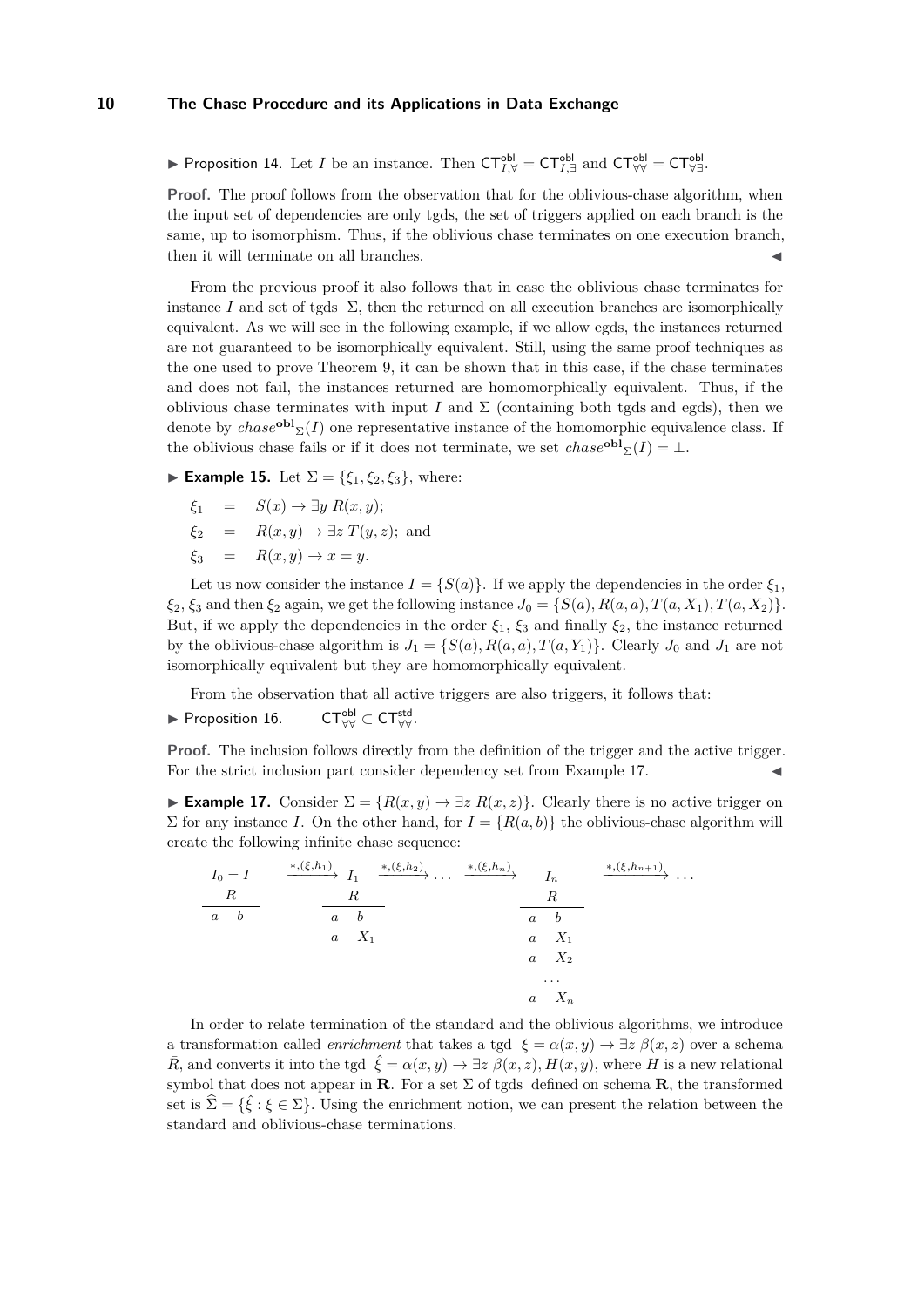- <span id="page-10-0"></span>**Findmer 18.** [\[25\]](#page-35-12) *Let*  $\Sigma$  *be a set of tgds and I an instance. Then we have:*
- **1.**  $\Sigma \in \mathsf{CT}_{I, \forall}^{\mathsf{obl}}$  if and only if  $\widehat{\Sigma} \in \mathsf{CT}_{I, \forall}^{\mathsf{std}}$ , and
- **2.**  $\Sigma \in \mathsf{CT}^{\mathsf{obl}}_{\forall \forall}$  *if and only if*  $\widehat{\Sigma} \in \mathsf{CT}^{\mathsf{std}}_{\forall \forall}$ .

**Proof.** It follows from the observation that for any instance *I* if  $(\xi, h)$  is a trigger for *I*, then  $(\xi, h)$  is also an active trigger for *I*.

Cali et al. showed in [\[12\]](#page-34-9) that it is undecidable if the oblivious chase terminates for a given input *I* and given set of tgds  $\Sigma$ . The same result applies for the class  $\mathsf{CT}_{\forall\forall}^{\mathsf{obl}}$  if we allow at least one denial constraint [\[26\]](#page-35-11). It remains an open problem if the class  $\mathsf{CT}_{\forall\forall}^{\mathsf{obl}}$  remains undecidable when considering only sets of tgds.

We close the presentation of the oblivious-chase algorithm by linking together the finite instances resulting from both chase algorithms.

**Theorem 19.** [\[12\]](#page-34-9) *Let I be an instance and let*  $\Sigma$  *be a set of tgds and egds, such that*  $chase^{\text{obl}}\Sigma(I) \neq \bot$ *. Then*  $chase^{\text{std}}\Sigma(I) \leftrightarrow chase^{\text{obl}}\Sigma(I)$  and  $chase^{\text{obl}}\Sigma(I) \models \Sigma$ *.* 

#### **3.3.2 The semi-oblivious chase**

The semi-oblivious-chase method was first introduced by Marnette in [\[38\]](#page-35-9). For this, let *ξ* be a tgd  $\alpha(\bar{x}, \bar{y}) \to \exists \bar{z} \; \beta(\bar{x}, \bar{z})$ ; then the triggers  $(\xi, h)$  and  $(\xi, g)$  are considered equivalent if  $h(\bar{x}) = q(\bar{x})$ . The semi-oblivious chase works as the oblivious one, except that exactly one trigger from each such equivalence class is fired in a branch.

For a better differentiation between the chase algorithms presented so far consider the following example:

**Example 20.** Let  $\Sigma = \{\xi\}$  contain the tgd  $\forall x, y \ R(x, y)$  →  $\exists z \ T(x, z)$ , and consider the instance  $I = \{R(a, b), R(a, c), R(d, e), T(a, a)\}\$ . In this case there exist only three triggers  $\tau_1 = (\xi, \{x/a, y/b\}), \tau_2 = (\xi, \{x/a, y/c\})$  and  $\tau_3 = (\xi, \{x/d, y/c\})$ . From these triggers only *τ*<sup>3</sup> is an active trigger for *I*. Thus, there is only one step to be executed for the standard chase:  $I \stackrel{\tau_3}{\longrightarrow} J^{\text{std}}$ , where  $J^{\text{std}} = I \cup \{T(d, X_1)\}\$ . Because the homomorphism from the trigger  $\tau_1$  maps *x* to value *a* as the homomorphism from the trigger  $\tau_2$ , it follows that  $\tau_1$  is equivalent with  $\tau_2$ . That is in the semi-oblivious chase only two triggers are applied: the active trigger  $\tau_3$  and the representative of the equivalence class for  $\tau_1$  and  $\tau_2$ . Hence, the resulted instance is  $J^{\text{sol}} = I \cup \{T(d, X_2)\} \cup \{T(a, X_3)\}.$  Finally, the oblivious chase will apply all triggers returning instance *J* **obl**. Bellow are the tabular representations of the instances resulted by applying the standard, semi-oblivious and oblivious-chase algorithms. The instances are restricted to relation *T*:

| $J^{\bf std}$ |               | $J^{\bf{sol}}$ | $J^{\mathbf{obl}}$ |  |  |
|---------------|---------------|----------------|--------------------|--|--|
|               | T             |                |                    |  |  |
| $a \quad a$   |               | $a \quad a$    | $a \quad a$        |  |  |
|               | $d \quad X_1$ | $d\quad X_2$   | $d \quad X_4$      |  |  |
|               |               | $a \quad X_3$  | $a \quad X_5$      |  |  |
|               |               |                | $a \quad X_6$      |  |  |

Similarly to the previous chase algorithms, we define termination classes over sets of tgds:  $CT_{I, \exists}^{\text{sol}}$ , $CT_{I, \forall}^{\text{sol}}$ ,  $CT_{\forall \exists}^{\text{sol}}$  and  $CT_{\forall \forall}^{\text{sol}}$  for the semi-oblivious algorithm. The following proposition shows that the nondeterministic behavior of the semi-oblivious-chase algorithm does not influence the termination for different execution branches.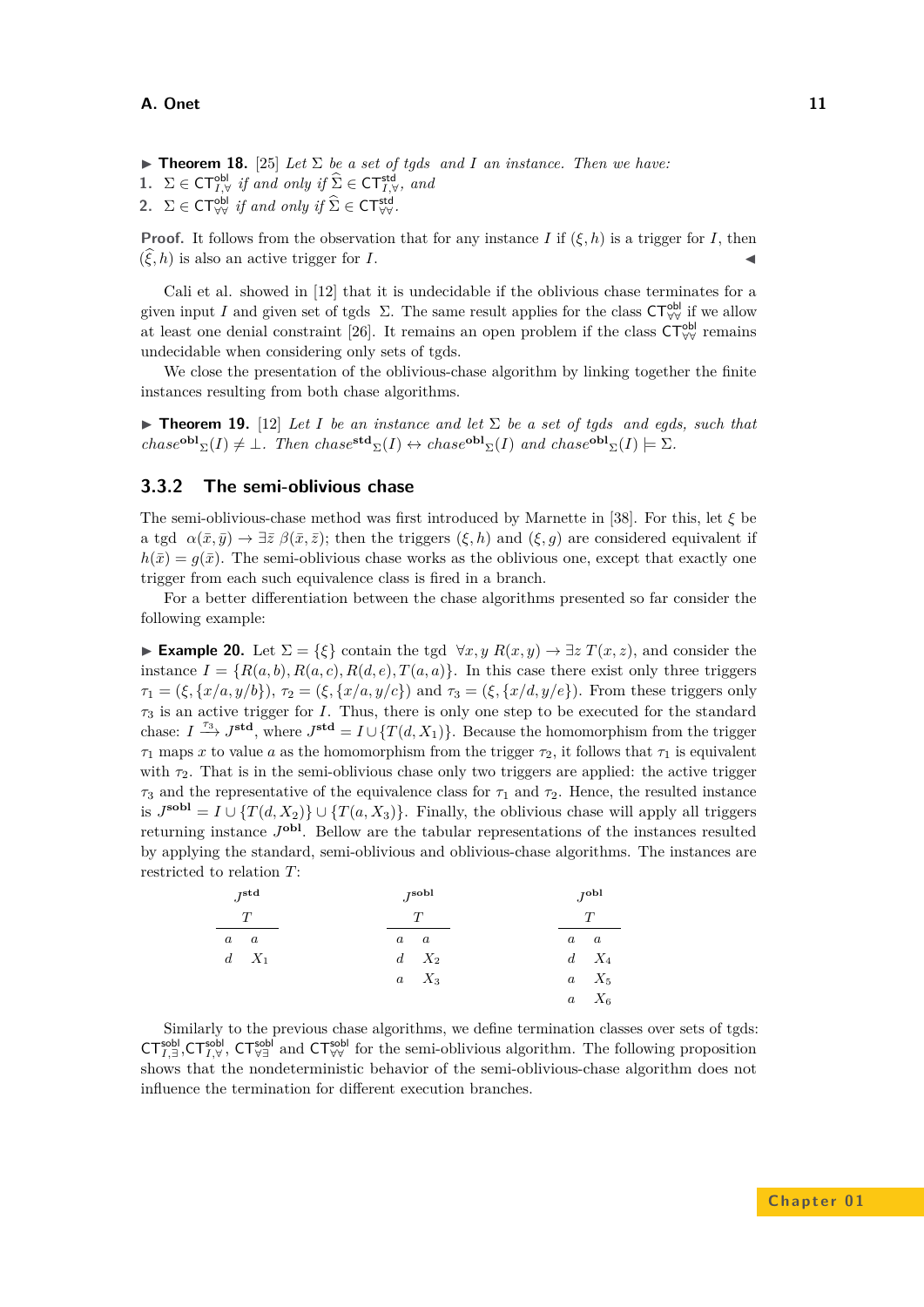**► Proposition 21.** Let *I* be an instance. Then  $CT_{I,\forall}^{\text{sol}} = CT_{I,\exists}^{\text{sol}}$  and  $CT_{\forall\forall}^{\text{sol}} = CT_{\forall\exists}^{\text{sol}}$ .

**Proof.** It follows from the observation that the set of representative trigger for each equivalence classes is the same for all execution branches.

Similarly to the oblivious chase case, it can be shown that in case the semi-oblivious-chase algorithm terminates and not fails with the input instance *I* and the set of tgds  $\Sigma$ , then the instances returned by each execution branch are isomorphically equivalent. In case we allow egds in  $\Sigma$ , then the returned instances will be homomorphically equivalent. In this case we denote by  $chase^{\textbf{sol}}(\mathcal{I})$  one representative instance of the homomorphic equivalence class for the instances computed on each execution branch. In case the semi-oblivious-chase algorithm fails or it is non-terminating, we set  $chase^{\textbf{sol}}\Sigma(I) = \bot$ .

The same as for the oblivious chase case, we can find a rewriting of the dependencies such that we can relate the termination of the semi-oblivious-chase algorithm to the termination of the standard-chase algorithm. We introduce a transformation, called *semi-enrichment*, that takes a tgd  $\xi = \alpha(\bar{x}, \bar{y}) \rightarrow \exists \bar{z} \ \beta(\bar{x}, \bar{z})$  over a schema **R**, and converts it into the tgd  $\bar{\xi} = \alpha(\bar{x}, \bar{y}) \rightarrow \exists \bar{z} \; \beta(\bar{x}, \bar{z}), H(\bar{x}),$  where *H* is a new relational symbol that does not appear in **R**. For a set  $\Sigma$  of tgds defined on schema **R**, the transformed set is  $\tilde{\Sigma} = {\tilde{\xi}} : \xi \in \Sigma$ }. Using the semi-enrichment notion, the relation between the standard and semi-oblivious-chase terminations can be presented as follows.

- <span id="page-11-0"></span>**Theorem 22.** [\[26\]](#page-35-11) *Let*  $\Sigma$  *be a set of tgds and I an instance. Then we have:*
- **1.**  $\Sigma \in \mathsf{CT}_{I, \forall}^{\mathsf{sold}}$  if and only if  $\tilde{\Sigma} \in \mathsf{CT}_{I, \forall}^{\mathsf{std}}$ , and
- **2.**  $\Sigma \in \mathsf{CT}^{\mathsf{sobl}}_{\forall \forall}$  *if and only if*  $\tilde{\Sigma} \in \mathsf{CT}^{\mathsf{std}}_{\forall \forall}$ .

The following theorem relates the instances returned by the semi-oblivious chase and the instances returned by the standard-chase algorithm.

**Theorem 23.** [\[38\]](#page-35-9) *Let I be and instance and let*  $\Sigma$  *be a set of tgds and egds, such that*  $chase^{\textbf{sol}}\Sigma(I) \neq \bot$ *. Then*  $chase^{\textbf{std}}\Sigma(I) \leftrightarrow chase^{\textbf{sol}}\Sigma(I)$  and  $chase^{\textbf{sol}}\Sigma(I) \models \Sigma$ *.* 

Similarly to the standard chase algorithm, the problem of testing if the semi-oblivious chase is terminating for a given instance and a given set of tgds is undecidable [\[38\]](#page-35-9). The same result applies for the class  $\mathsf{CT}_{\forall\forall}^{\mathsf{sol}}$ , if we allow at least one denial constraint [\[26\]](#page-35-11). It remains an open problem if the class  $\mathsf{CT}_{\forall\forall}^{\mathsf{solb}}$  remains undecidable when considering only sets of tgds.

The proposition below shows the set relationship between termination classes for the chase variations presented so far.

▶ Proposition 24.  $[26]$   $CT_{\forall\forall}^{\sf obl}$   $\subset$   $CT_{\forall\forall}^{\sf std}$   $\subset$   $CT_{\forall\exists}^{\sf std}$ .

**Proof.** The inclusions are clear from the definition of the corresponding chase steps. For the first strict inclusion consider  $\Sigma_1 = \{R(x, y) \to \exists z \; R(x, z)\}\.$  From Example [17,](#page-9-0) we know that  $\Sigma_1 \notin \mathsf{CT}_{\forall\forall}^{\mathsf{obl}}$ . On the other hand, it is easy to see that for any instance *I* only a maximum of |*I*| triggers will be applied on each execution branch by the semi-oblivious chase. For the second strict inclusion consider  $\Sigma_2 = {\xi_1, \xi_2}$ , where:

$$
\xi_1 = R(x) \to \exists z \ S(z), T(z, x), \text{ and}
$$
  

$$
\xi_2 = S(x) \to \exists z \ R(z), T(x, z).
$$

It is easy to check that the standard chase terminates for  $\Sigma_2$  with any input instance *I*. Additionally, the semi-oblivious chase does not terminate for  $\Sigma_2$  and instance  $I = \{R(a)\}\$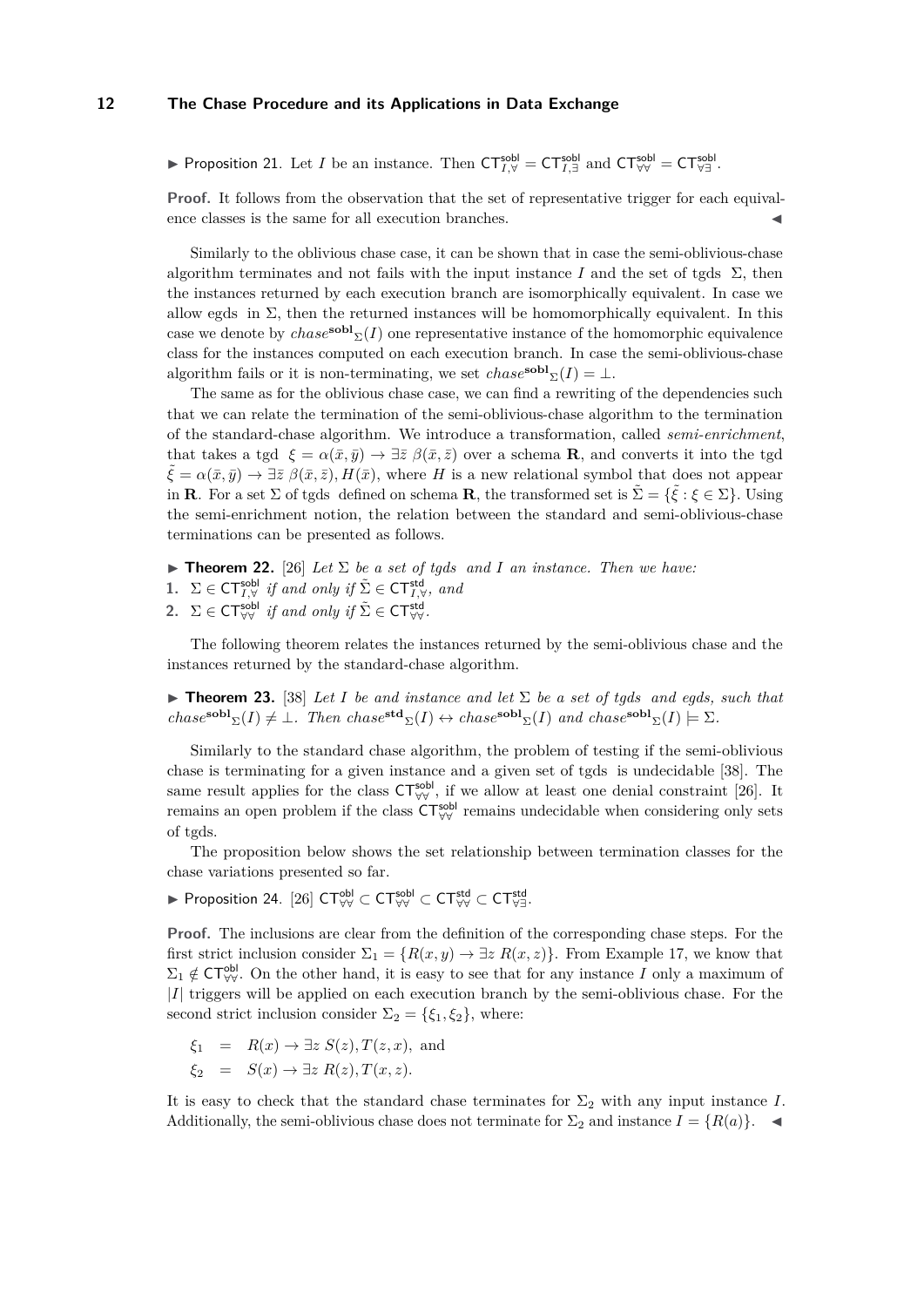## **3.3.3 The core chase**

The class of chase algorithms is enriched by the core chase algorithm introduced by Deutsch et al. in [\[16\]](#page-34-10). We need to clarify from the very beginning that the core chase differs from the other variations by executing in parallel all applicable standard tgd chase steps and also computing the core of the unified instance. Note that we may only apply the standard tgd chase steps in parallel but not the egd chase steps, as the latter may modify the given instance by equating existing labeled nulls to constants or to other labeled nulls.

For a better understanding, we slightly changed the algorithm from [\[16\]](#page-34-10) by applying all the egd triggers before applying in parallel all the active tgd triggers. This modification does not change however the result or the complexity of the given algorithm.

```
CORE-CHASE(I,Σ)
```

```
1 \quad I_0 := I; i := 0;2 if exists a standard egd trigger (\xi, h) for I_i3 then
 4 if I_i \xrightarrow{(\xi,h)} \perp5 then return FAIL
 6 else I_i \xrightarrow{(\xi,h)} I_{i+1}; i := i+1 goto 2
 7 if exists a standard tgd trigger for Ii
 8 then
 9 For all active trigger (\xi, h) for I_i, compute in parallel I_i \xrightarrow{\xi, h} J_j10 I_{i+1} := Core(\bigcup_j J_j); i := i + 111 else
12 return Ii
13 goto 2
```
By applying all the triggers in parallel, the core-chase algorithm eliminates the nondeterministic part introduced by the standard-chase algorithm. In case the core-chase algorithm terminates in the finite and does not fail for input *I* and  $\Sigma$ , we denote the returned instance by  $chase^{\text{core}}_{\Sigma}(I)$ . In case the core chase fails or it is non-terminating, we set  $chase^{\text{core}}\Sigma(I) = \bot.$ 

Similarly to the other chase variations, for the core chase we introduce classes of tgd sets  $\mathsf{CT}_{I,\forall}^{\mathsf{core}}, \mathsf{CT}_{I,\exists}^{\mathsf{core}}, \mathsf{CT}_{\forall\forall}^{\mathsf{core}}$  and  $\mathsf{CT}_{\forall\exists}^{\mathsf{core}}$ . Because the core chase is deterministic, it follows that  $CT_{I,\forall}^{\text{core}} = CT_{I,\exists}^{\text{core}}$  for any instance *I* and that  $CT_{\forall\forall}^{\text{core}} = CT_{\forall\exists}^{\text{core}}$ .

▶ Theorem 25. [\[16\]](#page-34-10) *Let I be an instance. Then*  $CT_{I,\exists}^{\mathsf{std}} \subset CT_{I,\forall}^{\mathsf{core}}$  *and*  $CT_{\forall\exists}^{\mathsf{std}} \subset CT_{\forall\forall}^{\mathsf{core}}$ .

**Proof.** For the second strict inclusion consider  $\Sigma = \{R(x) \to \exists y R(y), S(x)\}\.$  Clearly the standard chase does not terminate on any branch with  $I = \{R(a)\}\$ and  $\Sigma$ , that is  $\Sigma \notin \mathsf{CT}_{\forall \exists}^{\mathsf{std}}$ . On the other hand, for any instance *I*, the core chase will terminate in maximum  $|I_R|$  steps, where  $I_R$  is instance *I* restricted to tuple over relation  $R$ .

In [\[16\]](#page-34-10) it is shown that the membership problem for the class  $CT_{I,\forall}^{\text{core}}$  for a given instance *I* is RE-complete. To this, it was shown most recently [\[26\]](#page-35-11) that the membership problem for the class  $\mathsf{CT}^{\mathsf{core}}_{\forall\forall}$  is  $\mathsf{coRE\text{-}complete}.$ 

It may be noted that at line 10 the core-chase algorithm does not simply compute the union between all the instances computed at line 9, but it also computes its core. This gives the following link between the core chase and standard-chase algorithms: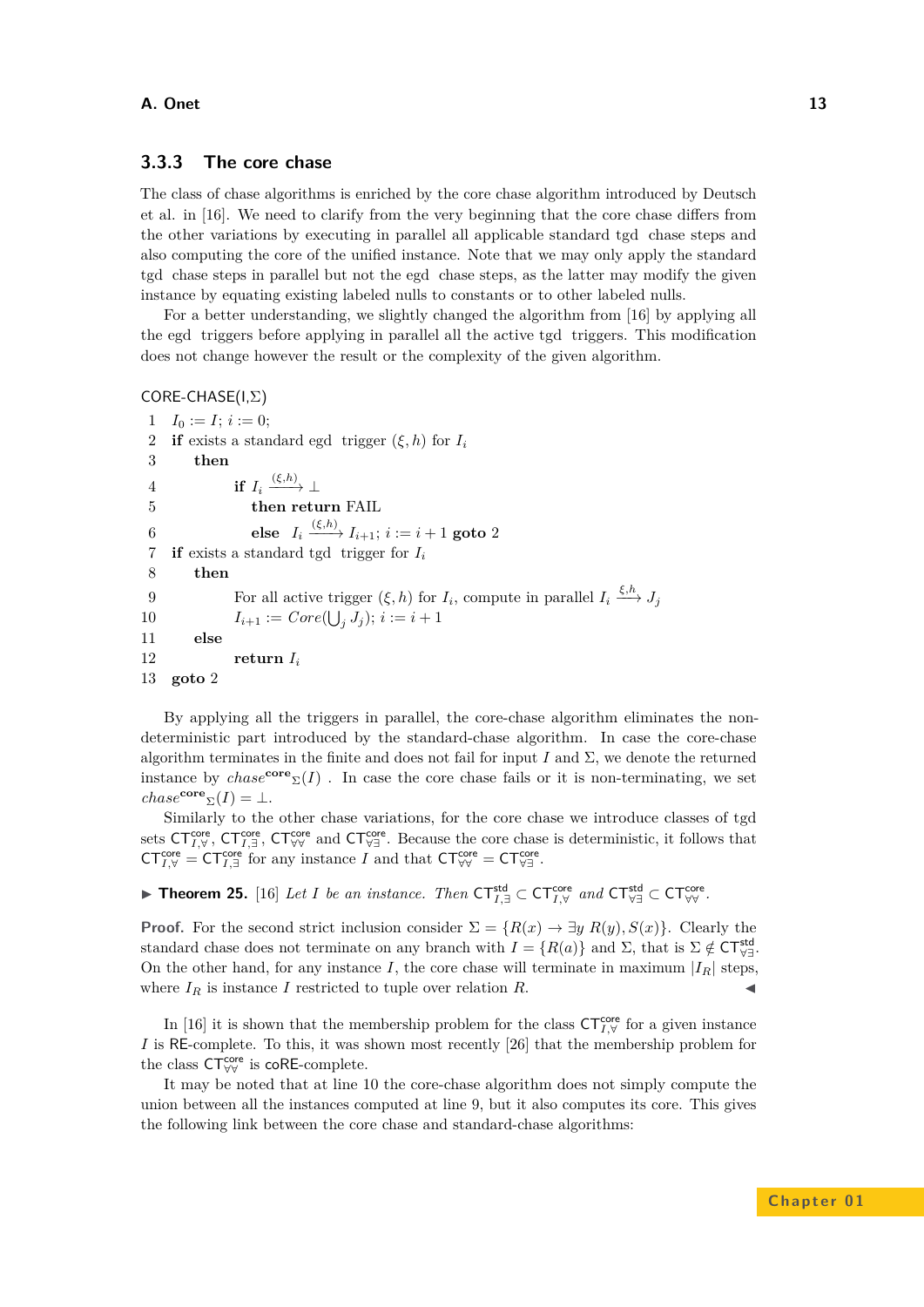<span id="page-13-1"></span>

**Figure 1** Termination classes for different chase variations.

**Findmergeright Theorem 26.** *Let I be and instance and let*  $\Sigma$  *be a set of tgds and egds, such that*  $chase^{\text{std}}\Sigma(I) \neq \bot$ *. Then*  $chase^{\text{std}}\Sigma(I) \leftrightarrow chase^{\text{core}}\Sigma(I)$  and  $chase^{\text{core}}\Sigma(I) \models \Sigma$ *, even*  $more, Core(chase^{std}(\Sigma(I))) = chase^{core}(\Sigma(I)).$ 

Before ending this section about chase variations, let us summarize the differences between the presented chase algorithms. First we saw that in case the algorithm terminates and does not fail with input *I* and  $\Sigma$ , then the instances returned by all of the presented chase variations are homomorphically equivalent. We also saw that the complexity of testing the existence of a trigger is slightly easier than testing the existence of an active trigger. From this it follows that the oblivious and semi-oblivious-chase steps are less expensive than the standard-chase step that is also less expensive than the core-chase step. On the other hand, a set of dependencies is more likely to terminate for the core chase than any of the other chase variations. Figure [1](#page-13-1) shows the set inclusion relationship between different termination classes.

## <span id="page-13-0"></span>**4 Sufficient conditions for the chase termination**

In the previous section we saw that it is undecidable to test for all the chase variations if the chase will terminate for a given instance and a given set of dependencies. This motivated the research community to find large classes of tgd sets that ensure termination of the standard-chase algorithm for all instances. In this section some of these classes of tgd sets will be presented for which it is known that the standard chase terminates on all execution branches for all input instances. We also investigate here if these classes are sufficient to guarantee the chase termination for other chase variations beside the standard chase. For this, we will say that a class of sets of tgds  $\mathcal C$  is closed under enrichment if  $\Sigma \in \mathcal C$  implies  $\hat{\Sigma} \in \mathcal{C}$ . Similarly, the class C is closed under semi-enrichment if  $\Sigma \in \mathcal{C}$  implies  $\hat{\Sigma} \in \mathcal{C}$ . From Theorems [18](#page-10-0) and [22](#page-11-0) it directly follows:

- <span id="page-13-2"></span>► Corollary 27.  $Let C \subseteq \mathsf{CT}^{\mathsf{std}}_{\forall\forall}$ .
- **1.** *if* C *is closed under enrichment, then*  $C \subseteq \mathsf{CT}_{\forall\forall}^{\mathsf{obl}}$ .
- 2. *if* C *is closed under semi-enrichment, then*  $C \subseteq \mathsf{CT}_{\forall\forall}^{\mathsf{sol}}$ .

We will use the previous corollary to show that the termination classes presented here not only guarantee the termination for the standard-chase algorithm but also for the semioblivious-chase algorithm.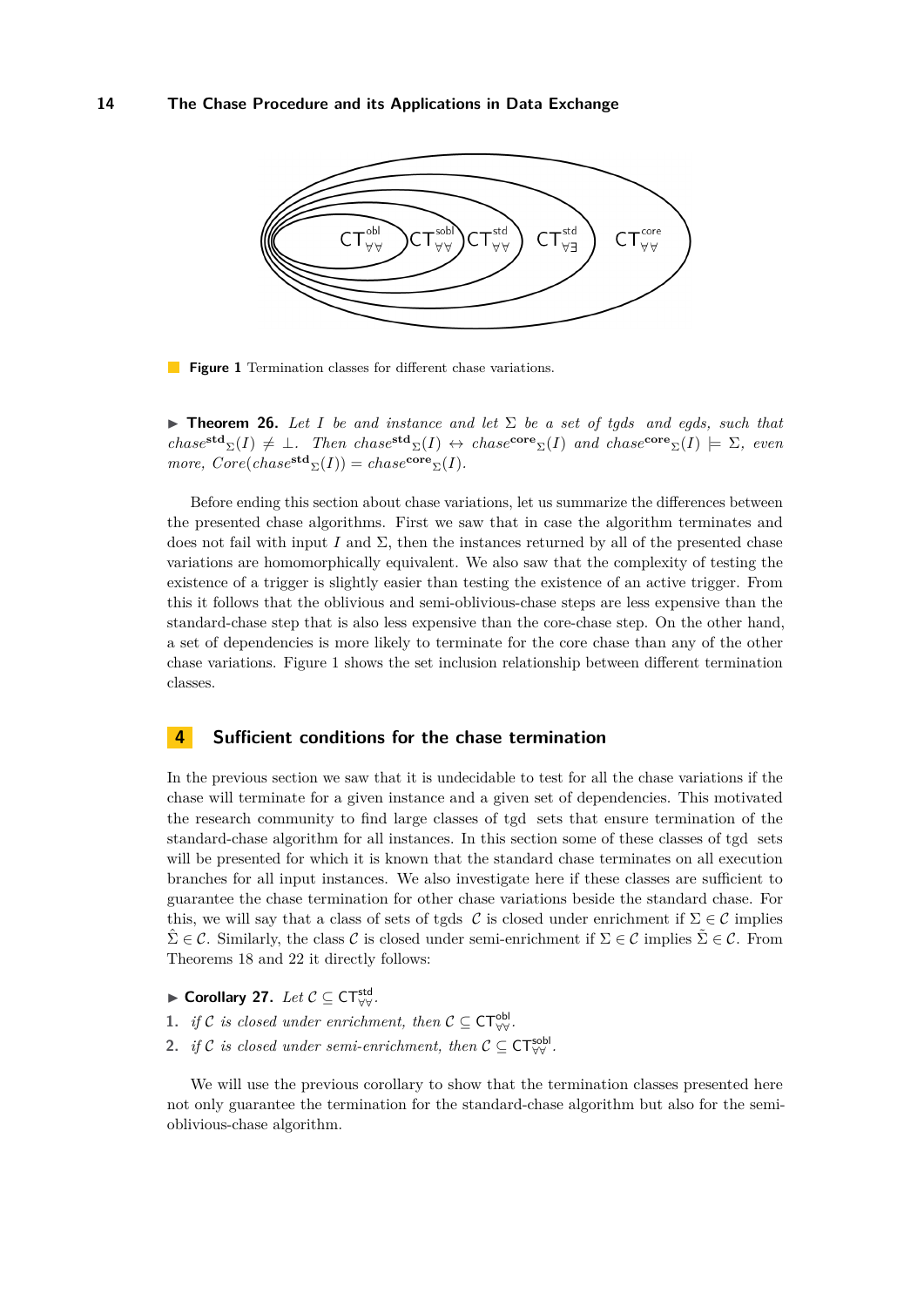<span id="page-14-1"></span>

**Figure 2** Extended dependency graphs associated with dependencies from Example [30.](#page-14-0)

#### **4.1 Rich acyclicity**

The class of *richly acyclic* set of dependencies was introduced by Hernich and Schweikardt in [\[30\]](#page-35-13) in a different context, and it was shown in [\[25\]](#page-35-12) that this class guarantees termination for the oblivious chase on any input instance.

 $\triangleright$  **Definition 28.** [\[19,](#page-35-6) [12\]](#page-34-9) For a given database schema **R** define a *position* in **R** to be a pair  $(R, k)$ , where *R* is a relation symbol in **R** and *k* a natural number with  $1 \leq k \leq \text{arity}(R)$ , such that *k* identifies the *k*-th element in *R*.

The notion of extended-dependency graph is defined as follows:

**Definition 29.** [\[30\]](#page-35-13) Let  $\Sigma$  be a set of tgds over schema **R**. The *extended-dependency graph* associated with  $\Sigma$  is a directed edge-labeled graph  $G_{\Sigma}^{E} = (V, E)$ , such that each vertex represents a position in **R** and  $((R, i), (S, j)) \in E$ , if there exists a tgd  $\xi \in \Sigma$  of the form  $\alpha(\bar{x}, \bar{y}) \rightarrow \exists \bar{z} \; \beta(\bar{x}, \bar{z})$ , and if one of the following holds:

- **1.**  $x \in \bar{x}$  and *x* occurs in *α* on position  $(R, i)$  and in *β* on position  $(S, j)$ . In this case the edge is labeled as universal;
- **2.**  $x \in \bar{x} \cup \bar{y}$  and *x* occurs in  $\alpha$  on position  $(R, i)$  and variable  $z \in \bar{z}$  that occurs in  $\beta$  on position  $(S, j)$ . In this case the edge is labeled as existential.

The following example illustrates the previous definitions:

<span id="page-14-0"></span>**Example 30.** Consider database schema  $\mathbf{R} = \{S, R\}$ , with  $arity(S) = 1$  and  $arity(R) = 2$ . The set  $\{(S, 1), (R, 1), (R, 2)\}\$  represents all positions in **R**. Let  $\Sigma_1$  contain the following dependency over **R**:

 $\xi_{11} = S(x) \rightarrow \exists y \; R(x,y)$ 

let  $\Sigma_2$  contain the following dependencies:

$$
\xi_{21} = S(x) \to \exists y \ R(x, y), \text{ and}
$$
  

$$
\xi_{22} = R(x, y) \to \exists z \ R(x, z)
$$

and, finally, let  $\Sigma_3$  be a slight modification of  $\Sigma_2$ :

$$
\xi_{31}
$$
 =  $S(x) \rightarrow \exists y R(x, y)$ , and

$$
\xi_{32} = R(x, y) \to \exists z R(y, z).
$$

Figure [2](#page-14-1) captures the extended dependency graphs associated with  $\Sigma_1$ ,  $\Sigma_2$  and  $\Sigma_3$  (note that the existential edges are represented as dotted lines).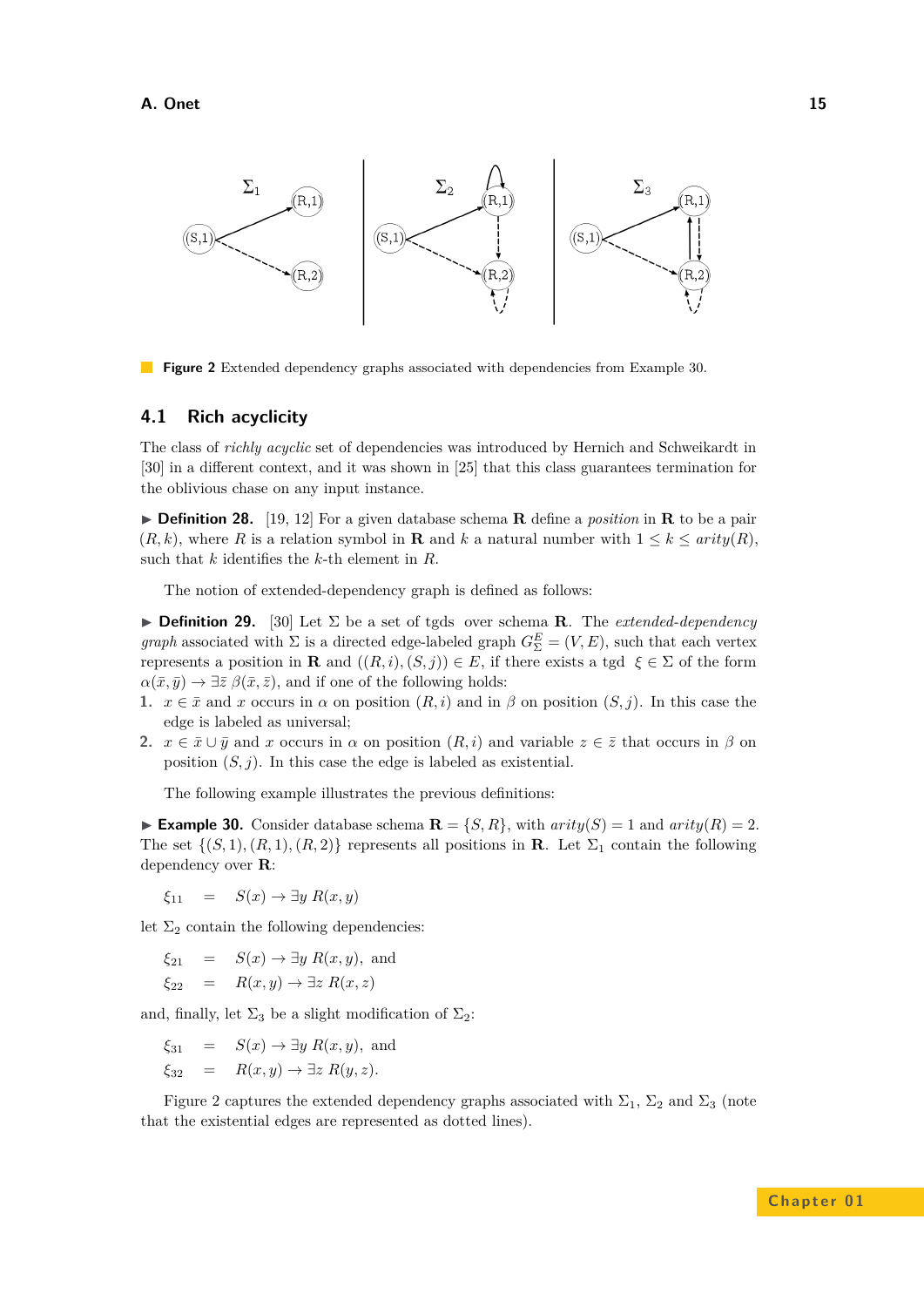**Definition 31.** [\[30\]](#page-35-13) A set of tgds  $\Sigma$  is said to be *richly acyclic* if its extended dependency graph does not contain a cycle going through an existential edge. We denote by RA the class of all richly acyclic tgd sets.

Note that the problem of testing if  $\Sigma \in \mathsf{RA}$  is polynomial in size of  $\Sigma$ . Returning to Example [30,](#page-14-0)  $\Sigma_1$  is richly acyclic because it does not contain any cycles. On the other hand, neither  $\Sigma_2$  or  $\Sigma_3$  are richly acyclic. As we will see in the following subsection, the RA ensures termination for the standard-chase algorithm on any input instance, that is RA  $\subset$  CT<sup>std</sup>. The next theorem follows directly from Corollary [27](#page-13-2) and the observation that RA is closed under enrichment.

**Find 12.** [\[25\]](#page-35-12) Let  $\Sigma \in \mathbb{R}$ A and let *I* be an instance. Then there exists a polynomial *in size of I* that bounds the length of every oblivious-chase sequence of *I* and  $\Sigma$ .

Mainly, the previous result states that  $\mathsf{RA} \subseteq \mathsf{CT}_{\forall\forall}^{\mathsf{obl}}$  and based on the termination hierarchy represented in Figure [1,](#page-13-1) it follows that any set of tgds from RA ensures termination of any of the chase variation previously presented on any input instances.

## **4.2 Weak acyclicity**

Fagin et al. [\[19\]](#page-35-6) introduced the class of *weakly acyclic* dependencies as a class of sets of tgds that ensures standard-chase termination on all execution branches for all input instances. Intuitively weak acyclicity checks if the set of tgds does not have a cyclic condition such that another new null value forces the adding of a new null value.

**Definition 33.** [\[19\]](#page-35-6) Let  $\Sigma$  be a set of tgds over schema **R**. The *dependency graph* associated with  $\Sigma$  is a directed edge-labeled graph  $G_{\Sigma} = (V, E)$ , such that the set of vertexes *V* represents the positions in **R**. There is an edge  $((R, i), (S, j)) \in E$ , if there exists a dependency  $\xi \in \Sigma$  of the form  $\alpha(\bar{x}, \bar{y}) \to \exists \bar{z} \beta(\bar{x}, \bar{z})$ . There exists  $x \in \bar{x}$  such that *x* occurs in position  $(R, i)$  in  $\alpha$  and if one of the following holds:

- **1.** *x* occurs in  $\beta$  in position  $(S, j)$ . In this case the edge is labeled as universal;
- **2.** there exists variable  $z \in \overline{z}$  which occurs in position  $(S, j)$  in  $\beta$ . In this case the edge is labeled as existential.

**Definition 34.** [\[19\]](#page-35-6) A set of tgds  $\Sigma$  is said to be *weakly acyclic* if the corresponding dependency graph does not have any cycle going through an existential edge. By WA is denoted the class of all weakly acyclic sets of tgds.

Note that the problem of testing if  $\Sigma \in W\mathsf{A}$  is polynomial in size of  $\Sigma$ . Figure [3](#page-16-0) illustrates the dependency graphs associated with the dependencies from Example [30.](#page-14-0) Based on the previous definition, it follows that :  $\Sigma_1$  is weakly acyclic as the dependency graph does not contain any cycles;  $\Sigma_2$  is weakly acyclic as its dependency graph has a cycle going only through universal edges;  $\Sigma_3$  is not weakly acyclic as it has a cycle going through an existential edge. From the definitions of the RA and WA classes, it follows that  $RA \subseteq WA$ . Also because  $\Sigma_2 \in W$ A and  $\Sigma_2 \notin R$ A, it follows that the inclusion is strict, that is RA  $\subset W$ A.

<span id="page-15-0"></span>**Figure 15.** [\[19\]](#page-35-6) Let  $\Sigma \in \mathsf{WA}$  and let I be an instance. Then there exists a polynomial *in size of I* that bounds the length of every standard-chase sequence of *I* and  $\Sigma$ .

From the chase termination hierarchy it follows that if  $\Sigma \in \mathsf{WA}$ , then  $\Sigma \in \mathsf{CT}^{\mathsf{std}}_{\forall \exists}$  and  $\Sigma \in \mathsf{CT}_{\forall\forall}^{\mathsf{core}}$ . Besides, even if  $\mathsf{CT}_{\forall\forall}^{\mathsf{obl}} \subset \mathsf{CT}_{\forall\forall}^{\mathsf{std}}$  the classes  $\mathsf{CT}_{\forall\forall}^{\mathsf{obl}}$  and WA are incomparable. For this consider the tgd set  $\Sigma$  from Example [17.](#page-9-0) It is easy to see that  $\Sigma \in (WA \setminus CT_{\forall\forall}^{\text{obl}})$ . For the other direction consider  $\Sigma' = \{S(y), R(x, y) \to \exists z \; R(y, z)\}$ , clearly  $\Sigma' \in (\mathsf{CT}_{\forall\forall}^{\mathsf{obl}} \setminus \mathsf{W}\mathsf{A})$ .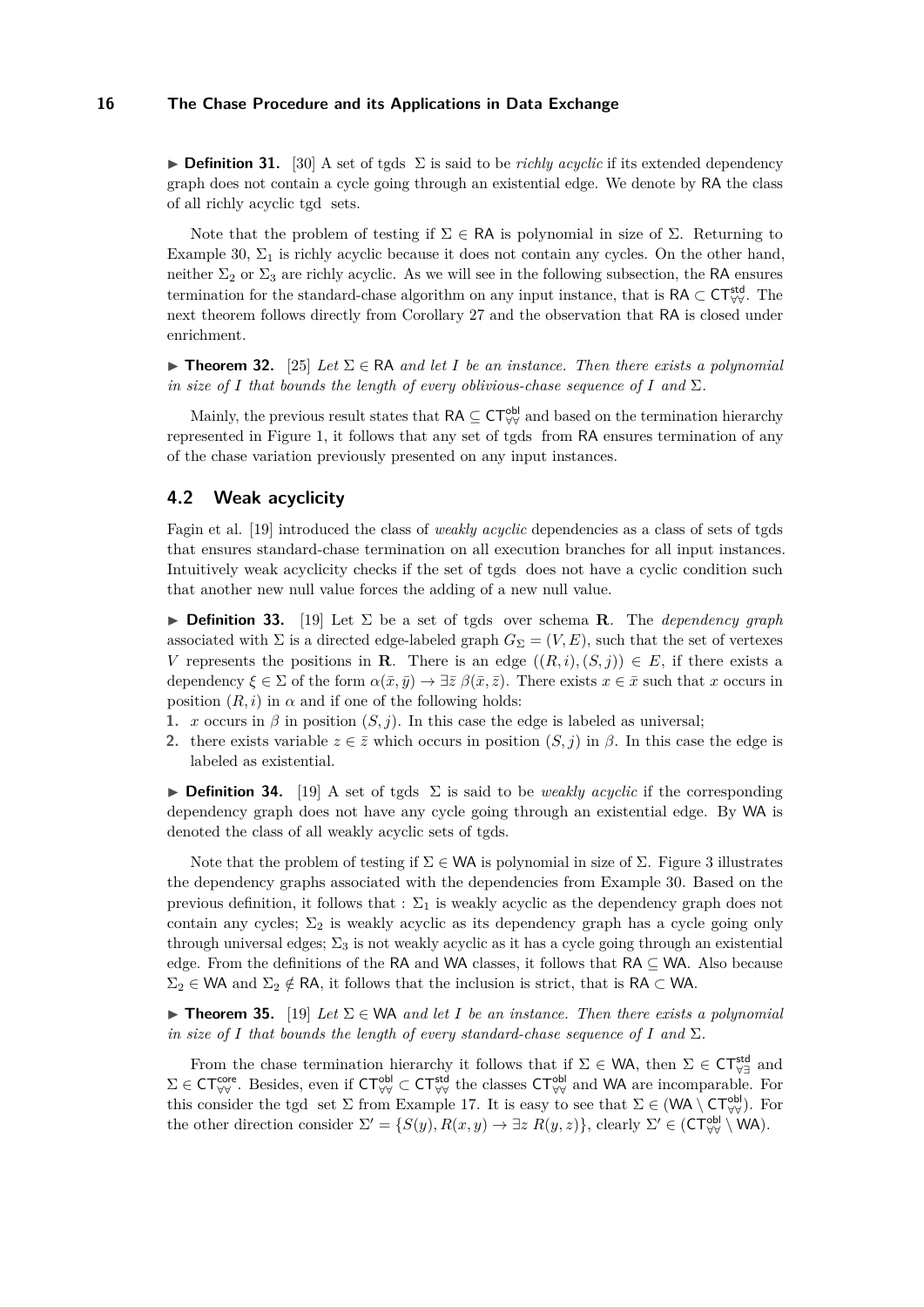<span id="page-16-0"></span>

**Figure 3** Dependency graphs associated with dependencies from Example [30.](#page-14-0)

From the observation that the class WA is closed under semi-enrichment, Theorem [35](#page-15-0) and Corollary [27,](#page-13-2) it follows:

► Theorem 36. WA  $\subset$  CT<sup>sobl</sup>.

**Proof.** For the strict inclusion part of this theorem consider the same set of dependencies  $\Sigma' = \{S(y), R(x, y) \to \exists z \; R(y, z)\}.$ 

## **4.3 Safe dependencies**

Meier, Schmidt and Lausen [\[41\]](#page-35-14) observed that the weak acyclicity condition takes into account nulls that may not create infinite standard-chase sequences. For example, consider the set  $\Sigma = \{\xi\}$  [\[41\]](#page-35-14) where:

$$
\xi = R(x, y, z), S(y) \to \exists w R(y, w, x).
$$

Figure [4a](#page-17-0)) represents the corresponding dependency graph with cycles going through existential edges involving position  $(R, 2)$ . Thus, the dependency is not weakly acyclic. On the other hand, the newly created null in position  $(R, 2)$  may create new null values only if the same null also appears in position  $(S, 1)$ . Based on the given dependency, new nulls cannot be generated in position the  $(S, 1)$ . Hence, this dependency can not cyclically create new nulls.

In order to introduce the notion of safe dependencies, we first need to define the following concept.

**► Definition 37.** [\[12\]](#page-34-9) The *affected positions* associated with a set of tgds  $\Sigma$  is the set *aff* ( $\Sigma$ ) defined as follows. For all positions  $(R, i)$  that occur in the head of some tgd  $\xi \in \Sigma$ , then **1.** if an existential variable appears in position  $(R, i)$  in  $\xi$ , then  $(R, i) \in aff(\Sigma)$ ;

**2.** if universally quantified variable *x* appears in position  $(R, i)$  in the head and *x* appears

only in affected positions in the body, then  $(R, i) \in aff(\Sigma)$ . Intuitively, the affected positions are those where new null values can occur during the chase process. For example, the set of affected positions associated with the set of

dependencies  $\Sigma = \{R(x, y, z), S(y) \to \exists w \; R(y, w, x)\}\$ is  $\partial f(\Sigma) = \{(R, 2)\}.$ 

**Definition 38.** [\[41\]](#page-35-14) The *propagation graph* for a set of tgds  $\Sigma$  is a directed edge labeled graph  $P_{\Sigma} = (af(\Sigma), E)$ . Where  $((R, i), (S, j)) \in E$  if there exists a dependency  $\xi \in \Sigma$  of the form  $\alpha(\bar{x}, \bar{y}) \to \exists \bar{z} \; \beta(\bar{x}, \bar{z})$ , there exists a variable *x* that occurs in  $\alpha$  in position  $(R, i)$ , *x* occurs only in affected positions in  $\alpha$  and one of the following holds: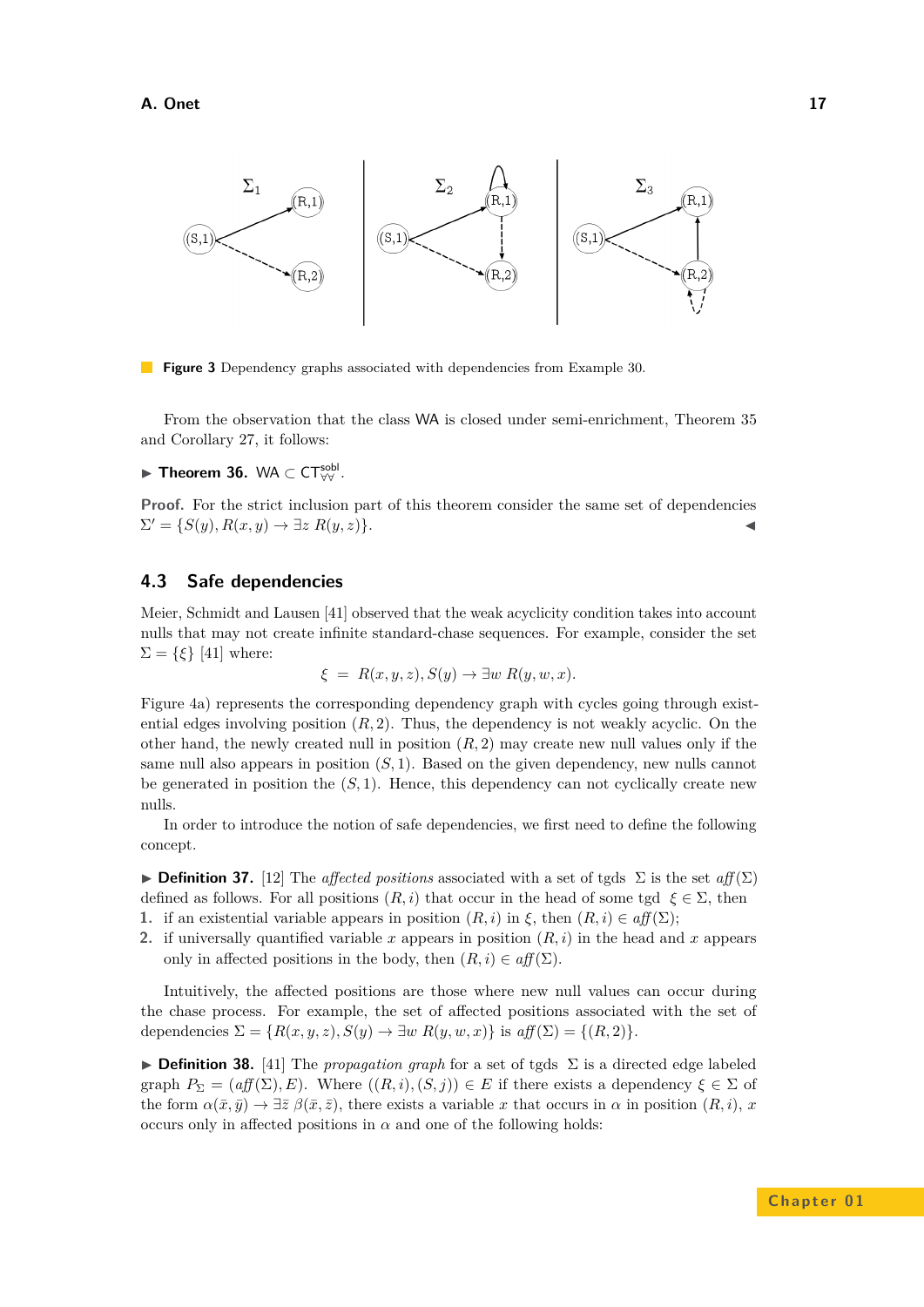<span id="page-17-0"></span>

**Figure 4** a) Dependency graph, b) Propagation graph for  $\{R(x, y, z), S(y) \to \exists w R(y, w, x)\}.$ 

- **1.** *x* appears in  $\beta$  in affected position  $(S, j)$ . In this case the edge is labeled as universal;
- **2.** there exists variable  $z \in \overline{z}$  which occurs in position  $(S, i)$  in  $\beta$ . In this case the edge is labeled existential.

Considering the same dependency set  $\Sigma = \{R(x, y, z), S(y) \to \exists w R(y, w, x)\}\,$  Figure [4a](#page-17-0)) represents the corresponding dependency graph and Figure [4b](#page-17-0)) the corresponding propagation graph. Note that the propagation graph contains only one node, corresponding to the affected position  $(R, 2)$ . Because *y* appears in the head in a non-affected position  $(S, 1)$ , it follows that there are no edges in the propagation graph.

**► Definition 39.** [\[41\]](#page-35-14) A set of tgds  $\Sigma$  is called *safe* if its propagation graph  $P_{\Sigma}$  does not have a cycle going through an existential edge. By SD is denoted the class of all safe sets of tgds.

Note that the problem of testing if  $\Sigma \in SD$  is polynomial in size of  $\Sigma$ . In our example, the dependency graph did not contain any edges (see Figure [4b](#page-17-0))), hence  $\Sigma \in$  SD.

**► Theorem 40.** [\[41\]](#page-35-14) *Let*  $\Sigma \in$  SD. *Then there exists a polynomial in size of I that bounds the length of every standard-chase sequence of*  $I$  *and*  $\Sigma$ *.* 

From our running example in this subsection and from the definition of the SD class, it follows that WA  $\subset$  SD. Also, similarly to the weakly acyclic class it can be shown that SD is closed under semi-enrichment. Thus, because the previous theorem states that  $SD \subset CT_{\forall\forall}^{\text{std}}$ it follows that actually  $SD \subset CT_{\forall\forall}^{\text{sol}} \subset CT_{\forall\forall}^{\text{std}}$ . This means that given a set of tgds which is safe, one may use the semi-oblivious chase to compute an instance which is (see previous section) homomorphically equivalent to any instance returned by the standard chase with the same input. Finally, it can be easily noted that, even if SD is bigger than WA, it does not contain the termination class  $\mathsf{CT}_{\forall\forall}^{\mathsf{obl}}$ . For this consider  $\Sigma = \{R(x, x) \to \exists z \; R(x, y)\}\,$ , clearly  $\Sigma \in ({\sf CT}_{\forall\forall}^{\sf obl} \setminus {\sf SD}).$ 

## **4.4 Super weak acyclicity**

The following class of sets of tgds properly extends the class of safe sets of tgds and consequently the class of weakly acyclic and richly acyclic sets of tgds. The new class of dependencies, introduced by Marnette [\[38\]](#page-35-9), beside omitting the nulls that can't generate infinite chase sequences, as in the case of safe dependencies, also takes into account the repeating variables. For a more uniform presentation of the sufficient classes, we will slightly change the notations used in [\[38\]](#page-35-9).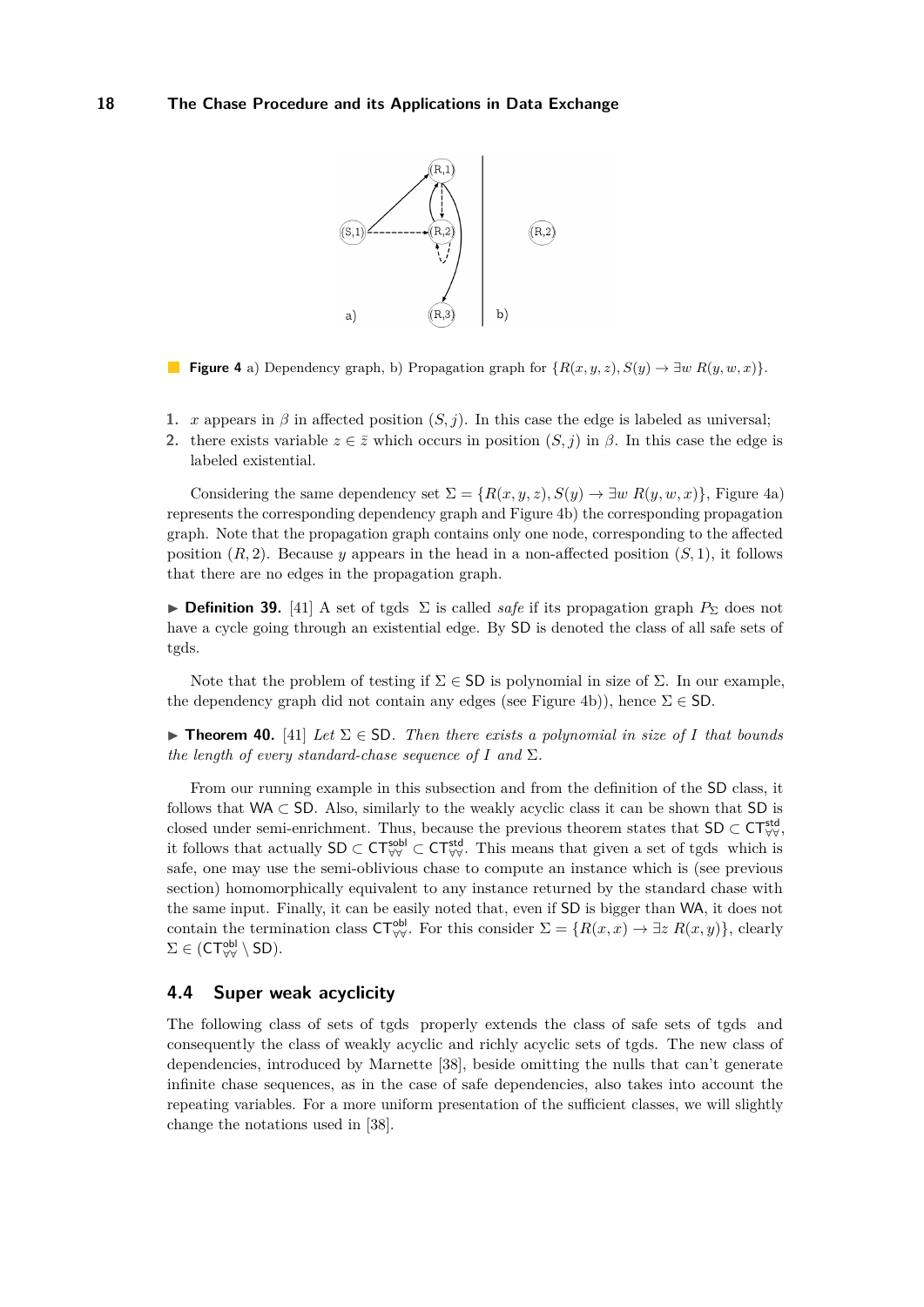In this subsection we assume that the set of dependencies  $\Sigma$  has distinct variable names in each tgd. We also assume that there exists a total order between the atoms in each dependency. With this, we can now define the *atom position* to be a triple  $(\xi, R, i)$ , where  $\xi$ is a dependency in  $\Sigma$ , *R* is a relation name that occurs in  $\xi$ , *i* a positive integer  $i \leq n$ , where *n* is the maximum number of occurrences of *R* in *ξ*, given by the total order between the atoms in the tgd. Clearly each atom position uniquely identifies an atom in  $\Sigma$ . Similarly to the notion of position, a *place* can be defined to be a pair  $((\xi, R, i), k)$ , where  $(\xi, R, i)$  is an atom position and  $1 \leq k \leq$  *arity*(*R*). Intuitively, the place identifies the variable that appears in the *k*-th attribute in the atom represented by  $(\xi, R, i)$ .

Let  $Var(\xi)$  denote the set of variables that occurs in dependency  $\xi$ . As mentioned, for any two distinct dependencies *ξ*<sup>1</sup> and *ξ*<sup>2</sup> from Σ, we have *V ar*(*ξ*1) ∩ *V ar*(*ξ*2) = ∅. The mapping *Var* is extended in the natural way to a set of dependencies  $\Sigma$ ,  $Var(\Sigma) = \bigcup_{\xi \in \Sigma} Var(\xi)$ . Similarly, we define the mappings  $Var^{\exists}$  and  $Var^{\forall}$  that map each dependency  $\xi$  to the set of existentially quantified variables in *ξ* and to the universally quantified variables in *ξ*, respectively. Clearly for each dependency  $\xi$ ,  $Var^{\exists}(\xi)$  and  $Var^{\forall}(\xi)$  represent a partition of *V ar*(*ξ*).

Given a tgd  $\xi$  and  $y \in Var^{\exists}(\xi)$ ,  $Out(\xi, y)$  is defined to be the set of places in the head of *ξ* where *y* occurs. Given a set a tgd *ξ* and  $x \in Var^{\forall}(\xi)$ ,  $\ln(\xi, x)$  is defined to be the set of places in the body of  $\xi$  where *x* occurs. Intuitively,  $Out(\xi, y)$  represents the places where variable *y* is "exported" when applying tgd  $\xi$ . Similarly,  $\ln(\xi, x)$  represents the places that need to be "filled" for variable  $x$  in order for  $\xi$  to be applied.

Given an atom position  $(\xi, R, i)$ , a substitution  $\theta$  is a function that maps each variable x that occurs in the atom  $(\xi, R, i)$  to a constant if  $x \in Var^{\forall}(\xi)$  and to a fresh new constant, if  $x \in Var^{\exists}(\xi)$ , where by "new fresh" we mean the next unused element in some fixed enumeration of the constants. The atom resulted by replacing each variable in the atom given by  $(\xi, R, i)$  with the substitution  $\theta$  is denoted by  $\theta(\xi, R, i)$ . Two atoms  $(\xi_1, R, i_1)$ and  $(\xi_2, R, i_2)$  are said to be *unifiable* if there exist substitutions  $\theta_1$  and  $\theta_2$  such that  $\theta_1(\xi_1, R, i_1) = \theta_2(\xi_2, R, i_2)$ . Two places  $p_1 = ((\xi_1, R, i_1), k_1)$  and  $p_2 = ((\xi_2, R, i_2), k_2)$  are said to be *unifiable* if  $k_1 = k_2$  and  $(\xi_1, R, i_1)$  is unifiable with  $(\xi_2, R, i_2)$ . By  $p_1 \sim p_2$  it is denoted that  $p_1$  and  $p_2$  are unifiable. Let us define  $\Gamma_{\Sigma}$  to be a function that maps each variable x to the set of places where *x* occurs in  $\Sigma$ .  $\Gamma_{\Sigma}^H$  represents the function that maps each variable *x* to the set of places from the head of some dependency where *x* occurs. Similarly, the function  $\Gamma_{\Sigma}^{B}$  maps each variable *x* to the set of places from the body of some dependency where *x* occurs.

For a better understanding of the previous notions, let us consider the example:

<span id="page-18-0"></span>► **Example 41.** [\[47\]](#page-36-5) Let  $\Sigma = \{\xi_1, \xi_2\}$ , where:

- $\xi_1 = R(x) \rightarrow \exists y, z \ S(x, y, z),$  and
- $\xi_2 = S(v, w, w) \rightarrow R(w)$ .

The atom positions for  $\Sigma$  are:  $(\xi_1, R, 1)$ , corresponding with the atom  $R(x)$ ;  $(\xi_1, S, 1)$ , corresponding with the atom  $S(x, y, z)$ ; ( $\xi_2, S, 1$ ), corresponding with the atom  $S(v, w, w)$ ; and  $(\xi_2, R, 1)$ , corresponding with the atom  $R(w)$ . We have  $Var^{\forall}(\Sigma) = \{x, v, w\}$  and  $Var^{\exists}(\Sigma) = \{y, z\}$ . Clearly  $(\xi_1, R, 1)$  is unifiable with  $(\xi_2, R, 1)$ , consider for example unifiers  $\theta_1 = \{x/a\}$  and  $\theta_2 = \{w/a\}$  where both variables *x* and *w* are in  $Var^{\forall}(\Sigma)$ . On the other hand, the atom positions  $(\xi_1, S, 1)$  and  $(\xi_2, S, 1)$  are not unifiable because *y* and *z* are existentially quantified variables and thus any unifier will map *y* and *z* to distinct constants (recall that each existential variable is mapped to a new fresh constants). Hence, we only have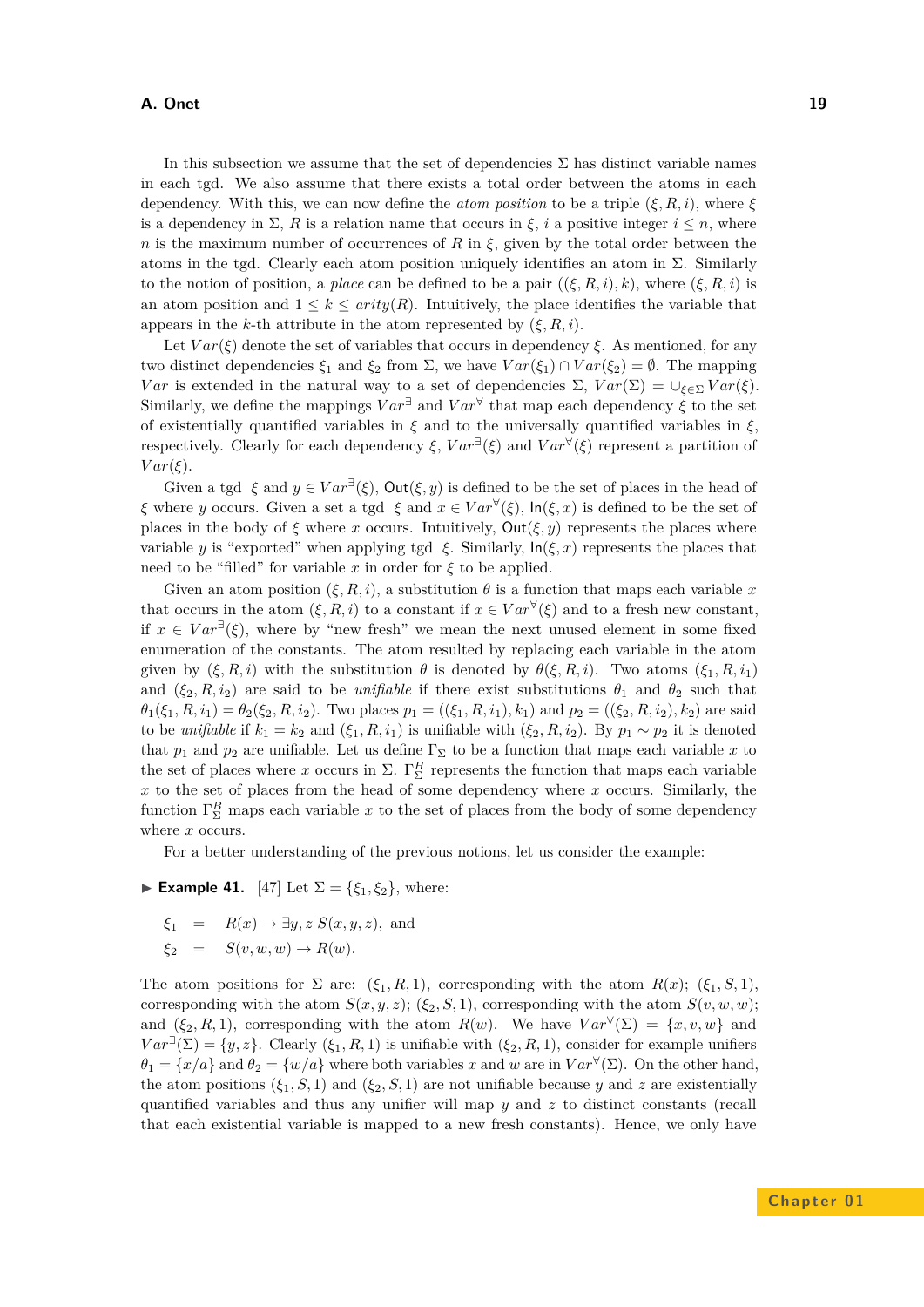$((\xi_1, R, 1), 1) \sim ((\xi_2, R, 1), 1)$ . For variable *x* the set  $\Gamma_{\Sigma}(x) = \{((\xi_1, R, 1), 1), ((\xi_1, S, 1), 1)\},\$  $\Gamma_{\Sigma}^{B}(x) = \{((\xi_1, R, 1), 1)\}\$ and  $\Gamma_{\Sigma}^{H}(x) = \{((\xi_1, S, 1), 1)\}.$ 

Given two sets of places *P* and *Q*, we denote  $P \sqsubset Q$  if for all  $p \in P$  there exists  $q \in Q$ such  $p \sim q$ . Let us now define mapping Move( $\Sigma, Q$ ) that gives the smallest set of places *P* such that  $Q \subseteq P$ , and for all variables x that occurs in a body of some dependency  $\xi \in \Sigma$  if  $\Gamma_{\Sigma}^{B}(x) \subseteq P$  then  $\Gamma_{\Sigma}^{H}(x) \subseteq P$ . Intuitively, the Move $(\Sigma, Q)$  returns the smallest set of places such that new atoms may be generated in those positions by chasing some atoms given by the places in *Q*.

**► Definition 42.** [\[38\]](#page-35-9) Given Σ a set of tgds and  $\xi_1, \xi_2 \in \Sigma$ , we say  $\xi_1$  triggers  $\xi_2$  in Σ, and it is denoted by  $\xi_1 \leadsto_{\Sigma} \xi_2$ , iff there exist a variable  $y \in Var^{\exists}(\xi_1)$  and a variable  $x \in Var^{\forall}(\xi_2)$ occurring in both the body and the head of  $\xi_2$  such that:

$$
\ln(\xi_2, x) \sqsubseteq \mathsf{Move}(\Sigma, \mathsf{Out}(\xi_1, y)).
$$

**Definition 43.** [\[38\]](#page-35-9) A set of tgds  $\Sigma$  is said to be *super-weakly acyclic* iff the trigger relation  $\rightsquigarrow$ <sub>Σ</sub> is acyclic. We denote by SwA the set off all super-weakly acyclic tgd sets.

**Example 44.** Let us consider the same set of dependencies  $\Sigma = \{\xi_1, \xi_2\}$  from Example [41.](#page-18-0) The place  $((\xi_1, S, 1), 1)$  is not unifiable with  $((\xi_2, S, 1), 1)$ , thus  $\ln(\xi_2, w) \not\sqsubseteq \text{Move}(\Sigma, \text{Out}(\xi_1, y)),$ that is  $\xi_1 \not\rightsquigarrow_{\Sigma} \xi_2$ . Similarly,  $\xi_2$  does not contain any existential variables and so it follows that  $\xi_2 \nsim \xi_1$ . As both dependencies do not share common relation names in the head and body, it follows that  $\xi_1 \not\rightsquigarrow_{\Sigma} \xi_1$  and  $\xi_2 \not\rightsquigarrow_{\Sigma} \xi_2$ . That is the relation  $\rightsquigarrow_{\Sigma}$  does not induce any cycle, following that  $\Sigma$  is super-weakly acyclic. Moreover, it can be seen that  $\Sigma$  is not safe as between the affected positions  $(R, 1)$  and  $(S, 2)$  there exists a cycle through an existential edge in the corresponding propagation graph.

Marnette [\[38\]](#page-35-9) showed that the membership problem  $Is \Sigma \in \mathsf{SwA}$ ? is polynomial in the size of  $\Sigma$ . Spezzano and Greco [\[47\]](#page-36-5) also proved that  $SD \subset SWA$ , that is the super-weak acyclic class properly contains the safe dependencies. The class SwA is closed in adding atoms to the body of dependencies. Thus given a set of tgds  $\Sigma$ , then any set of dependencies  $\Sigma'$  obtained from  $\Sigma$  by adding new atoms in the body of any dependency remains super-weakly acyclic.

**Figure 15.** [\[38\]](#page-35-9) Let  $\Sigma \in S_{\text{W}}$  and let *I* be an instance. Then there exists a polynomial *in the size of I that bounds the length of every semi-oblivious-chase sequence of I* and  $\Sigma$ *.*  $Thus, Swa \subset CT_{\forall\forall}^{\text{sol}}$ .

This concludes that the super-weakly acyclic class of tgd sets is sufficient for the termination of the semi-oblivious, standard and core-chase algorithms for all input instances.

## **4.5 Stratification**

The stratified model of dependencies was introduced by Deutsch et al. in [\[16\]](#page-34-10). This class relaxes the condition imposed by weak acyclicity by stratifying the dependencies and check for weak acyclicity on each of these strata instead of checking for the entire set.

**► Definition 46.** [\[16\]](#page-34-10) Let  $\xi_1$  and  $\xi_2$  be two tgds, we write  $\xi_1 \prec \xi_2$ , if there exist the instances *I*, *J* and a vector  $\bar{a} \subseteq dom(J)$  such that:

**1.**  $I \models \xi_2(\bar{a})$ , and

- **2.** there exists an active trigger  $(\xi_1, h)$ , such that  $I \xrightarrow{(\xi_1, h)} J$ , and
- **3.**  $J \not\models \xi_2(\bar{a})$ .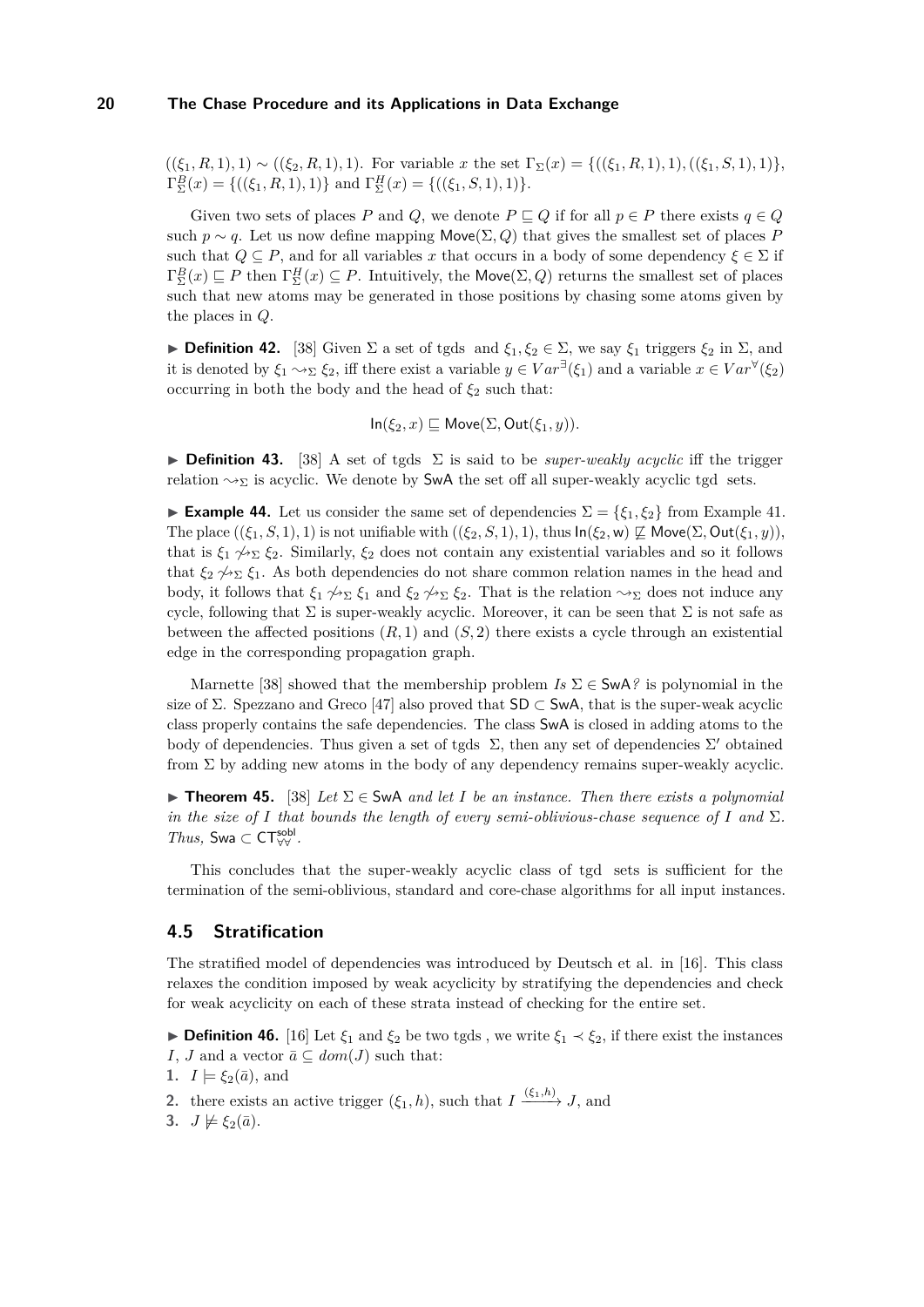- **► Example 47.** Consider  $\Sigma = \{\xi_1, \xi_2\}$ , where:
	- $\xi_1 = R(x, y) \rightarrow S(x)$ , and
	- $\xi_2 = S(x) \rightarrow R(x,x)$ .

With the instance  $I = \{R(a, b)\}\$ and the vector  $\bar{a} = (a)$  we have that  $I \models \xi_2(a)$ ; and for the homomorphism  $h = \{x/a, y/b\}$  we have  $I \xrightarrow{(\xi_1, h)} J$ , where  $J = \{R(a, b), S(a)\}$ . Because  $J \not\models \xi_2(a)$ , it follows that  $\xi_1 \prec \xi_2$ . On the other hand,  $\xi_2 \not\prec \xi_1$  because for any instance *I* and vector of constants  $\bar{b}$  such that  $I \models \xi_1(\bar{b})$  and  $I \xrightarrow{(\xi_2, h)} J$ , for some active trigger  $(\xi_2, h)$ , it follows that  $J \models \xi_2(\bar{b})$ .

The authors of [\[16\]](#page-34-10) claimed that testing if  $\xi_1 \prec \xi_2$  is in NP, as we will show next, this cannot be true unless  $NP = \text{coNP}$ .

<span id="page-20-0"></span>**► Theorem 48.** [\[26\]](#page-35-11) *Given two tgds*  $\xi_1$  *and*  $\xi_2$ *, the problem of testing if*  $\xi_1$   $\prec \xi_2$  *is* coNP*-hard.* 

**Proof.** We will use a reduction from the graph 3-colorability problem that is known to be NP-complete. It is also known that a graph *G* is 3-colorable if and only if there exists a homomorphism from  $G$  to  $K_3$ , where  $K_3$  is the complete graph with 3 vertices.

A graph  $G = (V, E)$ , where  $V = n$  and  $E = m$ , is identified with the sequence  $G(x_1, \ldots, x_n) = E(x_{i_1}, y_{i_1}), \ldots, E(x_{i_m}, y_{i_m})$  and treat the elements in *V* as variables. Similarly, we identify the graph *K*<sup>3</sup> with the sequence

$$
K_3(z_1, z_2, z_3) = E(z_1, z_2), E(z_2, z_1), E(z_1, z_3), E(z_3, z_1), E(z_2, z_3), E(z_3, z_2)
$$

where  $z_1, z_2$ , and  $z_3$  are variables. With these notations, given a graph  $G = (V, E)$ , we construct tgd's  $\xi_1$  and  $\xi_2$  as follows:

$$
\xi_1 = R(z) \to \exists z_1, z_2, z_3 \ K_3(z_1, z_2, z_3)
$$
, and  
\n $\xi_2 = E(x, y) \to \exists x_1, \dots, x_n \ G(x_1, \dots, x_n).$ 

Clearly the reduction is polynomial in the size of *G*. We will now show that  $\xi_1 \prec \xi_2$  iff *G* is not 3-colorable.

First, suppose that  $\xi_1 \prec \xi_2$ . Then there exists an instance *I* and homomorphisms  $h_1$ and  $h_2$ , such that  $I \models h_2(\xi_2)$ . Consider *J*, where  $I \xrightarrow{(\xi_1, h_1)} J$ . Thus  $R^I$  had to contain at least one tuple, and *E<sup>I</sup>* had to be empty, because otherwise the monotonicity property of the chase we would imply that  $J \models h_2(\xi_2)$ .

On the other hand, we have  $I \xrightarrow{(\xi_1, h_1)} J$ , where  $J = I \cup \{K_3(h'_1(z_1), h'_1(z_2), h'_1(z_3))\},\$ and  $h'_1$  is a distinct extension of  $h_1$ . Since  $E^I = \emptyset$ , and we assumed that  $J \not\models h_2(\xi_2)$ , it follows that there is no homomorphism from *G* into *J*, i.e. there is no homomorphism from  $G(h'_2(x_1),...,h'_2(x_n))$  to  $K_3(h'_1(z_1),h'_1(z_2),h'_1(z_3))$ , where  $h'_2$  is a distinct extension of  $h_2$ . Therefore the graph *G* is not 3-colorable.

For the other direction, let us suppose that graph *G* is not 3-colorable. This means that clearly there is no homomorphism from *G* into *K*3. In fact, with these assumptions let us consider  $I = \{R(a)\}$ , and the two homomorphisms  $h_1 = \{z/a\}$  and  $h_2 = \{x/h'_1(z_1), y/h'_1(z_2)\}.$ It is easy to verify that *I*,  $h_1$  and  $h_2$  satisfy the three conditions for  $\xi_1 \prec \xi_2$ .

The obvious upper bound for the problem  $\xi_1 \prec \xi_2$  is  $\Sigma_2^P$ . In [\[26\]](#page-35-11) it is shown that this upper bound can be lowered to  $\Delta_2^P$ . To the best of our knowledge these are the tidiest bounds found so far for the given problem.

Given a set of tgds  $\Sigma$ , the *chase graph* associated with  $\Sigma$  is a directed graph  $G = (V, E)$ , where  $V = \Sigma$  and  $(\xi_1, \xi_2) \in E$  iff  $\xi_1 \prec \xi_2$ .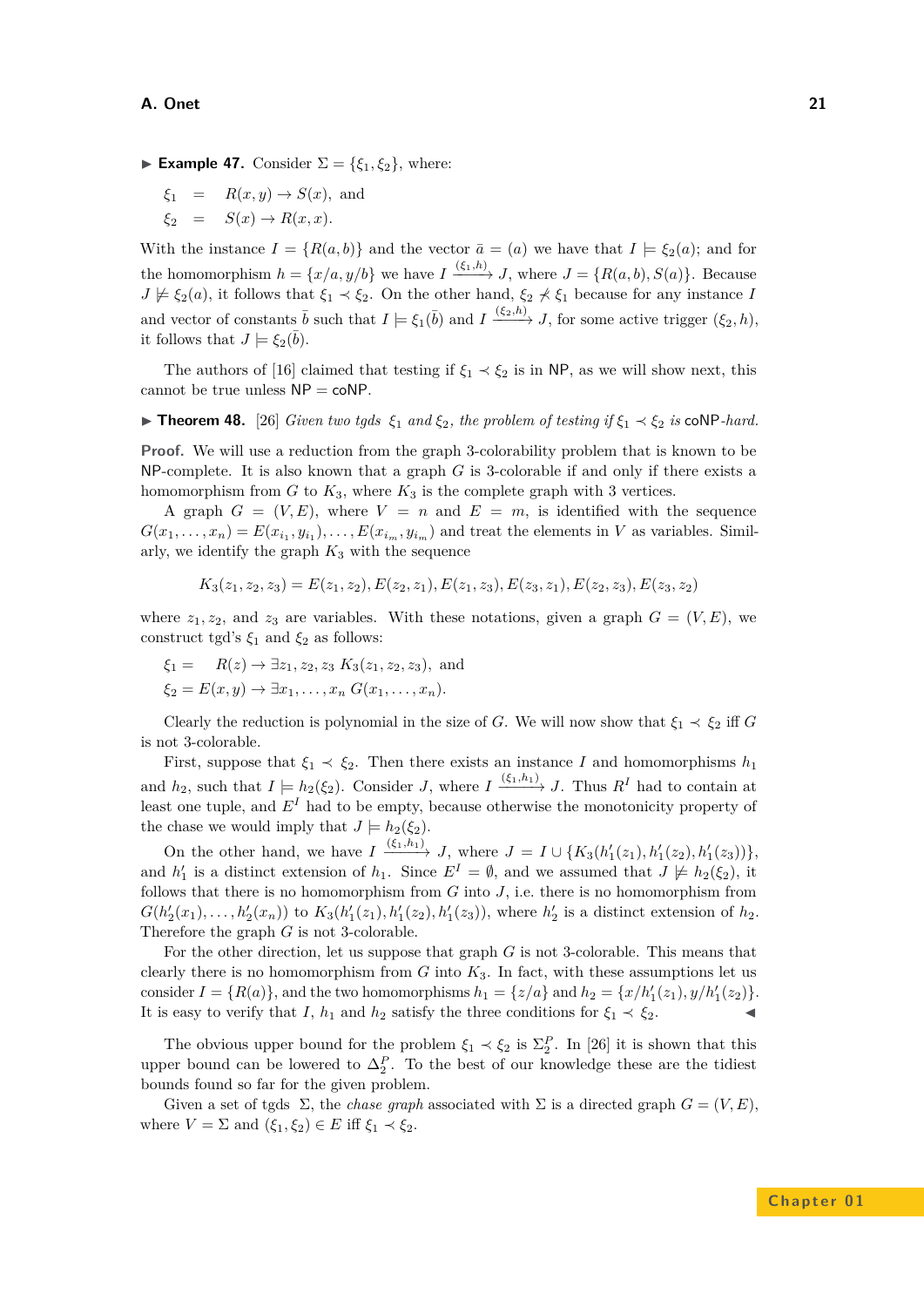**Definition 49.** [\[16\]](#page-34-10) A set of tgds  $\Sigma$  is said to be *stratified* if the set of dependencies in every simple cycle in the corresponding chase graph is weakly acyclic. The set of all stratified tgd sets is denoted by Str.

In [\[26\]](#page-35-11) it is shown that the complexity of testing if  $\Sigma \in \mathsf{Str}$ , for a given  $\Sigma$ , is in  $\Pi_2^P$ . Meier et al. [\[41\]](#page-35-14) shown that  $\text{Str} \not\subseteq \text{CT}_{\forall\forall}^{\text{std}}$  but actually  $\text{Str} \subseteq \text{CT}_{\forall\exists}^{\text{std}}$ , that is the stratification guarantees the termination only on some standard-chase execution branches for all input instances.

► **Example 50.** [\[41\]](#page-35-14) Consider  $\Sigma = {\xi_1, \xi_2, \xi_3, \xi_4}$ , where:

 $\xi_1 = R(x) \rightarrow S(x, x);$  $\xi_2 = S(x, y) \rightarrow \exists z T(y, z);$  $\xi_3 = S(x, y) \rightarrow T(x, y), T(y, z);$  and  $\xi_4 = T(x, y), T(x, z), T(z, x) \to R(y).$ 

We have  $\Sigma \in \mathsf{Str}$  is stratified since  $\xi_1 \prec \xi_2$ ,  $\xi_1 \prec \xi_3 \prec \xi_4 \prec \xi_1$ , and the set  $\{\xi_1, \xi_3, \xi_4\}$ is weakly acyclic. Let  $I = \{R(a)\}\$ . The standard-chase execution branch that triggers repeatedly dependencies  $\xi_1$ ,  $\xi_2$ ,  $\xi_3$  and  $\xi_4$  never terminates. On the other hand, the chase sequences that never trigger  $\xi_2$  will terminate.

Meier et al. [\[41\]](#page-35-14) changed the stratification definition in order to guarantee termination on all execution branches for all instances.

**► Definition 51.** [\[41\]](#page-35-14) Let  $\xi_1$  and  $\xi_2$  be two tgds we write  $\xi_1 \prec_c \xi_2$ , if there exist instances *I*, *J* and tuple  $\bar{a} \subseteq dom(J)$ , such that:

- **1.**  $I \models \xi_2(\bar{a})$ , and
- **2.** there exists trigger  $(\xi_1, h)$ , such that  $I \xrightarrow{*,(\xi_1, h)} J$ , and
- **3.**  $J \not\models \xi_2(\bar{a})$ .

Given a set of tgds  $\Sigma$ , the *c-chase graph* associated with  $\Sigma$  is a directed graph  $G_c = (V, E)$ . With  $V = \Sigma$  and  $(\xi_1, \xi_2) \in E$  iff  $\xi_1 \prec_c \xi_2$ . A set of tgds  $\Sigma$  is said to be *c-stratified* if the set of dependencies in every simple cycle in the c-chase graph is weakly acyclic. The set of all c-stratified tgd sets is denoted by CStr.

**Figure 152.** [\[41\]](#page-35-14) *Let*  $\Sigma \in \mathsf{CStr}$  *and let I be an instance. Then there exists a polynomial, in size of I, that bounds the length of every standard chase sequence of I* and  $\Sigma$ *.* 

Using the same reduction as in Theorem [48,](#page-20-0) it can be shown that the problem of testing if  $\xi_1 \prec_c \xi_2$  is coNP-hard and it is in  $\Delta_2^P$ . Also the problem of testing if  $\Sigma \in \mathsf{CStr}$ , for a given  $\Sigma$ , it is in  $\Pi_2^P$ .

Meier et al. [\[41\]](#page-35-14) showed that  $WA \subset \mathsf{CStr}$  and that  $SD \nparallel \mathsf{CStr}^1$  $SD \nparallel \mathsf{CStr}^1$ . Also Spezzano and Greco [\[47\]](#page-36-5) proved that SwA ∦ CStr, that is the super-weakly acyclic class is not comparable with the c-stratified class. Also based on the observation that CStr is closed under semi-enrichment, it follows that  $\mathsf{CStr} \subset \mathsf{CT}^\mathsf{sobl}_{\forall \forall}$ .

<span id="page-21-0"></span><sup>&</sup>lt;sup>1</sup> The notation  $A \nparallel B$  is shorthand for  $A \nsubseteq B$  and  $A \nsubseteq B$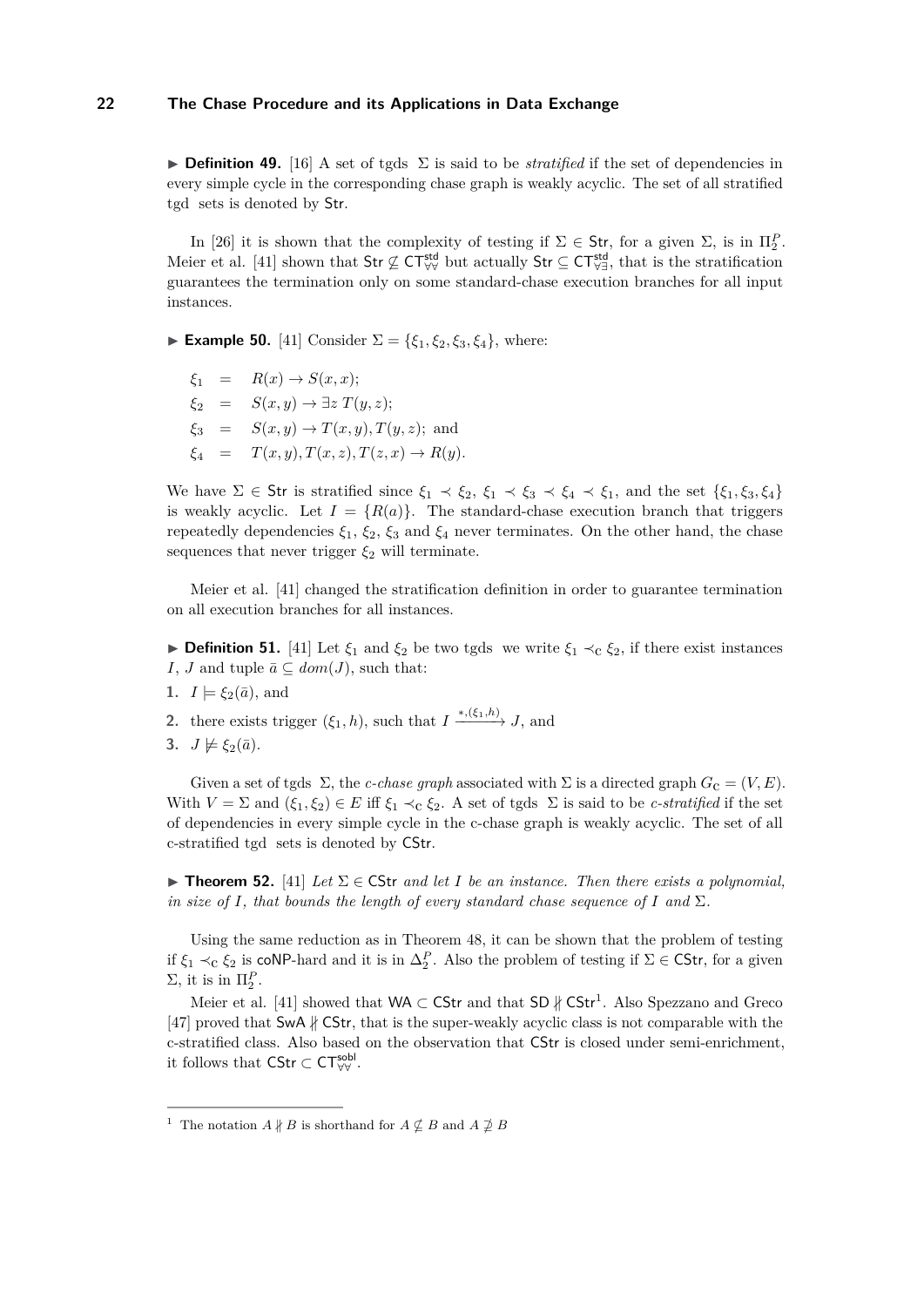#### **4.6 Inductively restricted dependencies**

Another class of dependencies that guarantees the standard-chase termination is the inductively restricted set of tgds. Note that the stratification method lifts the weakly acyclic class of dependencies to the class of c-stratified dependencies. The inductively restricted class generalizes the stratification method while still keeping the termination property for the standard-chase algorithm. This generalization is done using the so-called *restriction systems* [\[41\]](#page-35-14). With the help of the restriction systems, Meier et al. [\[41\]](#page-35-14) define the new sufficient condition called *inductive restriction* that guarantees the standard-chase algorithm termination on all execution branches for all instances. From this condition a new hierarchy of classes of dependencies is revealed with the same termination property, called the *T-hierarchy*. Note that the inductive restriction condition presented here is given from the erratum (http://arxiv.org/abs/0906.4228) and not from [\[41\]](#page-35-14), where the presented condition, as mentioned in the erratum, does not guarantee the standard-chase termination on all branches for all instances.

Let  $\Sigma$  be a set of tgds, *I* an instance and *A* a set of nulls. The set of all positions  $(R, i)$ such that there exists a tuple in *I* that contains a variable from *A* in position  $(R, i)$  is denoted by null- $pos(A, I)$ .

Similarly to relation " $\prec$ " for the stratified dependencies, the binary relation " $\prec P$ " is defined for the inductive restriction condition, where *P* is a set of positions.

**Definition 53.** [\[41\]](#page-35-14) Let  $\Sigma$  be a set of tgds and *P* a set of positions. Let  $\xi_1$ ,  $\xi_2$  be two dependencies in  $\Sigma$ . It is said that  $\xi_1 \prec_P \xi_2$  if there exist instances  $I, J$  and vector  $\bar{a} \subseteq dom(J)$ , such that:

- **1.**  $I \models \xi_2(\bar{a})$ , and
- **2.** there exists a trigger  $(\xi_1, h)$ , such that  $I \xrightarrow{*,(\xi_1, h)} J$ , and
- **3.**  $J \not\models \xi_2(\bar{a})$ , and
- **4.** there exists  $X \in \bar{a} \cap \text{Null}$  in the head of  $\xi_2(\bar{a})$ , such that null-pos( $\{X\}, I) \subseteq P$ .

<span id="page-22-1"></span>**Example 54.** Consider Σ containing a single tgd  $\xi = R(x, y)$  →  $\exists z R(y, z)$ . In Section [3](#page-2-0) we saw that there are instances *I* such that standard-chase algorithm does not terminate on all branches for *I* and  $\Sigma$ . It is easy to see that with instances  $I = \{R(a, b)\}\$  and  $J = \{R(a, b), R(b, X)\}\$ , and vector  $\bar{a} = (b, X)$ , conditions 1,2 and 3 from the previous definition are fulfilled. For the 4<sup>th</sup> condition, consider  $X \in \bar{a}$ , then we have  $\xi(\bar{a})$  which represents the formula  $R(a, X) \to \exists z R(X, z)$ . Thus, *X* occurs in the head of  $\xi(\bar{a})$ . On the other hand, null-pos( $\{X\}, I$ ) =  $\emptyset$ , instance *I* does not contain any labeled nulls, hence for any set *P*, null-pos $({X}, I) \subseteq P$ . Thus,  $\xi \prec_P \xi$ , for any set of positions *P*.

**Definition 55.** [\[41\]](#page-35-14) Let P be a set of positions and  $\xi$  a tgd. By aff-cl( $\xi$ , P) is denoted the set of positions  $(R, i)$  from the head of  $\xi$  such that one of the following holds:

- **1.** for all  $x \in Var^{\forall}(\xi)^2$  $x \in Var^{\forall}(\xi)^2$ , with *x* occurs in  $(R, i)$ , *x* occurs in the body of  $\xi$  only in positions from *P*, or
- **2.** position  $(R, i)$  contains a variable  $x \in Var^{\exists}(\xi)$ .

For the tgd in Example [54,](#page-22-1) we have aff-cl( $\xi$ ,  $P$ ) = {( $R$ , 1)*,*( $R$ , 2)}, where  $P = \{(R, 2)\}$ . Given a set of dependencies  $\Sigma$ , the set of all positions in  $\Sigma$  is written as  $pos(\Sigma)$ .

<span id="page-22-0"></span><sup>&</sup>lt;sup>2</sup> Recall that by  $Var^{\forall}(\xi)$  we denote the set of all universally quantified variables in  $\xi$  and by  $Var^{\exists}(\xi)$  the set of all existentially quantified variables in *ξ*.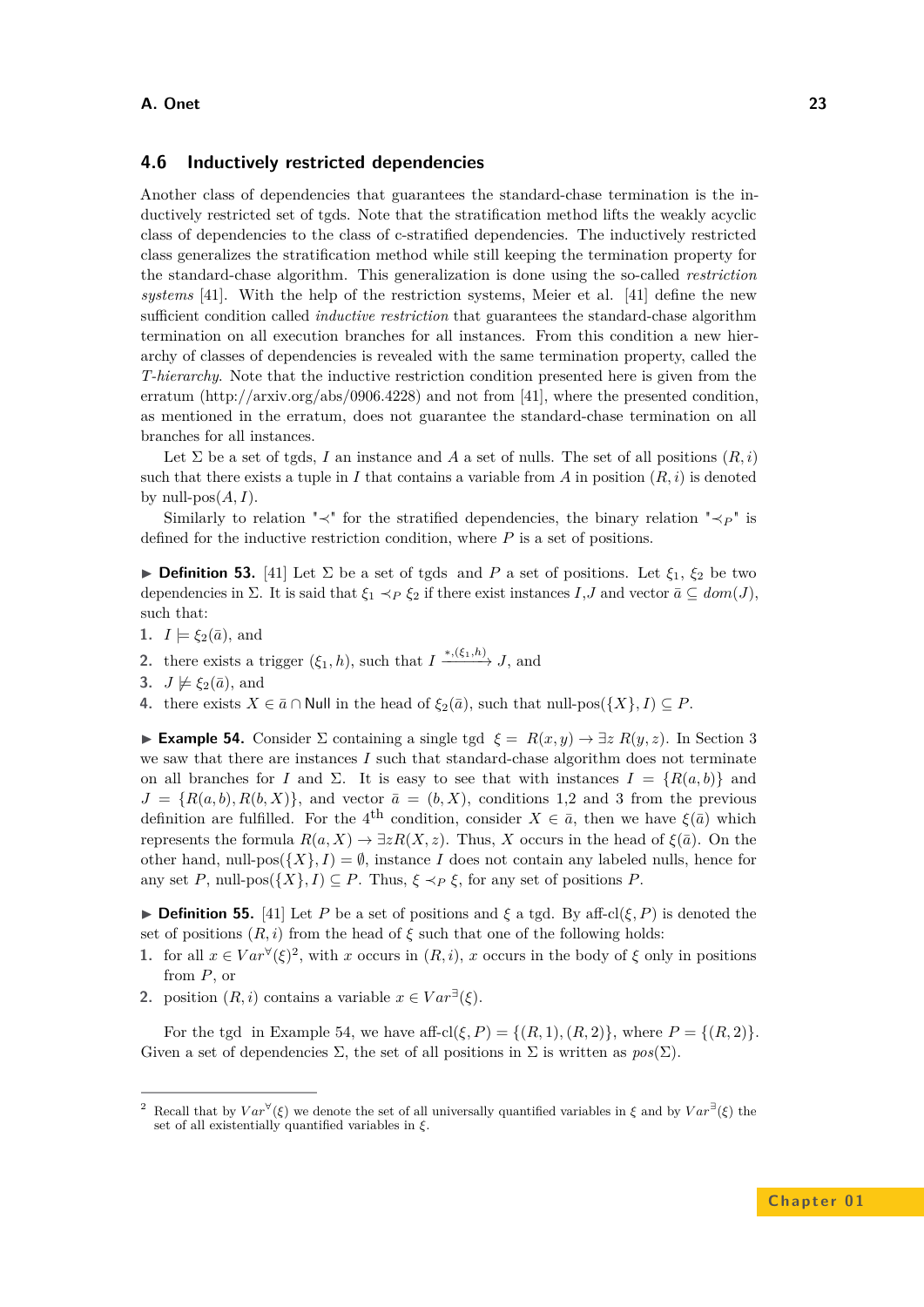<span id="page-23-0"></span> $\triangleright$  **Definition 56.** [\[41\]](#page-35-14) A *2-restriction system* is a pair  $(G(Σ), P)$ , where  $G(Σ)$  is a directed graph  $(\Sigma, E)$  and  $P \subseteq pos(\Sigma)$  such that:

**1.** for all  $(\xi_1, \xi_2) \in E$ , aff-cl $(\xi_1, P) \cap pos(\Sigma) \subseteq P$  and aff-cl $(\xi_2, P) \cap pos(\Sigma) \subseteq P$ , and

2. for all  $\xi_1 \prec_P \xi_2$ ,  $(\xi_1, \xi_2) \in P$ .

A 2-restriction system is *minimal* if it is obtained from  $((\Sigma, \emptyset), \emptyset)$  by a repeated application of constraints 1 and 2, from the previous definition, such that *P* is extended only by those positions that are required to satisfy condition 1. Let us denote by  $part(\Sigma, 2)$  the set that contains the sets of all strongly connected components in a minimal 2-restriction system.

► **Example 57.** Returning to our dependency from Example [54,](#page-22-1) the minimal 2-restriction system is computed as follows. Consider pair  $((\{\xi\}, \emptyset), \emptyset)$ . Previously we showed that  $\xi \prec_P \xi$ , for any set of positions *P*, by particularization we have  $\xi \prec_{\emptyset} \xi$ . Thus, we add edge ( $\xi, \xi$ ) to *E*. Using condition 1 from Definition [56](#page-23-0) we have aff-cl( $\xi, \emptyset$ ) = { $(R, 2)$ }. That is we add position  $(R, 2)$  to *P*. By repeating this process once again with  $P = \{(R, 2)\}\,$ , we add to *P* the position  $(R, 1)$  too. Hence, the minimal 2-restriction system is  $((\Sigma, \{(xi, \xi)), \{(R, 1), (R, 2)\})$ . The only connected component in this restriction system is {*ξ*}.

In [\[41\]](#page-35-14), Meier et al. provide a simple algorithm that computes the set  $part(\Sigma, 2)$ .

**Definition 58.** [\[41\]](#page-35-14) A set  $\Sigma$  of tgds is called *inductively restricted* iff every  $\Sigma' \in part(\Sigma, 2)$ is safe. The set of all inductively restricted tgd sets is denoted by IR.

Using the same reduction from the proof of Theorem [48,](#page-20-0) it can be shown that the problem of testing if  $\xi_1 \prec_P \xi_2$ , for a given  $\xi_1$ ,  $\xi_2$  and *P*, is coNP-hard and it can be solved in  $\Sigma_2^P$ . Similarly to the stratification case it can be shown that the complexity of testing if  $\Sigma \in \mathsf{IR}$  is in  $\Pi_3^P$ . From the definition, it directly follows that  $SD \subset IR$ . To this Meier et al. [\[41\]](#page-35-14) also showed that Str  $\frac{1}{k}$  IR and that CStr  $\subset$  IR. On the other hand, the classes SwA and IR are incomparable [\[47\]](#page-36-5), that is  $\mathsf{SwA} \nparallel \mathsf{IR}.$ 

**Example 59.** [\[41\]](#page-35-14) Consider the following set of tgds  $\Sigma$ :

 $\xi_1 = S(x), E(x, y) \rightarrow E(y, x)$ , and  $\xi_2 = S(x), E(x, y) \rightarrow \exists z E(y, z), E(z, x).$ 

It can be easily observed that  $\Sigma$  is neither stratified nor safe, but it is inductively restricted.

**► Theorem 60.** [\[41\]](#page-35-14) *Let*  $\Sigma \in \mathbb{R}$  *and let I be an instance. Then there exists a polynomial, in size of I, that bounds the length of every standard-chase sequence of I* and  $\Sigma$ *.* 

Meier, Schmidt and Lausen [\[41\]](#page-35-14) observed that the inductive restriction criterion can be extended to form a hierarchy of classes that ensure the standard-chase termination on all branches for all instances. Intuitively, the lowest level of this hierarchy, noted *T*[2], is the class of inductively restricted dependencies. Level  $T[k], k > 2$  is obtained by extending the binary relation  $\prec_P$  to a *k*-ary relation  $\prec_{k,P}$ . Intuitively,  $\prec_{k,P} (\xi_1,\ldots,\xi_k)$  means that there exists a standard-chase sequence such that firing  $\xi_1$  will also cause  $\xi_2$  to fire. This in turn will cause  $\xi_3$  to fire and so on until  $\xi_k$ . Based on this new relation, the set  $part(\Sigma, k)$  is computed similarly to  $part(\Sigma, 2)$ . The algorithm that computes  $part(\Sigma, k)$  can be found in [\[41\]](#page-35-14). For all  $k \leq 2$ , it is shown that  $T[k] \subset T[k+1]$ .

It is easy to check that the previous hierarchy is closed under semi-enrichment, following from Corollary [27](#page-13-2) that for any *k* we have  $T[k] \subset \mathsf{CT}^{\mathsf{sobl}}_{\forall \forall}$ . Also in [\[44\]](#page-36-6) it is shown that *T*[*k*] ∦ CT<sup>ob</sup>, More recently, the *T*[*k*] hierarchy of classes was extended by Meier et al. [\[42\]](#page-35-8)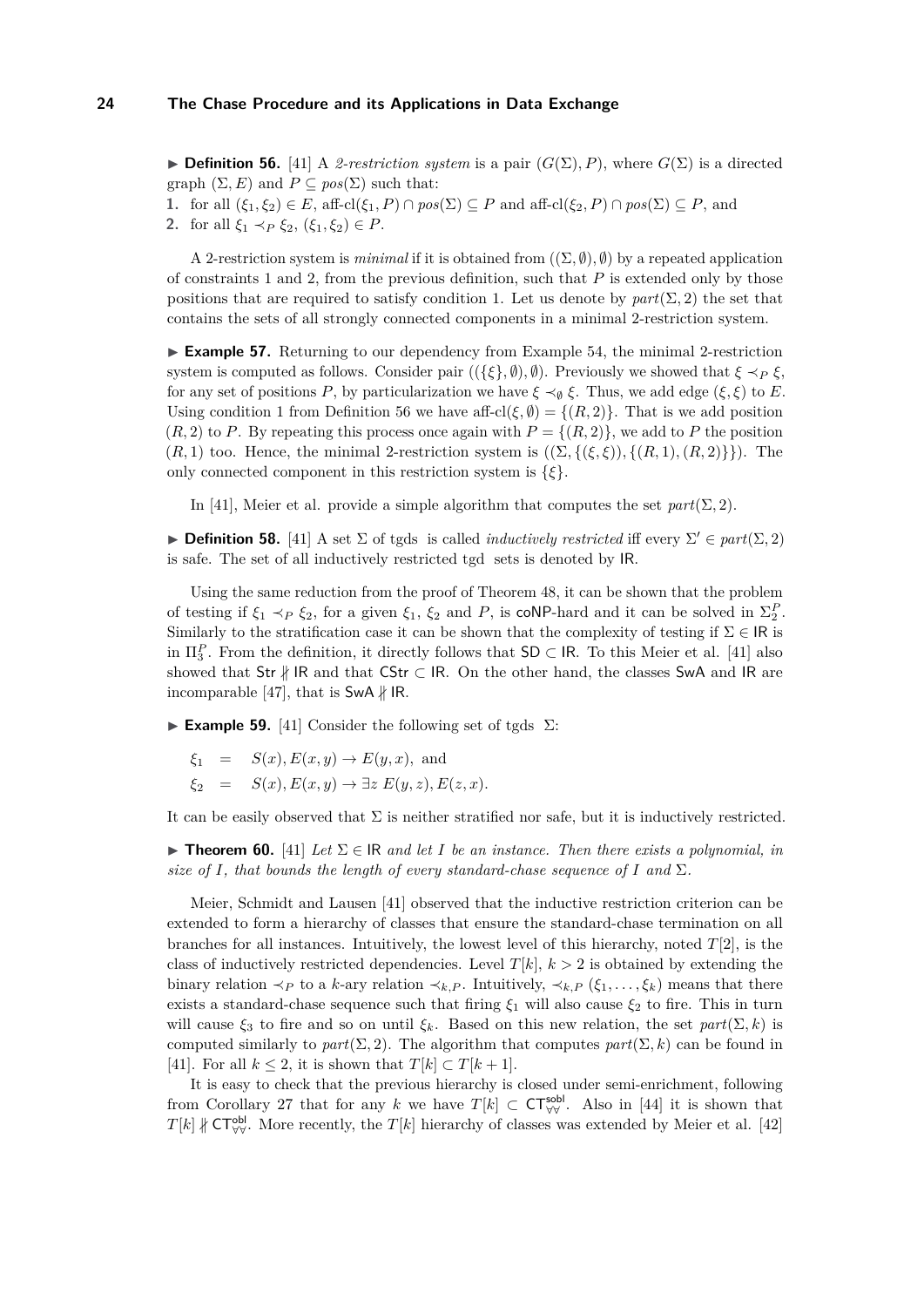<span id="page-24-0"></span>

**Figure 5** Relationship between chase termination classes.

to the ∀∃ − *T*[*k*] hierarchy of classes that ensures the standard-chase termination on at least one execution branch and it showed that  $T[k] \subset \forall \exists -T[k]$ , for any  $k > 1$ .

Figure [5](#page-24-0) illustrates, as a Hasse diagram, the subset relationship between the termination classes presented.

Before concluding this subsection, we need to mention that more recently Greco et al. [\[27\]](#page-35-15) extended the classes of dependencies that ensure the standard-chase termination to new large classes based on a stratification based method called local stratification.

# **4.7 The rewriting approach**

Spezzano and Greco [\[47\]](#page-36-5) noticed that all the previous classes may be extended by using a rewriting technique. Intuitively, if **T** is one of the classes {WA*,* SD*,* SwA*,* Str*,* CStr}, then instead of directly checking if a set of dependencies  $\Sigma \in \mathbf{T}$ , we check if  $\text{Adn}(\Sigma) \in \mathbf{T}$ , where  $\text{Adn}(\Sigma)$  is an adornment based rewriting of  $\Sigma$  such that, if  $\text{Adn}(\Sigma) \in \text{CT}^{\text{std}}_{\forall \forall}$ , then  $\Sigma \in \text{CT}^{\text{std}}_{\forall \forall}$ . Where the adornment of a predicate *p* of arity *m* is a string of the length *m* over the alphabet  $\{b, f\}$ . An adorned atom is of the form  $p^{\alpha_1, \alpha_2, ..., \alpha_m}(x_1, x_2, ..., x_m)$ ; if  $\alpha_i = b$ , then variable  $x_i$  is considered bounded, otherwise the variable is considered free.

Due to the space constraints we will present this method following a simple example. Consider the following set of dependencies  $\Sigma = {\xi_1, \xi_2}$  [\[47\]](#page-36-5):

$$
\xi_1 = N(x) \to \exists y E(x, y)
$$
, and

$$
\xi_2 = S(x), E(x, y) \to N(y).
$$

The affected positions in  $\Sigma$  are  $(E, 1), (E, 2)$  and  $(N, 1)$ . As the corresponding propagation graph contains a cycle, through an existential edge, involving positions  $(N, 1)$  and  $(E, 2)$ , it follows that  $\Sigma \notin$  SD. Construct the set of dependencies  $\text{Adn}(\Sigma)$  as follows: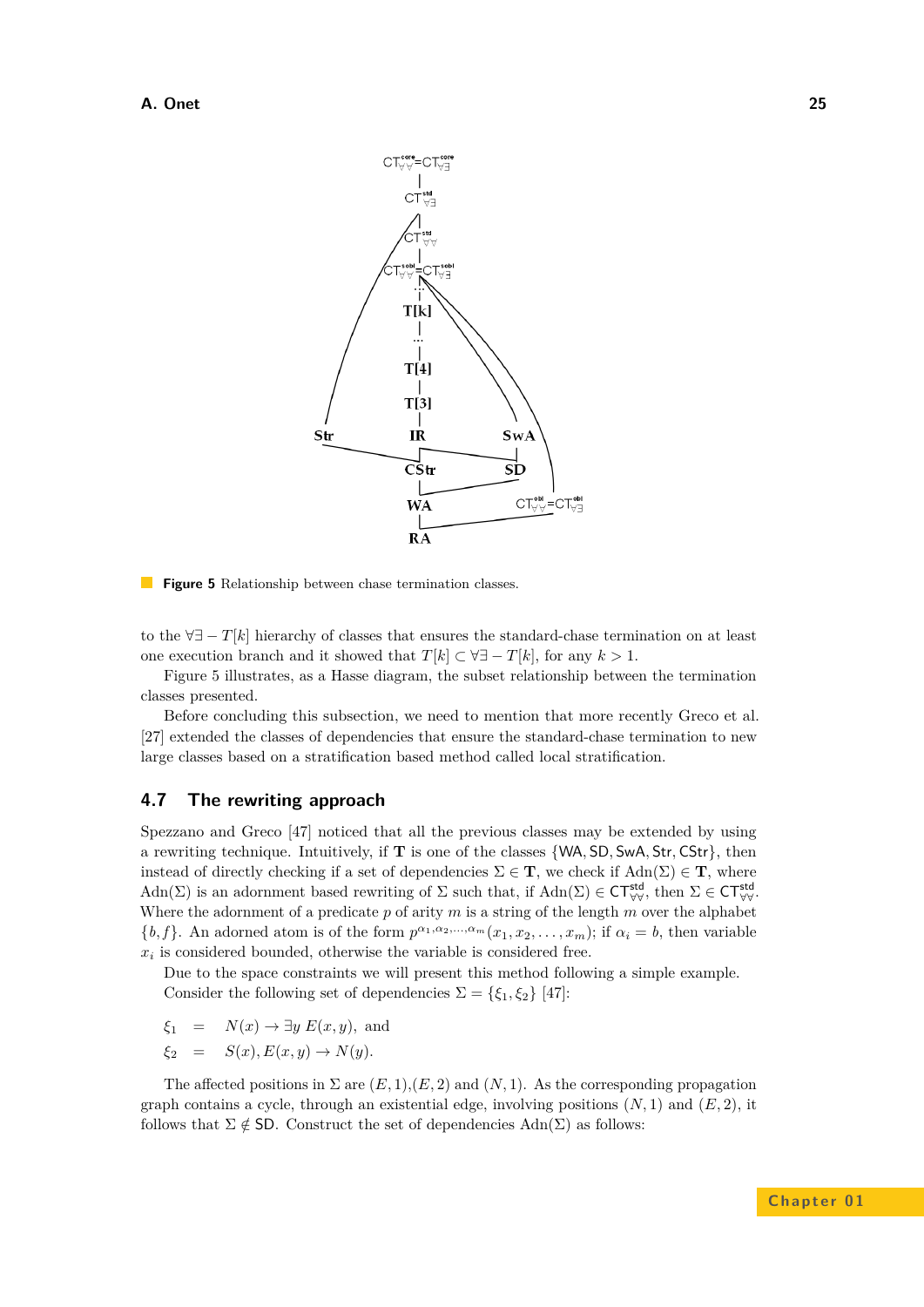**1.** For all predicate symbols *p* of arity *m* in  $\Sigma$  add the tgd:

$$
\forall x_1, x_2, \dots, x_m \ p(x_1, x_2, \dots, x_m) \rightarrow p^{\alpha_1, \alpha_2, \dots, \alpha_m}(x_1, x_2, \dots, x_m)
$$

where, for all positive  $i \leq m$ ,  $\alpha_i = b$ .

In our example  $\Sigma$  contains the following predicate symbols  $\{E, S, N\}$ , that is we add to  $Adn(\Sigma)$  the following set of tgds:

$$
\xi'_1 = E(x, y) \rightarrow E^b{}^b(x, y);
$$
  
\n
$$
\xi'_2 = N(x) \rightarrow N^b(x);
$$
 and  
\n
$$
\xi'_3 = S(x) \rightarrow S^b(x).
$$

**2.** Repeat to create new adornment predicate symbols based on the existing dependencies, until none can be added. That is, if a variable in the head is marked as bounded (free) and if it occurs only bounded (free) places in the body. All existential variables in the head are marked as free.

Returning to our example and using  $\xi_1$  from  $\Sigma$  and the new adornment  $N^b$ , we add the following dependency to  $\text{Adn}(\Sigma)$ :

 $\xi_4'$  =  $N^b(x) \rightarrow \exists y \ E^{bf}(x, y)$ .

Similarly, based on tgd  $\xi_2$  from  $\Sigma$  and new adornments  $S^b$  and  $E^{b\,b}$ , we add the following dependency to  $\text{Adn}(\Sigma)$ :

$$
\xi_5' = S^b(x), E^{b b}(x, y) \to N^b(y).
$$

Repeating this process, we add the following tgds to  $\text{Adn}(\Sigma)$ :

$$
\xi_6' = S^b(x), E^{bf}(x, y) \to N^f(y), \text{ and}
$$

$$
\xi_7' = N^f(x) \to \exists y \ E^{ff}(x, y).
$$

After this point no other adornments can be created.

**3.** Finally, for each of the adornment predicate  $p^{\alpha}$  in Adn( $\Sigma$ ), add a new dependency in Adn( $\Sigma$ ) that "copies"  $p^{\alpha}$  to a new  $\hat{p}$  predicate symbol. In this example the following new dependencies are added:

$$
\xi'_{8} = N^{b}(x) \rightarrow \hat{N}(x);
$$
  
\n
$$
\xi'_{9} = N^{f}(x) \rightarrow \hat{N}(x);
$$
  
\n
$$
\xi'_{10} = S^{b}(x) \rightarrow \hat{S}(x);
$$
  
\n
$$
\xi'_{11} = E^{b}b(x,y) \rightarrow \hat{E}(x,y);
$$
  
\n
$$
\xi'_{12} = E^{b}f(x,y) \rightarrow \hat{E}(x,y);
$$
and  
\n
$$
\xi'_{13} = E^{f}f(x,y) \rightarrow \hat{E}(x,y).
$$

In [\[47\]](#page-36-5), it is proved that  $\Sigma \in \mathsf{CT}^{\mathsf{std}}_{\forall \forall}$  if and only if  $\mathrm{Adn}(\Sigma) \in \mathsf{CT}^{\mathsf{std}}_{\forall \forall}$ . Returning to our example, it can be noted that the set  $\text{Adn}(\Sigma)$  is safe. Thus, using the previous observation, it results that even if the set  $\Sigma$  was not safe, the standard chase will terminate on all branches on  $\Sigma$  with any instances.

 $\triangleright$  **Theorem 61.** [\[41\]](#page-35-14) *Let* **T** *be one of the classes* {WA, SD, SwA, Str, CStr}, *let*  $\Sigma$  *be a set of tgds and let I be an instance. Then, if*  $Adn(\Sigma) \in \mathbf{T}$ *, there exists a polynomial, in size of I, that bounds the length of every standard-chase sequences of*  $I$  *and*  $\Sigma$ *.* 

Even more, Spezzano and Greco [\[47\]](#page-36-5) proved that these rewritings strictly extend the classes of dependencies.

▶ **Theorem 62.** [\[41\]](#page-35-14) *Let* **T** *be one of the classes* {WA, SD, SwA, Str, CStr} *and let denote by* Adn**T** *the set of all*  $\Sigma$  *such that*  $Adn(\Sigma) \in \mathbf{T}$ *. Then,*  $\mathbf{T} \subset Adn\mathbf{T}$ *.*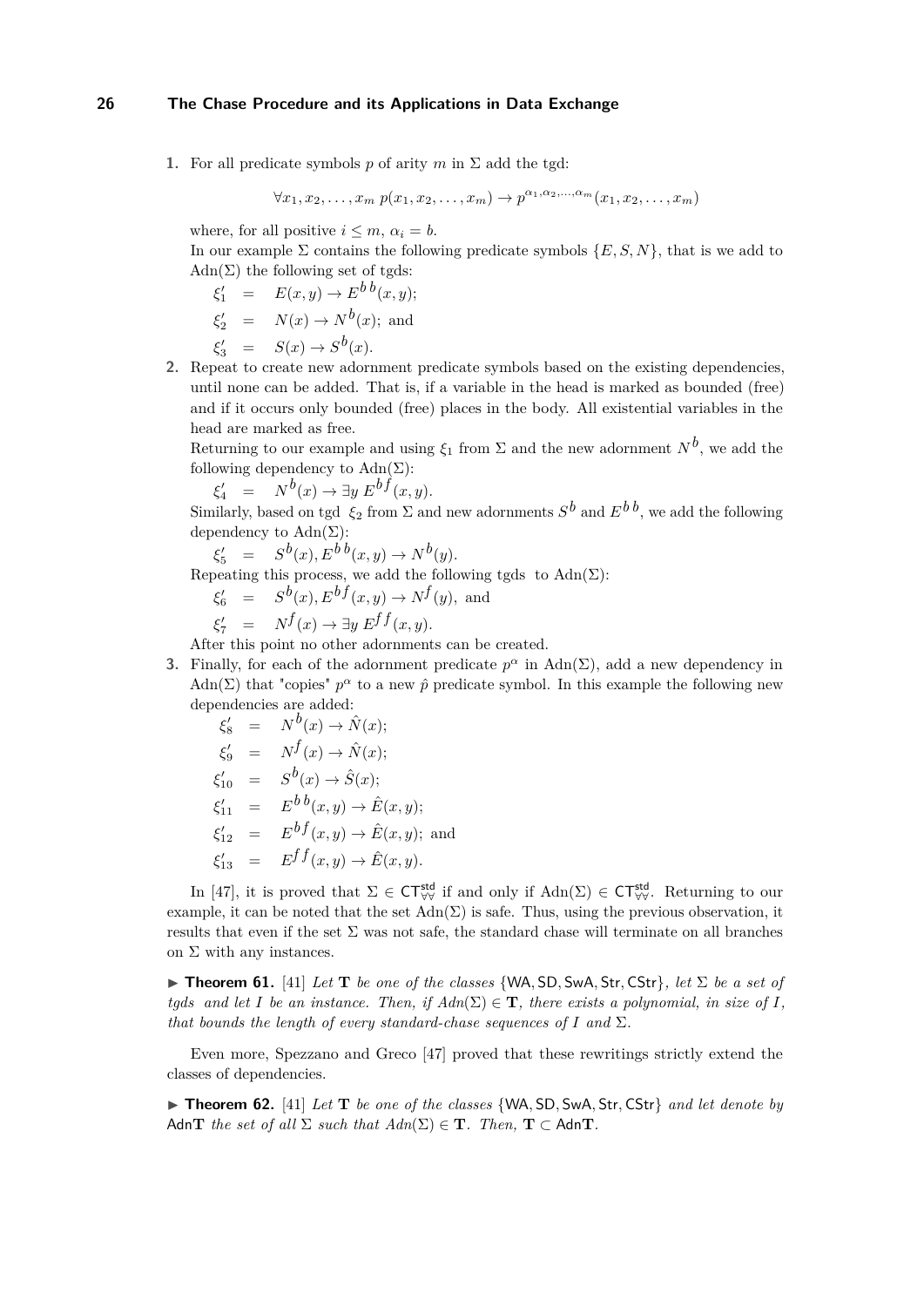More recently, this rewriting method was further improved by Greco et al. [\[27\]](#page-35-15) by indexing the adornment used to specify the free positions. This method ensures that we may equate only variables that have the adornment with the same index.

## <span id="page-26-0"></span>**5 The chase and data exchange**

The previous section was mainly focused on presenting different chase algorithms and their termination criteria. This section is dedicated to the instance returned by the chase algorithm and to how it can be used in the data-exchange problem. As we will see, the finite instance returned by any chase variation is strongly related to the notion of *universal model*. Such instances represent a good candidate to be materialized under the target schema in data exchange. Beside computing a general solution for the data-exchange problem, the chase procedure also plays an important role in some related problems as the inverse, recovery [\[18,](#page-35-16) [22,](#page-35-17) [8\]](#page-34-11), and composition of schema mappings [\[21,](#page-35-18) [6\]](#page-34-12).

For a complete and coherent introduction to the application of the chase procedure in data exchange, we first present the notion of universal models and its relation with the chase algorithm. Need to mention that the notion *universal models* [\[16\]](#page-34-10) was introduced as a generalization of *universal solutions* [\[19\]](#page-35-6) in data exchange. This first part will be followed by a short review of the data-exchange problem and the link between universal models and query answering in data exchange. In the final part of this section we will review the query answering problem in case there are no universal models.

## <span id="page-26-2"></span>**5.1 Universal models**

Beside the data-exchange problem, universal models play an important role in many other database problems as: testing for conjunctive query containment under functional and inclusion dependencies [\[31\]](#page-35-3), data integration [\[33\]](#page-35-4), and query answering over ontologies [\[14\]](#page-34-3).

**Definition 63.** [\[16\]](#page-34-10) Given an instance *I* and  $\Sigma$  a set of dependencies, a finite instance *J* is said to be a *model* for *I* and  $\Sigma$  if  $J \models \Sigma$ , and  $I \rightarrow J$ .

<span id="page-26-1"></span>► **Example 64.** Consider  $I = \{R(a, b), R(b, c)\}\$  and  $\Sigma = \{R(x, y), R(y, z) \rightarrow R(x, z)\}\$ . The instance  $J = \{R(a, b), R(b, c), R(a, c)\}\$ is a model of *I* and  $\Sigma$ , so is instance  $J_1 = J\cup \{R(a, X)\}\$ with *X* a labeled null from Null. On the other hand,  $J_2 = \{R(a, b), R(a, c)\}\$ is not a model of *I* and  $\Sigma$ , even if  $J_2 \models \Sigma$ , since there is no homomorphism from *I* into  $J_2$ .

The conclusion of this example is that, in general, there may be an infinite number of models of *I* and Σ. Still, some of these models are more general than the others in the sense that they have a homomorphism into all the other models. Such models are called, of course, universal models.

**Definition 65.** [\[16\]](#page-34-10) A finite instance *U* is said to be a *weak universal model* of *I* and  $\Sigma$ if *U* is a model of *I* and  $\Sigma$ , and if for any finite model *J* of *I* and  $\Sigma$ , it is that  $U \to J$ . If  $U \rightarrow J$ . Also for all infinite models *J* of *I* and  $\Sigma$ , then *U* is said to be a *strong universal model* or simply a *universal model*.

**Example 66.** Considering the instance *I* and the dependency  $\Sigma$  from Example [64,](#page-26-1) it is clear that both instances  $J$  and  $J_1$  are strong universal models. Moreover, the model  $J_3 = \{R(a, b), R(b, c), R(a, c), R(a, a)\}\$ is neither a strong nor weak universal model as there does not exist a homomorphism from  $J_3$  to model  $J$ .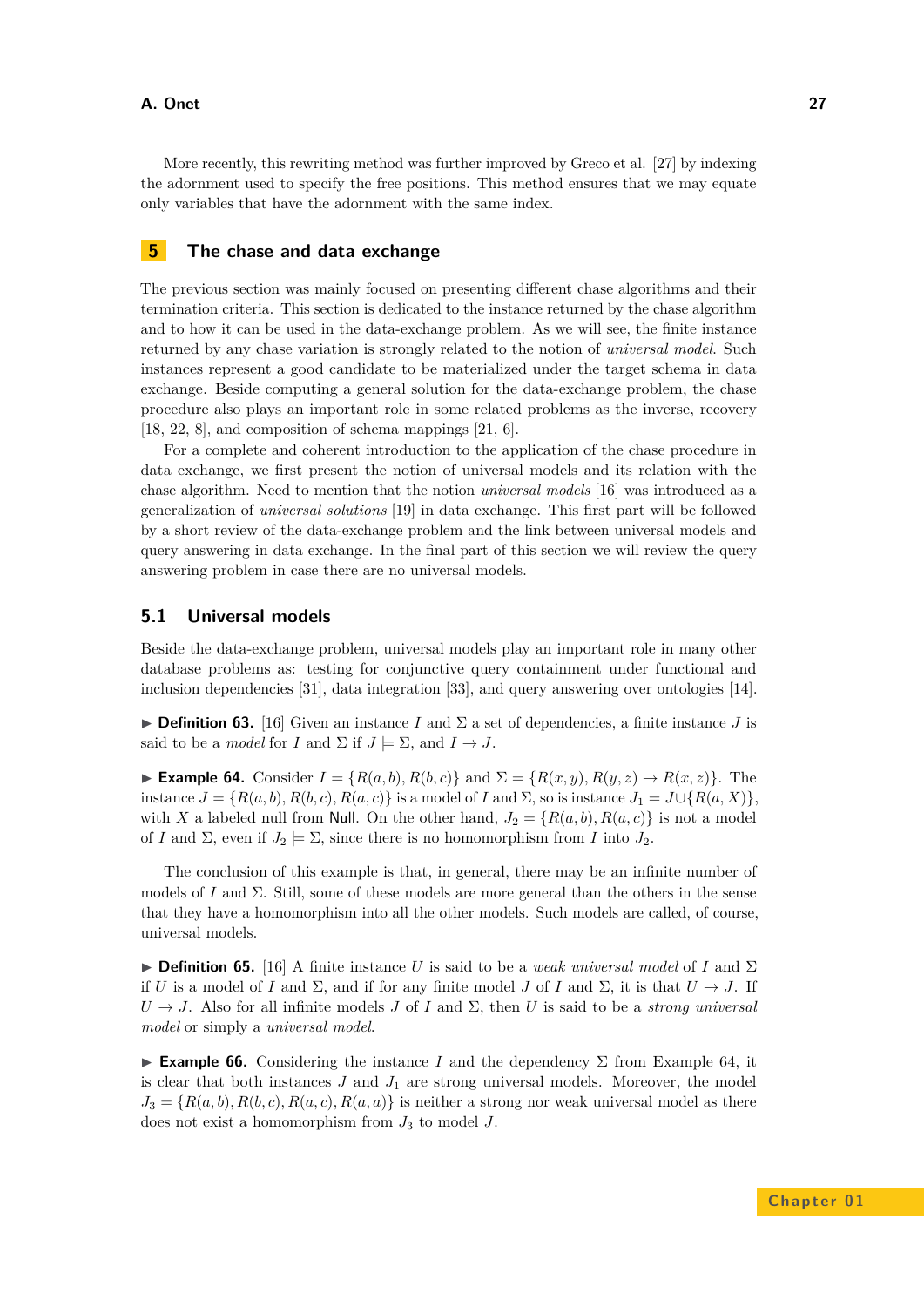**Figure 17. 10. Ignest** *Let I be an instance and*  $\Sigma$  *a set of tgds and egds. Then any finite instance returned by the standard-chase algorithm is a universal model of*  $I$  *and*  $\Sigma$ *.* 

Intuitively, the theorem says that whenever the standard chase terminates and it does not fail, it gives a universal model of *I* and  $\Sigma$ . From this theorem, it follows that if  $chase^{\text{std}}\Sigma(I) \neq \bot$  then  $chase^{\text{std}}\Sigma(I)$  is a universal model for *I* and  $\Sigma$ . In the finite case, the instance returned by the standard-chase algorithm is homomorphically equivalent with the finite result of any chase variations. It follows that for any of the previously presented chase variations, when they terminate and do not fail, they return a universal model.

 $\triangleright$  **Corollary 68.** *Let I be an instance*,  $\Sigma$  *a set of tgds and egds, and*  $\ast \in \{\text{obl}, \text{sole}, \text{core}\}.$ *If*  $\text{chase}^*_{\Sigma}(I) \neq \bot$ , then  $\text{chase}^*_{\Sigma}(I)$  *is a universal model of I* and  $\Sigma$ *.* 

This result ensures that the standard, oblivious, semi-oblivious and core chase are sound in finding universal models. Naturally the following question raises: *Are these algorithms also complete in finding universal models?* The following example shows that the standard, oblivious and semi-oblivious-chase algorithms are not complete.

► **Example 69.** Let us consider the same instance  $I = \{R(a, b)\}\$  and set  $\Sigma = \{\xi_1, \xi_2\}$ , where:

- $\xi_1 = R(x, y) \rightarrow \exists z R(y, z)$ , and
- $\xi_2 = R(x, y), R(y, z) \to R(y, y).$

It is easy to see that there is no terminating branch for the standard chase for Σ and *I*. Similarly, the oblivious and semi-oblivious algorithms with the same input will not terminate. On the other hand, there exists universal model  $J = \{R(a, b), R(b, b)\}\$  of *I* and Σ. Thus the standard chase is not complete in finding universal models.

The result below shows that the core chase is complete in finding universal models.

**Findmer 70.** [\[16\]](#page-34-10) *Let I be an instance and*  $\Sigma$  *a set of tgds and egds. Then there exists a universal model of I* and  $\Sigma$  *iff the core-chase algorithm terminates and does not fail on input I and* Σ*.*

We know from the definition of the universal models that all universal models are also weak universal models. The following example shows that the converse does not hold.

► **Example 71.** [\[16\]](#page-34-10) Let us consider instance  $I = \{T(a)\}\$  and  $\Sigma = \{\xi_1, \xi_2, \xi_3\}$ , where:

$$
\xi_1 = T(x) \to \exists y, z \ E(y, z);
$$

$$
\xi_2 = E(x, y) \to \exists z E(y, z);
$$
 and

$$
\xi_3 = E(x, y), E(y, z) \to E(x, z).
$$

Consider the relation *E* to contain the edges of a graph. Clearly all models have an infinite walk. From this it follows that every finite model has a cycle in the corresponding graph. From this and  $\xi_3$ , it also follows that any finite model has a self loop. Besides, the instance  $J = \{T(a), E(X, X)\}\$ is a model of *I* and  $\Sigma$  containing a self loop. Consequently, *J* is a weak universal model of *I* and  $\Sigma$ . On the other hand, the transitive closure of an infinite path also satisfies  $\Sigma$ , however no finite instance with cycle has a homomorphism into it. This means that *J* is not a strong universal model of *I* and  $\Sigma$ .

Deutsch et al. [\[16\]](#page-34-10) showed that it is undecidable to test if an instance *U* is a strong (weak) universal model for a given instance  $I$  and  $\Sigma$  a set of tgds. Even more, they demonstrated that there is no complete chase based procedures for finding weak universal models.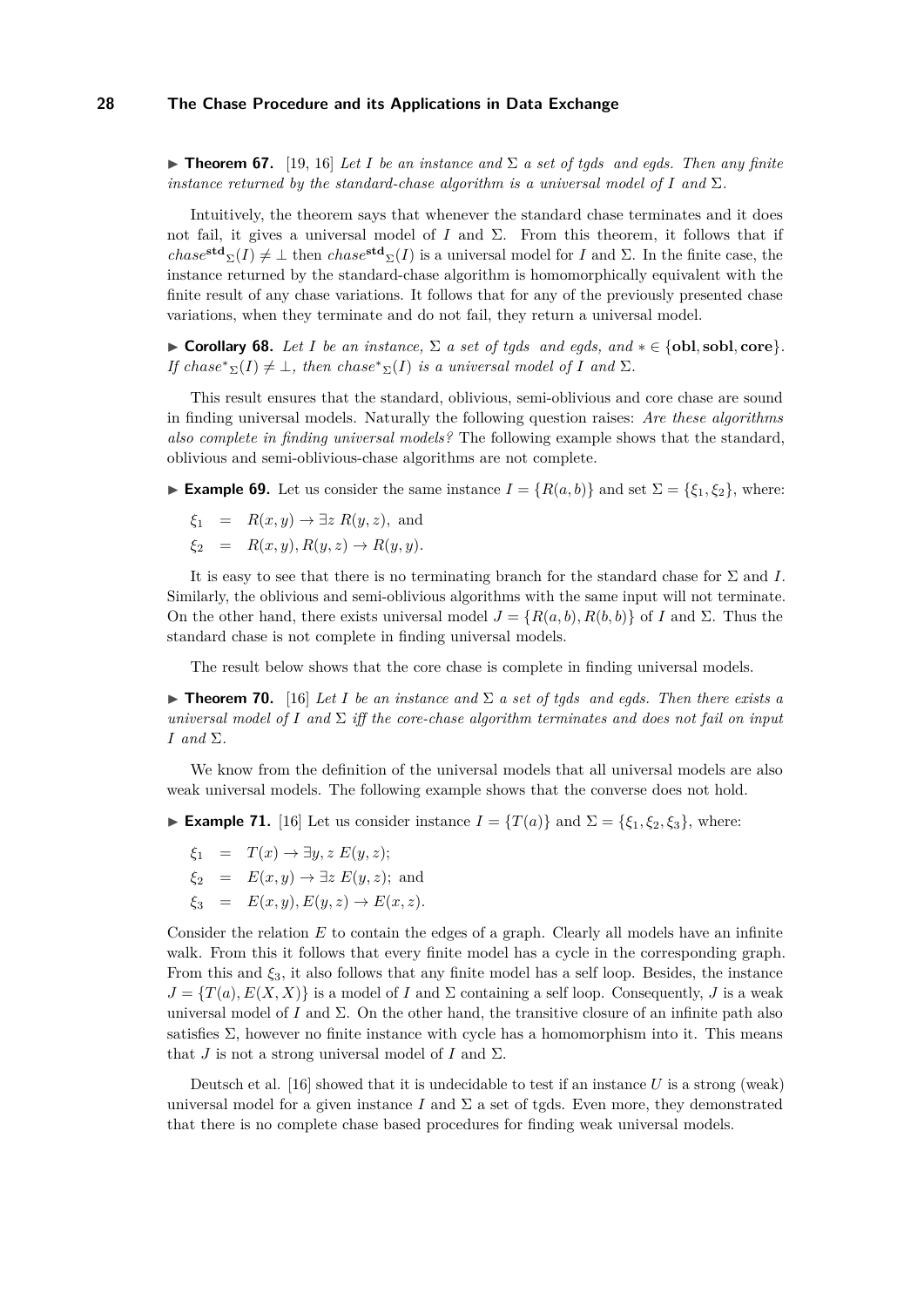## **5.2 Data exchange**

Data exchange is an old database problem that only recently earned more formal treatment. More precisely, it is the problem of transforming data structured under a source schema to data structured under a different target schema. Formally, a data-exchange setting is a quadruple  $(S, T, \Sigma_{st}, \Sigma_t)$ , where S represents the source schema, **T** represents the target schema, Σ*st* is a set of constraints representing the relationship between the source and target schema, and  $\Sigma_t$  represents a set of constraints over the target schema. Given a data-exchange setting  $(\mathbf{S}, \mathbf{T}, \Sigma_{st}, \Sigma_t)$  and the instance *I* over the source schema **S**, the data-exchange problem is to find instances *J* over the target schema **T**, such that  $I \cup J$  is a model for *I* and  $\Sigma_{st} \cup \Sigma_t$ . An instance *J* with the previous properties is called a *solution* to the data-exchange problem, or simply a solution. This problem was first formalized by Fagin et al. in [\[19\]](#page-35-6). Most of the data-exchange problems consider  $\Sigma_{st}$  to be a set of tgds and  $\Sigma_t$  to be a set of tgds and egds. From now on, if not mentioned otherwise, we assume that the data-exchange settings are of this format.

As there is an infinite number of solutions to the data-exchange problem, a natural question raises: *Which solution or finite set of solutions should be materialized on the target?* There is no simple answer to this question as there may be different representations of the target depending on the semantics of the queries used over the target instance. The semantics considered in this subsection, also most prominent in the literature, is the certain answer semantics for union of conjunctive queries (UCQ) over the target instance. This can be formalized by the following definition:

**Definition 72.** Let  $\sigma = (\mathbf{S}, \mathbf{T}, \Sigma_{st}, \Sigma_t)$ , let *I* be a source instance and *Q* a query in UCQ over **T**. The certain answer of *Q* for *I* and  $\sigma$  is defined as

$$
cert_{\sigma}(Q, I) = \bigoplus_{J, I \cup J \models \Sigma_{st} \cup \Sigma_t} Q(J).
$$

Fagin et al. [\[19\]](#page-35-6) showed that the *universal solution* is a good candidate to be materialized in data-exchange problem under the certain UCQ answer semantics. Where the universal solution for a data-exchange setting  $\sigma = (\mathbf{S}, \mathbf{T}, \Sigma_{st}, \Sigma_t)$  and the instance *I* is a universal model for *I* and  $\Sigma_{st} \cup \Sigma_t$  restricted to schema **T**. We need to mention that Fagin et al. considered as solutions only finite instances which is the more important case in practice. This means that all results specified in Subsection [5.1](#page-26-2) also hold for universal solutions. In particular, it means that the universal solution can be computed by the chase algorithms and that it is undecidable if the universal solution exists for a given data-exchange setting and a given source instance. Marnette [\[38\]](#page-35-9) showed that it is undecidable to test if the oblivious chase will terminate for a given data-exchange setting for all input instances. This result can be enhanced to all chase variations, including core chase. Thus, it is undecidable to test if, for a given data-exchange setting for all the input instances, there exists a universal solution.

In [\[19\]](#page-35-6), Fagin et al. described a sufficient condition for the universal solution to not exist, as the following theorem shows it:

**Find 1 Theorem 73.** [\[19\]](#page-35-6) Let  $\sigma = (\mathbf{S}, \mathbf{T}, \Sigma_{st}, \Sigma_t)$  be a data-exchange setting and I a source *instance such that there is a failing branch for the standard chase with input I* and  $\Sigma_{st} \cup \Sigma_t$ . *Then there is no universal solution for*  $I$  *and*  $\sigma$ *.* 

In data exchange we may also have the case when there exists a solution but there is no universal solution. Let us consider the next example: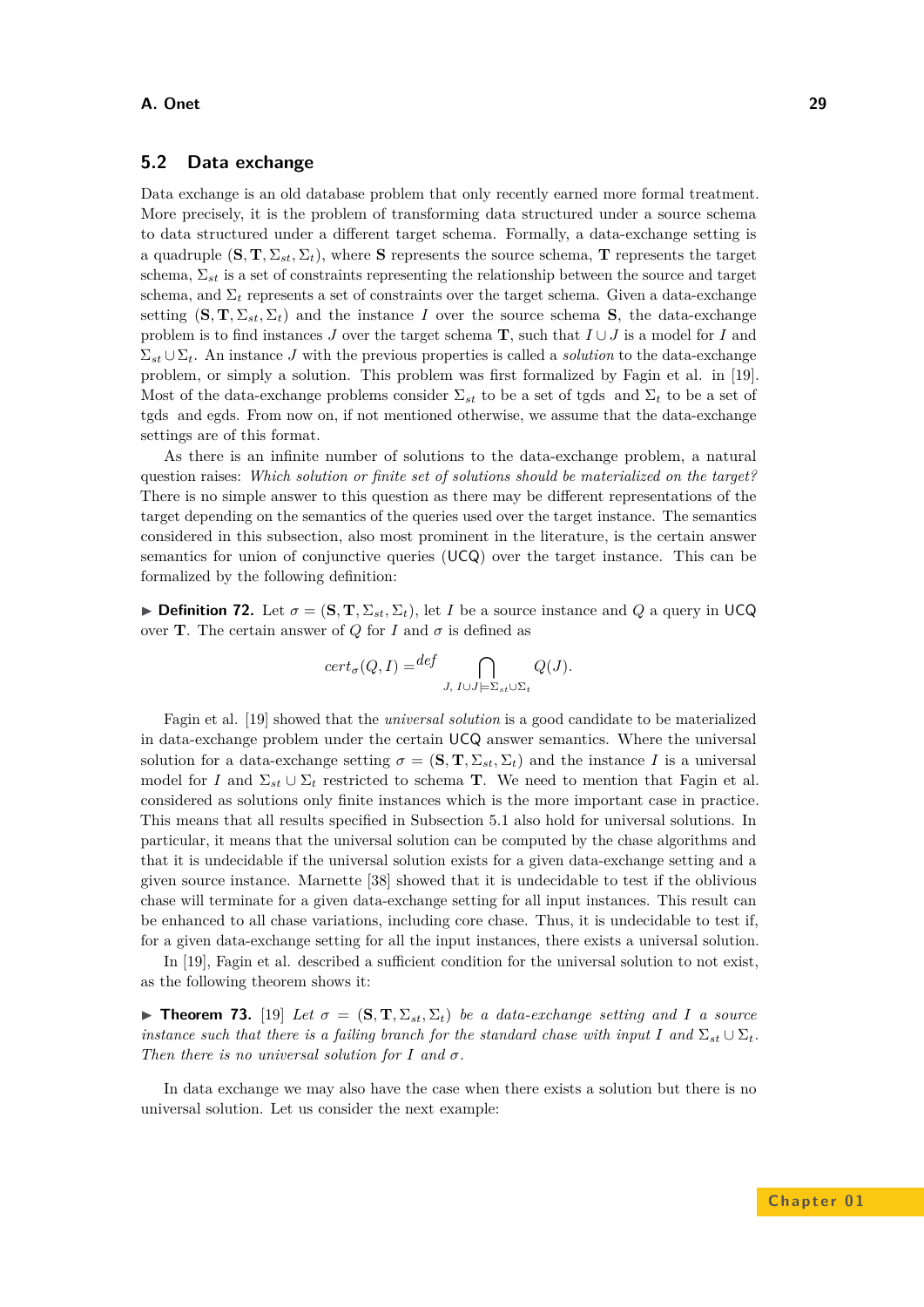<span id="page-29-0"></span>► **Example 74.** Consider the following data-exchange setting:

$$
\sigma = (\{S\}, \{R\}, \{S(x, y) \to R(x, y)\}, \{R(x, y) \to \exists z R(y, z)\})
$$

and the source instance  $I = \{S(a, b)\}\.$  Clearly there is no universal solution for this setting, but there exists solution  $J = \{R(a, b), R(b, b)\}.$ 

As shown by Kolaitis et al. in [\[32\]](#page-35-19), it is undecidable to check for a given instance *I* and a data-exchange setting  $\sigma$ , if there exists a solution for *I* and  $\sigma$ .

Before presenting the computation of the certain answer for a data-exchange setting using a universal model, we need to introduce the notion of naïve evaluation. Let *I* be an instance, possible with null values, and *Q* be a query. The  $Q_{\text{naïve}}(I)$  is defined by evaluating *Q* on *I* and by treating each null as a new distinct constants, and then by eliminating from the result all the tuples with nulls.

**Findment 75.** [\[19\]](#page-35-6) Let  $\sigma = (\mathbf{S}, \mathbf{T}, \Sigma_{st}, \Sigma_{t})$  be a data-exchange setting and *I* an instance *over the source instance that does not contain nulls such that there exists a universal solution J for I* and  $\sigma$ *. Then,*  $cert_{\sigma}(Q, I) = Q_{na\ddot{x}ve}(J)$  *for any*  $Q \in \text{UCQ}$ *.* 

In [\[35\]](#page-35-20) Libkin showed that UCQ is the largest class of queries with the property that the certain answers may be computed using the naïve evaluation. We conclude this subsection by reiterating the idea that within the infinite set of universal solutions there exists a universal solution which is minimal in size. Such universal solution is called core and, as noted in [\[20\]](#page-35-21), it is unique up to variable renaming. Hence, in case there exists a universal solution, the core chase will terminate and return the core.

#### **5.3 Data exchange beyond universal solutions**

For the data-exchange setting and the source instance presented in Example [74](#page-29-0) we know that there is no universal solution. On the other hand, when considering the query  $Q(x)$  $\exists y R(x, y)$ , the certain answers is the set of tuples  $\{(a), (b)\}$ . In [\[12\]](#page-34-9), Cali, Gottlob and Kifer investigate the problem of conjunctive query answering when the universal solution is not guaranteed to exist. For this, the authors unravel two classes of tgds , namely *guarded tuple generating dependencies* (gtgd) and *weakly guarded tuple generating dependencies* (wgtgd), for which the problem of conjunctive query evaluation is decidable. Intuitively, a tgd is guarded if its body contains an atom called *guard* which covers all the variables in the body. Clearly LAV tgds are gtgds. A set of tgds is weakly guarded, if for each tgd, its body contains one atom which covers all the variables that appear in the affected position, that is, predicate positions that may contain new labeled nulls generated during the chase process.

► **Example 76.** Let us consider the following dependencies:

$$
\xi_1 = S(x), R(x, y) \to \exists z R(y, z), \text{ and}
$$
  

$$
\xi_2 = R(x, z), R(z, y) \to R(y, x).
$$

In  $\xi_1$ , the atom  $R(x, y)$  covers all the variables in the body, meaning that it is a gtgd. Clearly, *ξ*<sup>2</sup> is not gtgd as there is no atom to cover all variables from the body. The affected position in the set  $\{\xi_1, \xi_2\}$  is  $(R, 2)$ , that is we may introduce new labeled nulls during the chase process only in the second position of the predicate *R*. As in  $\xi_2$ , the atom  $R(z, y)$  covers both variables that appear in affected position in  $\xi_2$ . It follows that  $\xi_2$  is a wgtgd.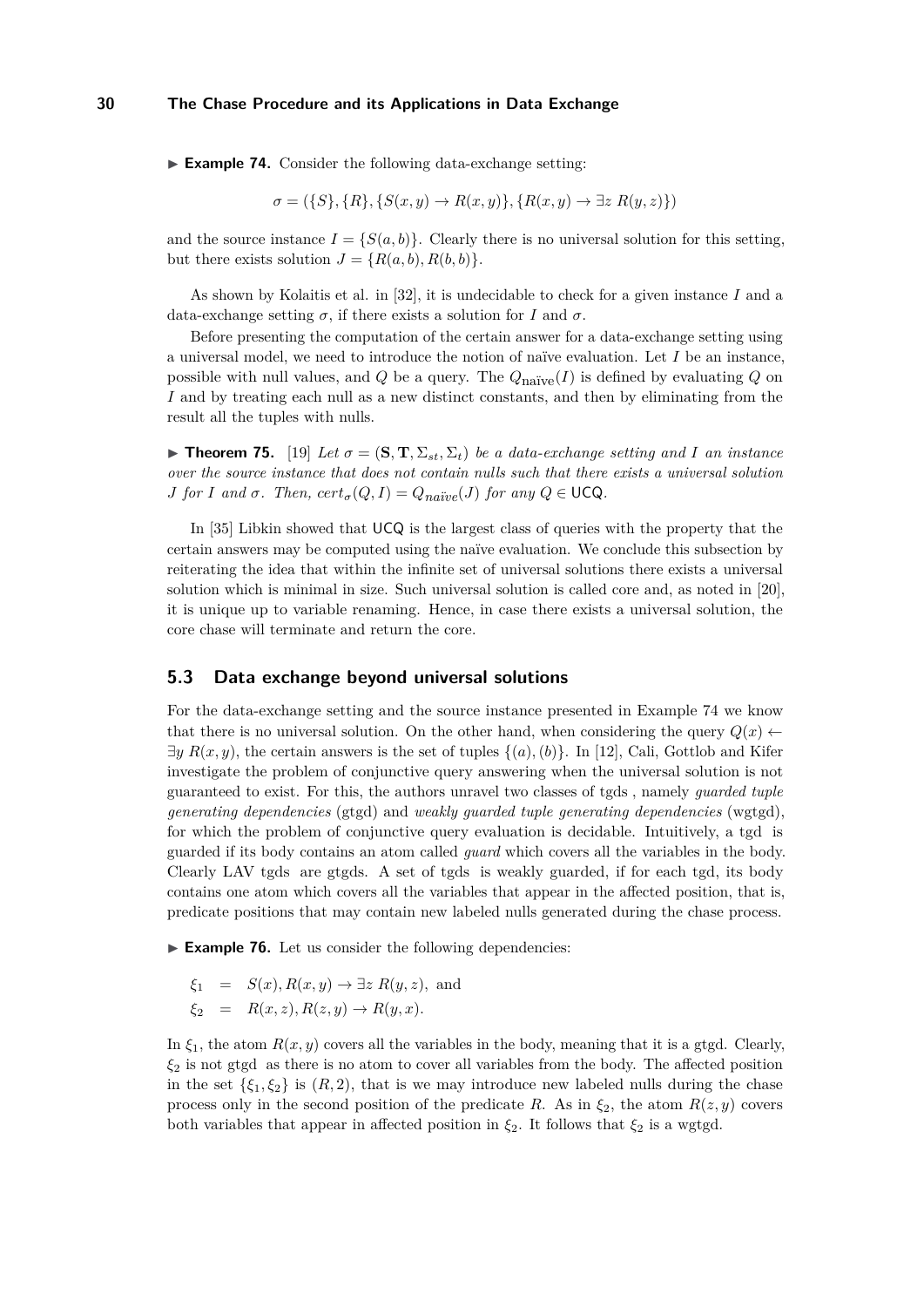Cali et al. [\[12\]](#page-34-9) give complexity bounds for the conjunctive query answering problem, that is: *Does a tuple t belong to the certain answer?* The complexity bounds discovered are the following: (1) for a fixed set gtgds the conjunctive query answering problem is NP-complete; (2) for atomic queries the problem becomes polynomial; (3) in case the fixed dependencies are wgtgds, the conjunctive query answering problem becomes EXPTIME-complete. Need to mention here that in [\[29\]](#page-35-22) Hernich showed that if the data-exchange setting contains only guarded tgds, it is decidable if for the given setting and a given instance there exists a universal solution.

In the certain answer semantics for UCQ queries over the target schema a universal solution is enough to compute certain answer for any UCQ query. Therefore another question comes up naturally: *Is this semantics also a good model for general queries?* As shown in [\[4\]](#page-34-13) and [\[34\]](#page-35-23), this semantics is not suitable for general queries, as it may give unintuitive answers even for simple copying data-exchange settings.

**Example 77.** Let us consider a data-exchange setting  $\sigma = (\{R\}, \{R'\}, \Sigma_{st}, \emptyset)$ , where  $\Sigma_{st}$ simply copies the source into target:  $R(x, y) \to R'(x, y)$ . Consider the source instance  $I = \{R(a, b)\}\$ and the query over the target schema  $Q(x, y) \leftarrow R'(x, y) \wedge \neg R'(x, x)$ . As one of the solution is the instance  $J = \{R'(a, b), R'(a, a)\}\$ , it follows that  $cert_{\sigma}(Q, I) = \emptyset$ . Now, when applying the same query on the source instance (by replacing relation name  $R'$  with *R*), it returns the set of tuples  $\{(a, b)\}\$ . Clearly this is not the expected behavior as the target instance is supposed to be a copy of the source instance.

To avoid such cases, Fagin et al. [\[20\]](#page-35-21) proposed a new semantics for the certain answers to existential queries. Where existential queries  $Q(\bar{x})$  is a formula of the form  $\exists \bar{y} \varphi(\bar{x}, \bar{y})$ . where  $\varphi$  is a *safe* quantifier-free formula. Under this semantics, instead of evaluating the query on all solutions, the query is evaluated on universal solutions only.

**Definition 78.** Let  $\sigma = (\mathbf{S}, \mathbf{T}, \Sigma_{st}, \Sigma_t)$ , let *I* be a source instance and *Q* a query over the schema **T**. The *u-certain* answer of *Q* for *I* and  $\sigma$  is defined as

$$
u\text{-}cert_{\sigma}(Q, I) = \text{def }\bigcap \{Q(J) : J \text{ universal solution for } I \text{ and } \sigma\}.
$$

Clearly  $cert_{\sigma}(Q, I) \subseteq u\text{-}cert_{\sigma}(Q, I)$ , for any data-exchange setting  $\sigma$ , instance *I* and query *Q*. Also, as shown in [\[20\]](#page-35-21),  $cert_{\sigma}(Q, I) = u\textrm{-}cert_{\sigma}(Q, I)$  whenever  $Q \in \text{UCQ}$ . The u-certain semantics is shown [\[20\]](#page-35-21) to be adequate for existential queries. Even more, it is proved that in case *J* is a universal solution for data-exchange setting  $\sigma$  and instance *I*. and *Q* is an existential query, then the answer under u-certain semantics can be computed as:  $u\text{-}cert_{\sigma}(Q, I) = Q_{\text{naïve}}(core(J))$ . Returning to the previous example, the core universal solution is  $J = \{R(a, b)\}\$ , hence the certain answer to query Q will be the expected set of tuples  $\{(a, b)\}.$ 

Later on new closed world semantics was proposed in order to deal with general queries for the data-exchange problem [\[34,](#page-35-23) [30,](#page-35-13) [28,](#page-35-24) [24\]](#page-35-10). Libkin [\[34\]](#page-35-23) considered data-exchange settings without target dependencies and computed CWA-solutions which are used afterwards to compute certain answers for FO queries. Hernich and Schweikardt [\[30\]](#page-35-13) introduced a new chase based algorithm, called the  $\alpha$ -chase, to compute CWA-solutions when the data-exchange setting also contains target dependencies. In [\[24\]](#page-35-10) Grahne and O. introduce a chase algorithm on conditional tables in order to strongly represent a closed world semantics called the constructible solutions. A similar chase process for conditional tables that considers only source to target dependencies was also introduced in [\[7\]](#page-34-14).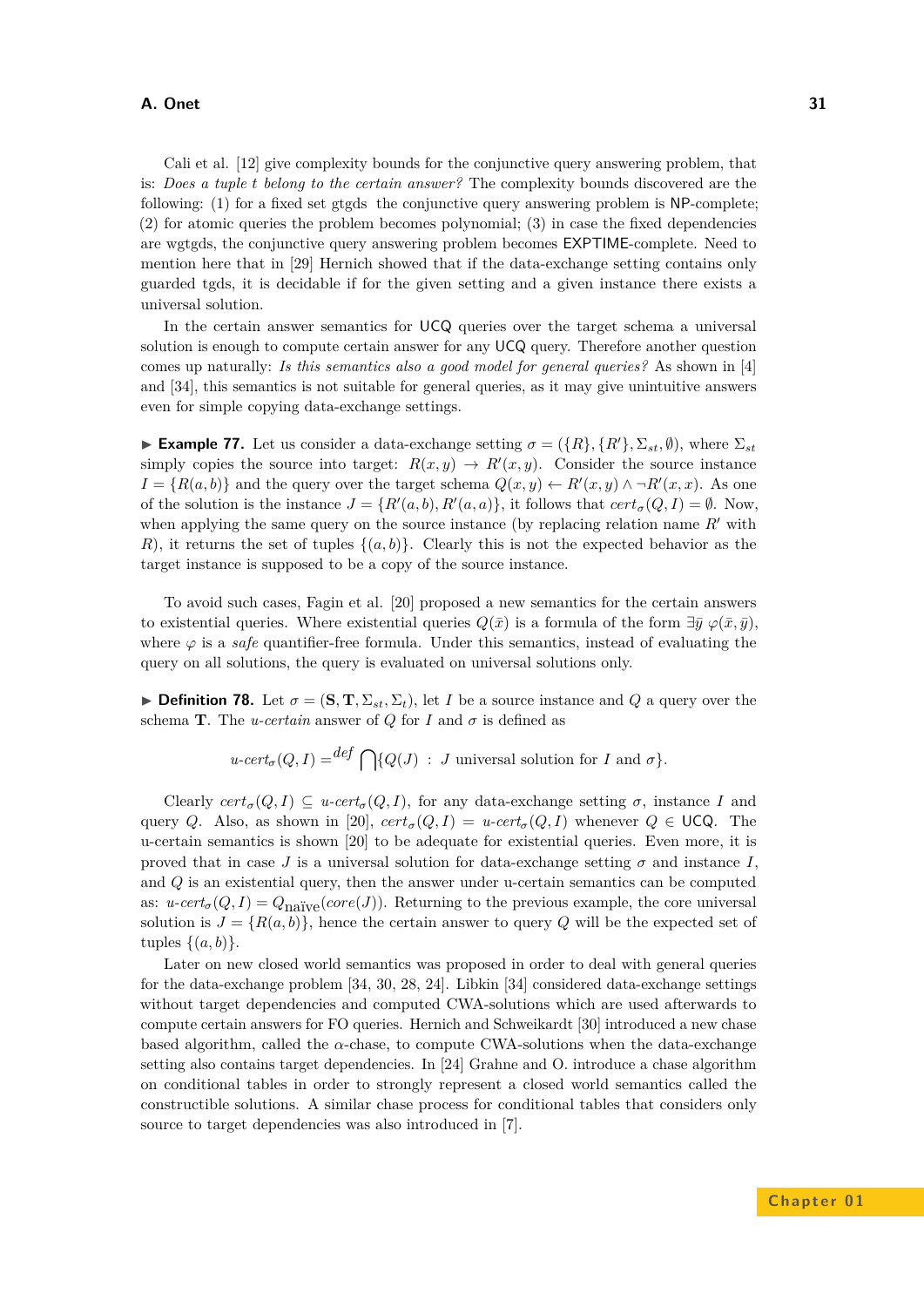## <span id="page-31-0"></span>**6 Chase extensions**

The chase algorithms presented in the previous sections considered only tgds and egds as constraints. In this section we will describe extensions of the chase algorithms needed in order to deal with *negation disjunctive embedded dependencies* (NDED). As we will see, the chase procedure on NDEDs helps finding universal solution sets which are used afterwards in computing certain answers to more general queries such as  $UCQ^{-, \neq}$ . Disjunctive dependencies are also investigated by Marnette and Geerts in [\[40\]](#page-35-25).

Before introducing the chase process for NDEDs, we need to extend the universal solution notion to *universal solution set*. Given two instances *I* and *J*, we write  $I \rightarrow J$  if there exists an embedding from *I* to *J*. Let  $I$ ,  $J$  be two sets of instances, we write  $I \rightarrow J$  if for all  $J \in \mathcal{J}$  there exists  $I \in \mathcal{I}$  such that  $I \dashrightarrow J$ .

 $\triangleright$  **Definition 79.** [\[16\]](#page-34-10) A set  $\mathcal{I}$  of finite instances is an *emb*-universal model set for a set of instances  $\mathcal J$  if it satisfies the following conditions:

- 1.  $\mathcal{I} \dashrightarrow \mathcal{J}$ .
- 2.  $\mathcal{I} \subseteq \mathcal{J}$ .
- **3.**  $\mathcal{I}$  is finite.
- **4.** there is no  $\mathcal{I}' \subset \mathcal{I}$  such that  $\mathcal{I}' \dashrightarrow \mathcal{J}$ .

Let us first review the extended chase step for disjunctive embedded dependencies. A disjunctive embedded dependency (DED) [\[15\]](#page-34-15) is a constraint of the form:

$$
\xi: \ \forall \bar{x} \; \alpha(\bar{x}) \rightarrow \bigvee_{1 \leq i \leq n} \exists \bar{z}_i \; \beta_i(\bar{x}_i, \bar{z}_i)
$$

where,  $\bar{x}_i \subseteq \bar{x}$ , for every  $1 \leq i \leq n$ . Formulae  $\alpha$  and each  $\beta_i$  are conjunctions of relational symbols and equality atoms. For each  $1 \leq i \leq n$ , let us denote by  $\xi_i$  the dependency  $\forall \bar{x} \alpha(\bar{x}) \rightarrow \exists \bar{z}_i \ \beta_i(\bar{x}_i, \bar{z}_i)$ . The extended chase step on DED is defined as follows [\[16\]](#page-34-10). Let *I* be an instance and a homomorphism *h* such that  $h(\alpha(\bar{x})) \subseteq I$ . If  $I \xrightarrow{(\xi_i, h)} \bot$ , for all  $1 \leq i \leq n$ , then we say that the extended chase step on *I* with  $(\xi, h)$  *failed*, and it is denoted as  $I \xrightarrow{(\xi,h)} \bot$ . Otherwise, let  $\mathcal{J}$  be the set containing all instances  $J_i$ , such that  $I \xrightarrow{(\xi_i,h)} J_i$ . If  $\mathcal J$  is empty, it is said that the extended chase step on *I* with  $(\xi, h)$  is *not applicable*. For convenience we write this as  $I \xrightarrow{(\xi_i, h)} I$ . Finally, if  $\mathcal{J} \neq \emptyset$ , then  $\mathcal{J}$  is said to be obtained from *I* in one extended chase step with  $(\xi, h)$  and denoted as  $I \xrightarrow{(\xi, h)} \mathcal{J}$ 

► **Example 80.** Consider the following DED:

$$
\xi = R(x, y), R(y, z) \rightarrow R(x, z) \vee x = y \vee \exists v R(v, z).
$$

Let  $I = \{R(a, b), R(b, c)\}\$ . Let  $h = \{x/a, y/b, z/c\}$  be the homomorphism that maps the body of  $\xi$  to *I*. The three disjuncts from the head of  $\xi$  give the following dependencies:

- $\xi_1 = R(x, y), R(y, z) \to R(x, z);$
- $\xi_2 = R(x, y), R(y, z) \rightarrow x = y$ ; and
- $\xi_3 = R(x, y), R(y, z) \rightarrow \exists v R(v, z).$

For these dependencies, we have  $I \xrightarrow{(\xi_1,h)} J$ , where  $J = I \cup \{R(a,c)\}, I \xrightarrow{(\xi_2,h)} \bot$  and  $I \models \xi_3$ . Thus  $I \xrightarrow{(\xi,h)} \mathcal{J}$ , where  $\mathcal{J} = \{J\}.$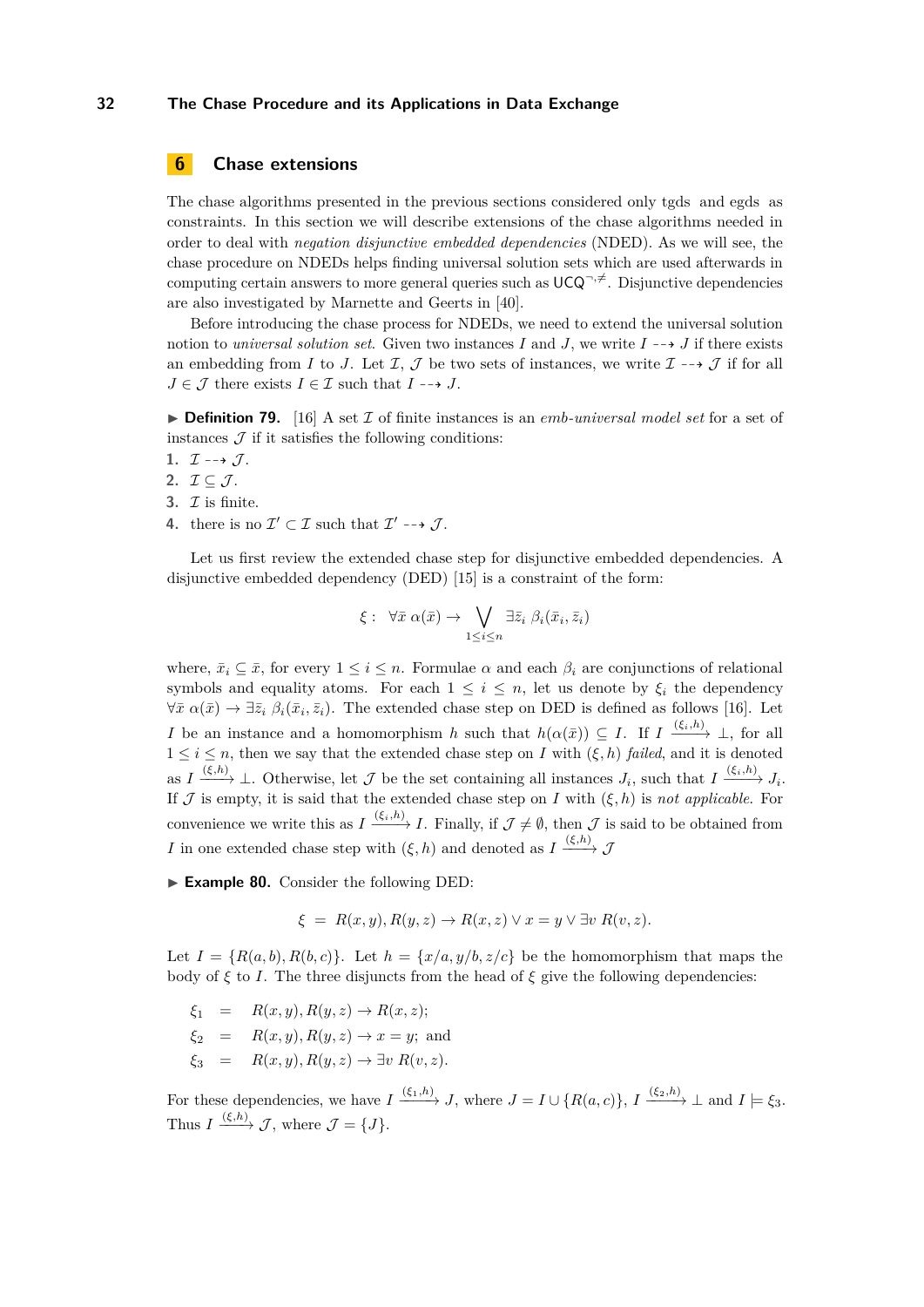A dependency  $\xi$  of the form  $\alpha(\bar{x}) \to \bot$ , where  $\alpha$  is a conjunction of atoms, is called *denial constraint* or *falsehood* . If for an instance *I* there exists a homomorphism *h*, such that  $h(\alpha(\bar{x})) \subset I$ , then it is said that the extended chase *failed* on *I* with  $(\xi, h)$  and it is denoted by  $I \xrightarrow{(\xi,h)} \perp$ .

If we add inequalities to DED<sub>s</sub>, we obtain DED<sup> $\neq$ </sup>s [\[15\]](#page-34-15). Let  $\Sigma$  be a set of DED<sup> $\neq$ </sup>s over the schema **R**. The set of dependencies  $\Sigma$  is replaced by  $\Sigma^{\neq}$ , in which each inequality of the from  $x \neq y$  from  $\Sigma$  is replaced by the atom  $N(x, y)$ , where N is a new predicate which does not appear in  $\Sigma$ . Also in  $\Sigma^{\neq}$  are added the following dependencies:  $\rightarrow x = y \vee N(x, y)$ , and  $x = y \wedge N(x, y) \rightarrow \bot$ . It may be noticed that in the new schema,  $\Sigma^{\neq}$  contains one extra predicate compared to the schema of  $\Sigma$  and also it contains two new dependencies.

Finally, by adding to  $\text{DED}^{\neq}$  s negation we obtain NDEDs. Let  $\Sigma$  be a set of NDEDs over the schema **R**. By  $\Sigma^{\neq}$  is denoted the set of dependencies  $\Sigma^{\neq}$  in which each negated literal of the form  $\neg R(\bar{x})$  is replaced by a new literal  $\hat{R}(\bar{x})$ , and also for each predicate  $R \in \mathbf{R}$  the following two dependencies are added in  $\Sigma^{\neq}$ , $\bar{R}$ :  $R(\bar{x}) \vee \hat{R}(\bar{x})$ , and  $R(\bar{x}) \wedge \hat{R}(\bar{x}) \rightarrow \bot$ . It can be noted that for any set  $\Sigma$  of NDED,  $\Sigma^{\neq, \neg}$  is a set of DED.

**► Example 81.** Consider the following set of dependencies  $\Sigma = \{\xi_1, \xi_2\}$ , where:

$$
\xi_1 = R(x, y) \rightarrow x \neq y
$$
, and

$$
\xi_2 = R(x, y), S(x) \to \neg S(y).
$$

The corresponding  $\Sigma^{\neq}$ , will contain the dependencies:

- $\xi_1 = R(x, y) \rightarrow N(x, y);$
- $\xi_2 = R(x, y), S(x) \rightarrow \hat{S}(y);$
- *ξ*<sup>3</sup> = *x* = *y* ∨ *N*(*x, y*);
- $\xi_4 = x = y \wedge N(x, y) \rightarrow \bot;$
- $\xi_3 = R(x, y) \vee \hat{R}(x, y);$
- $\xi_4 = R(x, y) \wedge \hat{R}(x, y) \rightarrow \bot;$
- $\xi_5 = S(x) \vee \hat{S}(x)$ ; and
- $\xi_6 = S(x) \wedge \hat{S}(x) \rightarrow \bot$ .

Using the previous notations we are now ready to present the *extended-core-chase* algorithm introduced by Deutsch, Nash and Remmel in [\[16\]](#page-34-10) which has as input an instance *I* and a set  $\Sigma$  of NDED.

#### EXTENDED-CORE-CHASE(I,Σ)

1 
$$
\mathcal{L}_0 = \{I\}; i := 0;
$$

2 Compute in parallel for each instance  $J \in \mathcal{L}_i$  the set  $\mathcal{K}_J$ 

where  $K \in \mathcal{K}_J$  iff  $J \xrightarrow{(\xi,h)} K$  for some  $\xi \in \Sigma^{\neq,\neg}$  and homomorphism *h* 3  $\mathcal{L}' = \bigcup_{J \in \mathcal{L}} \bigcup_{K \in \mathcal{K}} \{core(K)\}\$ 

$$
\mathcal{L} = \bigcup_{J \in \mathcal{L}_i} \bigcup_{K \in \mathcal{K}_J} \{core(\mathbf{A})\}
$$

*J*  $\mathcal{L} - \bigcup_{J \in \mathcal{L}_i} \bigcup_{K \in \mathcal{K}_J} \iota^{\text{Core}(K)} f$ <br>
4 compute  $\mathcal{L}_{i+1}$  by removing from  $\mathcal{L}'$  all *K* such that  $\exists L \in \mathcal{L}', L \rightarrow K$ ; i = i +1;

- 5 **if**  $\mathcal{L}_i = \mathcal{L}_{i-1}$
- 6 **then return** the set of instances from  $\mathcal{L}_i$  restricted to the schema of *I*
- 7 **else goto** 2

<span id="page-32-0"></span>**Example 82.** Consider  $\Sigma = \{T(x) \to R(x)\}\$  over the schema  $\{R, S, T\}$  and consider the instance  $I = \{T(a)\}\$ over the same schema. With this input, the value of  $\mathcal{L}_1$  after executing step 4 is  $\mathcal{L}_1 = \{ \{T(a), R(a), S(a) \}, \{T(a), R(a), \hat{S}(a) \} \}$ , thus the algorithm will return the set  $\{\{T(a), R(a), S(a)\}, \{T(a), R(a)\}\}.$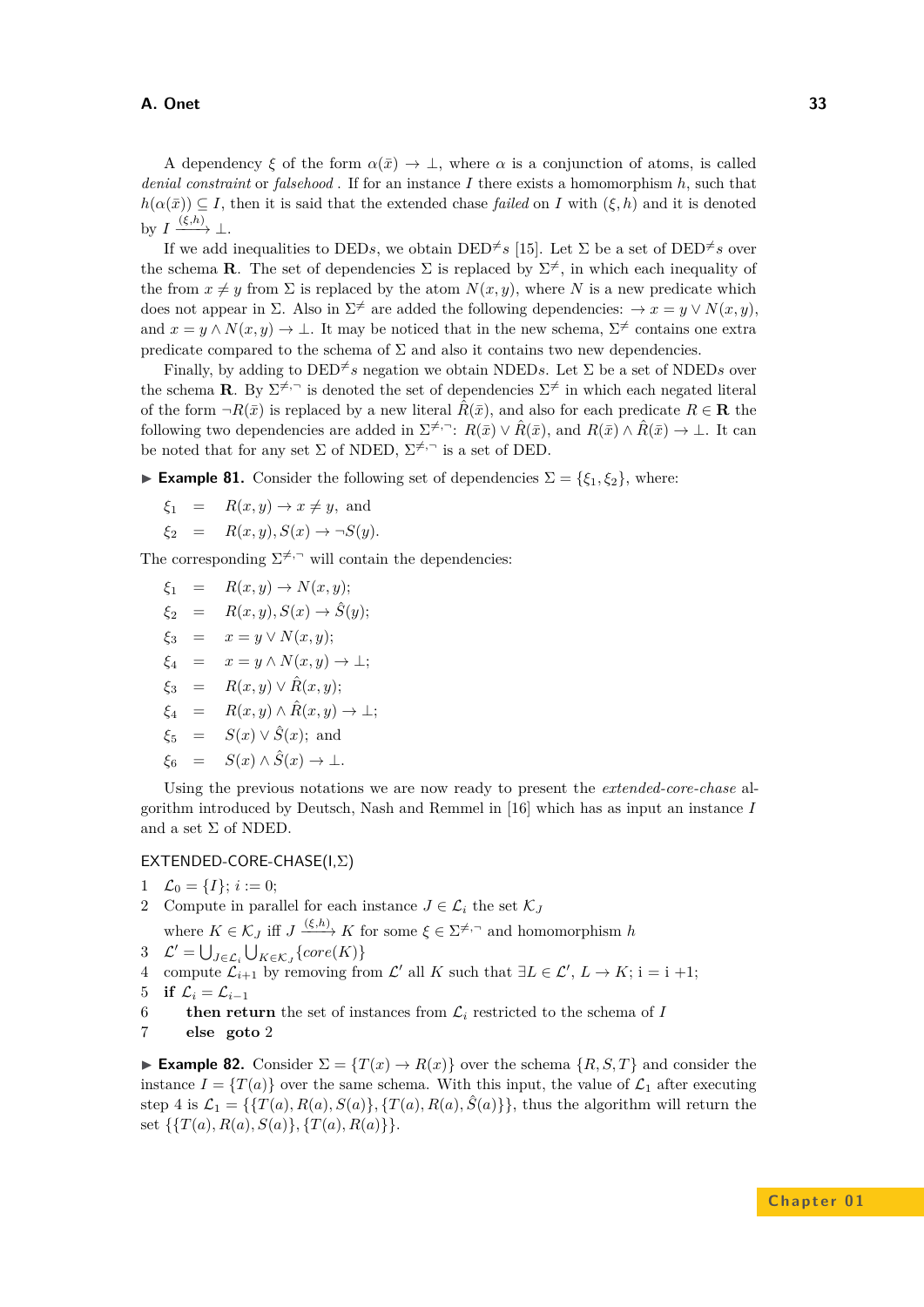Let us denote by  $\Sigma(I)$  the set of all models for *I* and  $\Sigma$ . The following theorem, due to [\[16\]](#page-34-10), ensures that the returned set of instances, if it terminates, is an emb-universal model set for the set of all models of *I* and Σ.

 $\triangleright$  **Theorem 83.** [\[16\]](#page-34-10) Let  $\Sigma$  be a set of NDEDs over the schema **R** and let I be an instance *over the same schema, such that the extended-core-chase algorithm terminates with the input I* and  $\Sigma$  *returning the set of instances*  $\mathcal{L}$ *. Then*  $\mathcal{L}$  *is an emb-universal model set for*  $\Sigma(I)$ *.* 

As shown in [\[16\]](#page-34-10), emb-universal model sets can be used to compute the certain answers to UCQ<sup>≠,-</sup>.

**Theorem 84.** [\[16\]](#page-34-10) Let U be a emb-universal model set for  $\Sigma(I)$ , and let Q be a  $UCQ^{\neq}$ *query.* Then  $cert_{\Sigma}(Q, I) = \bigcap_{J \in \mathcal{U}} Q(J)$ .

Let us consider the dependencies and the instance from Example [82](#page-32-0) and also consider the query  $Q(x) \leftarrow R(x) \wedge \neg S(x)$ . When computing query Q against the emb-universal model set from Example [82,](#page-32-0)  $cert_{\Sigma}(Q, I) = \emptyset$ . The previous result does not hold for general FO queries. For this consider the boolean query  $Q' \leftarrow (\forall x \ S(x) \rightarrow R(x))$ . In this case  $Q'(J)$  is **true** for all instance *J* from the emb-universal model set. On the other hand, the instance  $J = \{T(a), R(a), S(b)\}\$ is a model for *I* and  $Q(J) =$  **false**, that is  $cert_{\Sigma}(Q, I) =$  **false**. In order to cope with general FO queries in data exchange, several closed world semantics have been proposed [\[34,](#page-35-23) [30,](#page-35-13) [28,](#page-35-24) [24\]](#page-35-10).

# **7 Conclusion**

This chapter was intended to be a review of the chase based algorithms and also to highlight their use in data exchange. One of the main issues with the chase algorithms is the termination problem, that is:

 $\blacksquare$  *Is there a branch for which the algorithm terminates for a given input I* and  $\Sigma$ ?

 $\blacksquare$  *Does the chase algorithm terminate on all branches for a given I* and  $\Sigma$ ?

As presented, both these problems are undecidable in general. We also saw that the problem of testing if the core chase terminates for all input instances is undecidable in general. The undecidability result holds for the standard chase as well, in case we allow at least one denial constraint. Testing if the standard chase terminates for a given set of tgds on all instances remains however an open problem. Note that this problem is not the same as testing if there exists a universal solution for a given data-exchange setting with all input instances that is known to be an RE-complete problem [\[39\]](#page-35-26).

Section [4](#page-13-0) was dedicated to presenting large decidable classes of tgds for which it is known that the standard chase algorithm terminates on all branches for all input instances. As shown, all these classes actually ensure the termination for the "less expensive" (complexity based) semi-oblivious-chase algorithm, making this chase variation a better choice when dealing with sets of dependencies from those classes.

In case the chase based algorithm terminates, the instance computed is guaranteed to be homomorphic equivalent to any instance computed by any other chase variations. This property of the chase algorithms plays an important role in data exchange, especially in choosing the right instance on the target which should be materialized. Under the certain answers semantics for UCQ queries, the finite instances returned from any of the chase algorithms presented in Section [3](#page-2-0) are good candidates to be materialized on the target. These instances, which are universal solutions, can be used together with the naïve evaluation to obtain the certain answers to any UCQ query over the target schema. In case a universal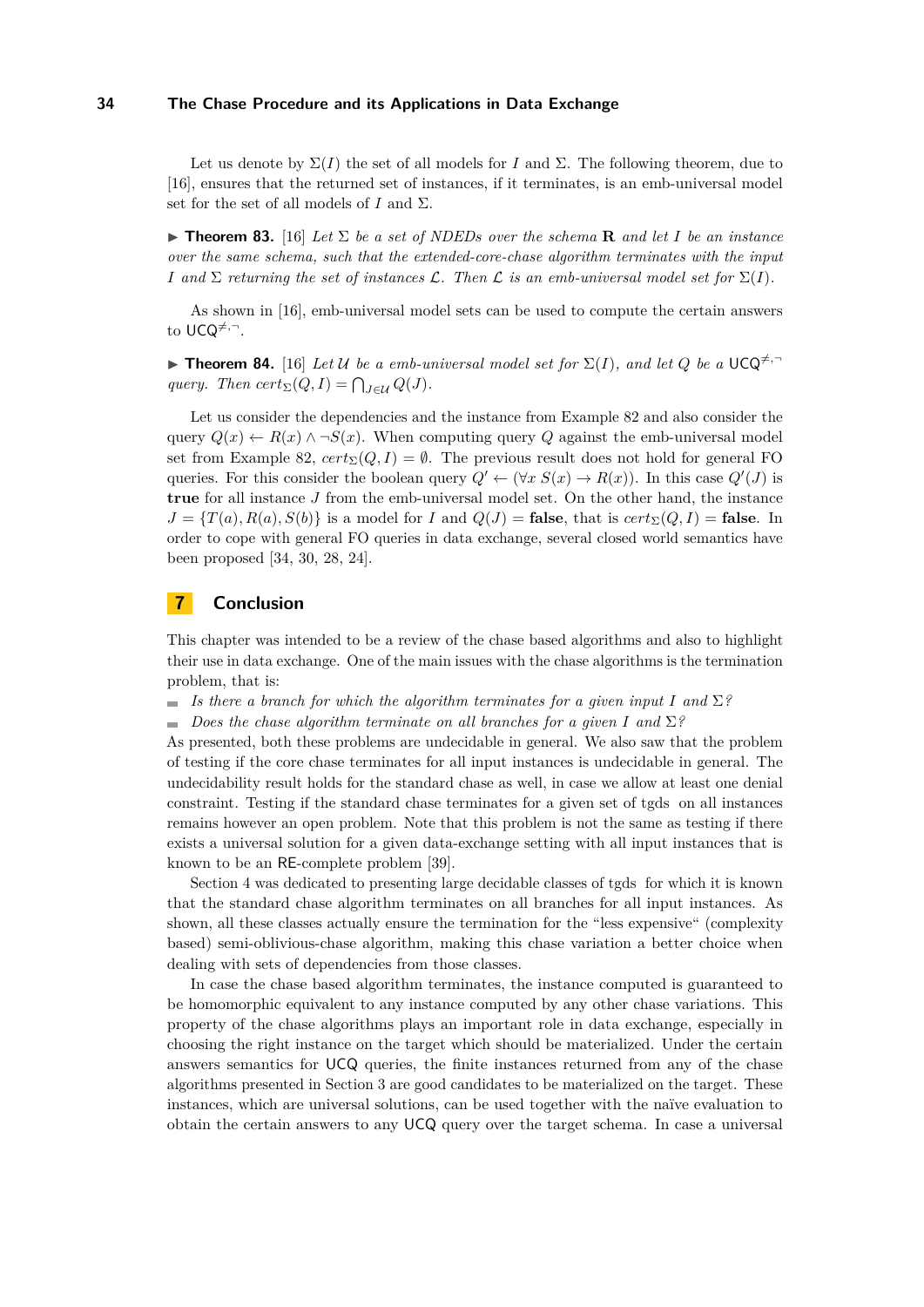solution exists, the certain answers computation for UCQ queries is polynomial. In [\[12\]](#page-34-9) it is shown that for some special classes of tgds, even if the universal solution is not guaranteed to exist, we may compute the certain answers to conjunctive queries. In these cases the complexity of computing the certain answers may grow as high as EXPTIME-hard.

To the best of our knowledge, the only chase based algorithm known to be complete in finding universal solutions for the data-exchange problem is the core chase. However, the core chase is the most expensive, complexity wise. This is because at each step it involves finding all the active triggers as well as computing the core of the produced instance. As shown in [\[20\]](#page-35-21), the core-identification problem (i.e. given instances *I* and *J*, *Is I the core of J*?) is DP-complete. This leaves us with the open question if there exist other, less complex, chase based algorithms which are complete in finding universal solutions.

In this chapter we only focused on the cases where the chase algorithms terminate. This is mainly because in data exchange the infinite chase is not so important. If one is interested in the infinite chase, a good starting point would be [\[12\]](#page-34-9).

#### **References**

- <span id="page-34-8"></span>**1** Serge Abiteboul, Richard Hull, and Victor Vianu. *Foundations of Databases*. Addison-Wesley, 1995.
- <span id="page-34-6"></span>**2** Foto N. Afrati and Phokion G. Kolaitis. Repair checking in inconsistent databases: algorithms and complexity. In *ICDT*, pages 31–41, 2009.
- <span id="page-34-1"></span>**3** A. V. Aho, C. Beeri, and J. D. Ullman. The theory of joins in relational databases. *ACM Trans. Database Syst.*, 4(3):297–314, 1979.
- <span id="page-34-13"></span>**4** Marcelo Arenas, Pablo Barceló, Ronald Fagin, and Leonid Libkin. Locally consistent transformations and query answering in data exchange. In *PODS*, pages 229–240, 2004.
- <span id="page-34-5"></span>**5** Marcelo Arenas, Leopoldo E. Bertossi, and Jan Chomicki. Consistent query answers in inconsistent databases. In *PODS*, pages 68–79, 1999.
- <span id="page-34-12"></span>**6** Marcelo Arenas, Ronald Fagin, and Alan Nash. Composition with target constraints. In *ICDT*, pages 129–142, 2010.
- <span id="page-34-14"></span>**7** Marcelo Arenas, Jorge Pérez, and Juan L. Reutter. Data exchange beyond complete data. In *PODS*, pages 83–94, 2011.
- <span id="page-34-11"></span>**8** Marcelo Arenas, Jorge Pérez, and Cristian Riveros. The recovery of a schema mapping: bringing exchanged data back. In *PODS*, pages 13–22, 2008.
- <span id="page-34-7"></span>**9** Renée J. Miller Ariel Fuxman, Phokion G. Kolaitis and Wang Chiew Tan. Peer data exchange. In *PODS*, pages 160–171, 2005.
- <span id="page-34-0"></span>**10** Catriel Beeri and Moshe Y. Vardi. A proof procedure for data dependencies. *J. ACM*, 31(4):718–741, 1984.
- <span id="page-34-2"></span>**11** Andrea Calì, Diego Calvanese, Giuseppe De Giacomo, and Maurizio Lenzerini. Data integration under integrity constraints. *Inf. Syst.*, 29(2):147–163, 2004.
- <span id="page-34-9"></span>**12** Andrea Calì, Georg Gottlob, and Michael Kifer. Taming the infinite chase: Query answering under expressive relational constraints. In *KR*, pages 70–80, 2008.
- <span id="page-34-4"></span>**13** Andrea Calì, Georg Gottlob, and Thomas Lukasiewicz. Datalog<sup> $\pm$ </sup>: a unified approach to ontologies and integrity constraints. In *ICDT*, pages 14–30, 2009.
- <span id="page-34-3"></span>**14** Andrea Calì, Georg Gottlob, and Thomas Lukasiewicz. A general datalog-based framework for tractable query answering over ontologies. In *PODS*, pages 77–86, 2009.
- <span id="page-34-15"></span>**15** Alin Deutsch. Fol modeling of integrity constraints (dependencies). In *Encyclopedia of Database Systems*, pages 1155–1161, 2009.
- <span id="page-34-10"></span>**16** Alin Deutsch, Alan Nash, and Jeffrey B. Remmel. The chase revisited. In *PODS*, pages 149–158, 2008.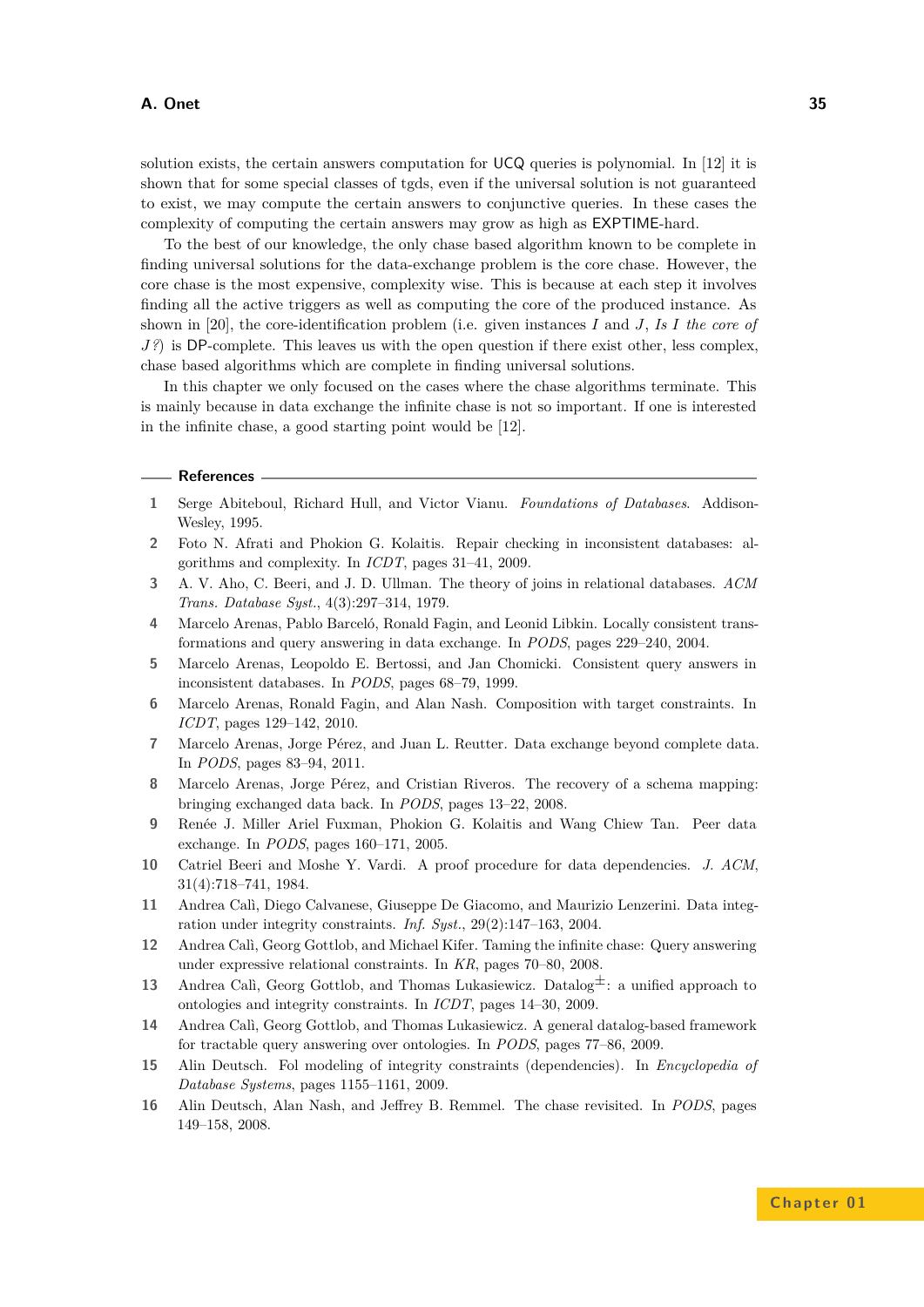- <span id="page-35-7"></span>**17** Alin Deutsch, Lucian Popa, and Val Tannen. Query reformulation with constraints. *SIG-MOD Record*, 35(1):65–73, 2006.
- <span id="page-35-16"></span>**18** Ronald Fagin. Inverting schema mappings. In *PODS*, pages 50–59, 2006.
- <span id="page-35-6"></span>**19** Ronald Fagin, Phokion G. Kolaitis, Renée J. Miller, and Lucian Popa. Data exchange: Semantics and query answering. In *ICDT*, pages 207–224, 2003.
- <span id="page-35-21"></span>**20** Ronald Fagin, Phokion G. Kolaitis, and Lucian Popa. Data exchange: getting to the core. *ACM Trans. Database Syst.*, 30(1):174–210, 2005.
- <span id="page-35-18"></span>**21** Ronald Fagin, Phokion G. Kolaitis, Lucian Popa, and Wang Chiew Tan. Composing schema mappings: Second-order dependencies to the rescue. In *PODS*, pages 83–94, 2004.
- <span id="page-35-17"></span>**22** Ronald Fagin, Phokion G. Kolaitis, Lucian Popa, and Wang Chiew Tan. Quasi-inverses of schema mappings. In *PODS*, pages 123–132, 2007.
- <span id="page-35-5"></span>**23** Gösta Grahne and Adrian Onet. Data correspondence, exchange and repair. In *ICDT*, pages 219–230, 2010.
- <span id="page-35-10"></span>**24** Gösta Grahne and Adrian Onet. Closed world chasing. In *LID*, pages 7–14, 2011.
- <span id="page-35-12"></span>**25** Gösta Grahne and Adrian Onet. On conditional chase termination. In *AMW*, 2011.
- <span id="page-35-11"></span>**26** Gösta Grahne and Adrian Onet. Anatomy of the chase. In *to appear*, 2013.
- <span id="page-35-15"></span>**27** Sergio Greco, Francesca Spezzano, and Irina Trubitsyna. Stratification criteria and rewriting techniques for checking chase termination. *PVLDB*, 4(11):1158–1168, 2011.
- <span id="page-35-24"></span>**28** André Hernich. Answering non-monotonic queries in relational data exchange. In *ICDT*, pages 143–154, 2010.
- <span id="page-35-22"></span>**29** André Hernich. Computing universal models under guarded tgds. In *ICDT*, pages 222–235, 2012.
- <span id="page-35-13"></span>**30** André Hernich and Nicole Schweikardt. Cwa-solutions for data exchange settings with target dependencies. In *PODS*, pages 113–122, 2007.
- <span id="page-35-3"></span>**31** David S. Johnson and Anthony C. Klug. Testing containment of conjunctive queries under functional and inclusion dependencies. *J. Comput. Syst. Sci.*, 28(1):167–189, 1984.
- <span id="page-35-19"></span>**32** Phokion G. Kolaitis, Jonathan Panttaja, and Wang Chiew Tan. The complexity of data exchange. In *PODS*, pages 30–39, 2006.
- <span id="page-35-4"></span>**33** Maurizio Lenzerini. Data integration: A theoretical perspective. In *PODS*, pages 233–246, 2002.
- <span id="page-35-23"></span>**34** Leonid Libkin. Data exchange and incomplete information. In *PODS*, pages 60–69, 2006.
- <span id="page-35-20"></span>**35** Leonid Libkin. Incomplete information and certain answers in general data models. In *PODS*, pages 59–70, 2011.
- <span id="page-35-0"></span>**36** David Maier, Alberto O. Mendelzon, and Yehoshua Sagiv. Testing implications of data dependencies. *ACM Trans. Database Syst.*, 4(4):455–469, 1979.
- <span id="page-35-1"></span>**37** David Maier, Alberto O. Mendelzon, and Yehoshua Sagiv. Testing implications of data dependencies (abstract). In *SIGMOD Conference*, page 152, 1979.
- <span id="page-35-9"></span>**38** Bruno Marnette. Generalized schema-mappings: from termination to tractability. In *PODS*, pages 13–22, 2009.
- <span id="page-35-26"></span>**39** Bruno Marnette. *Tractable Schema Mappings Under Oblivious Termination*. PhD thesis, University of Oxford, 2010.
- <span id="page-35-25"></span>**40** Bruno Marnette and Floris Geerts. Static analysis of schema-mappings ensuring oblivious termination. In *ICDT*, pages 183–195, 2010.
- <span id="page-35-14"></span>**41** Michael Meier, Michael Schmidt, and Georg Lausen. On chase termination beyond stratification. *PVLDB*, 2(1):970–981, 2009.
- <span id="page-35-8"></span>**42** Michael Meier, Michael Schmidt, Fang Wei, and Georg Lausen. Semantic query optimization in the presence of types. In *PODS*, pages 111–122, 2010.
- <span id="page-35-2"></span>**43** Alberto O. Mendelzon. Database states and their tableaux. In *XP2 Workshop on Relational Database Theory*, 1981.